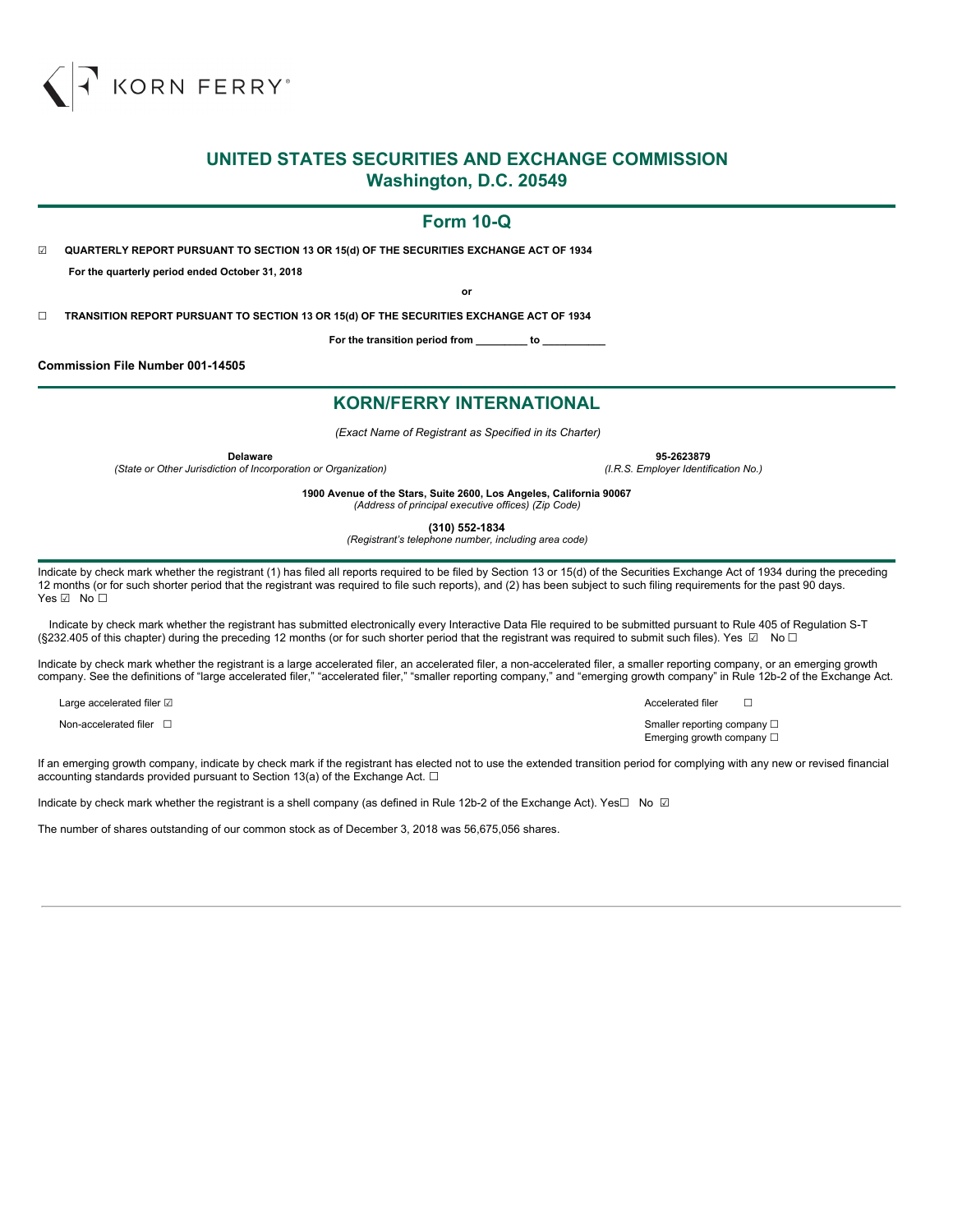

## **KORN/FERRY INTERNATIONAL**

## **Table of Contents**

| Item#    | <b>Description</b>                                                                                                                        | Page                |
|----------|-------------------------------------------------------------------------------------------------------------------------------------------|---------------------|
|          | <b>Part I. Financial Information</b>                                                                                                      |                     |
| Item 1.  | <b>Consolidated Financial Statements</b>                                                                                                  |                     |
|          | Consolidated Balance Sheets as of October 31, 2018 (unaudited) and April 30, 2018                                                         | 1                   |
|          | Consolidated Statements of Income (unaudited) for the three and six months ended October 31, 2018 and 2017                                | 2                   |
|          | Consolidated Statements of Comprehensive Income (Loss) (unaudited) for the three months and six months ended October 31, 2018 and<br>2017 |                     |
|          | Consolidated Statements of Stockholders' Equity (unaudited) for six months ended October 31, 2018 and 2017                                | 3<br>$\overline{4}$ |
|          | Consolidated Statements of Cash Flows (unaudited) for the six months ended October 31, 2018 and 2017                                      | 5                   |
|          | <b>Notes to Consolidated Unaudited Financial Statements</b>                                                                               | 6                   |
| Item 2.  | Management's Discussion and Analysis of Financial Condition and Results of Operations                                                     | 25                  |
| Item 3.  | <b>Quantitative and Qualitative Disclosures About Market Risk</b>                                                                         | 42                  |
| Item 4.  | <b>Controls and Procedures</b>                                                                                                            | 43                  |
|          | Part II. Other Information                                                                                                                |                     |
| Item 1.  | <b>Legal Proceedings</b>                                                                                                                  | 44                  |
| Item 1A. | <b>Risk Factors</b>                                                                                                                       | 44                  |
| Item 2.  | Unregistered Sales of Equity Securities, Use of Proceeds and Issuer Purchases of Equity Securities                                        | 44                  |
| Item 6.  | <b>Exhibits</b>                                                                                                                           | 45                  |
|          | <b>Signatures</b>                                                                                                                         | 46                  |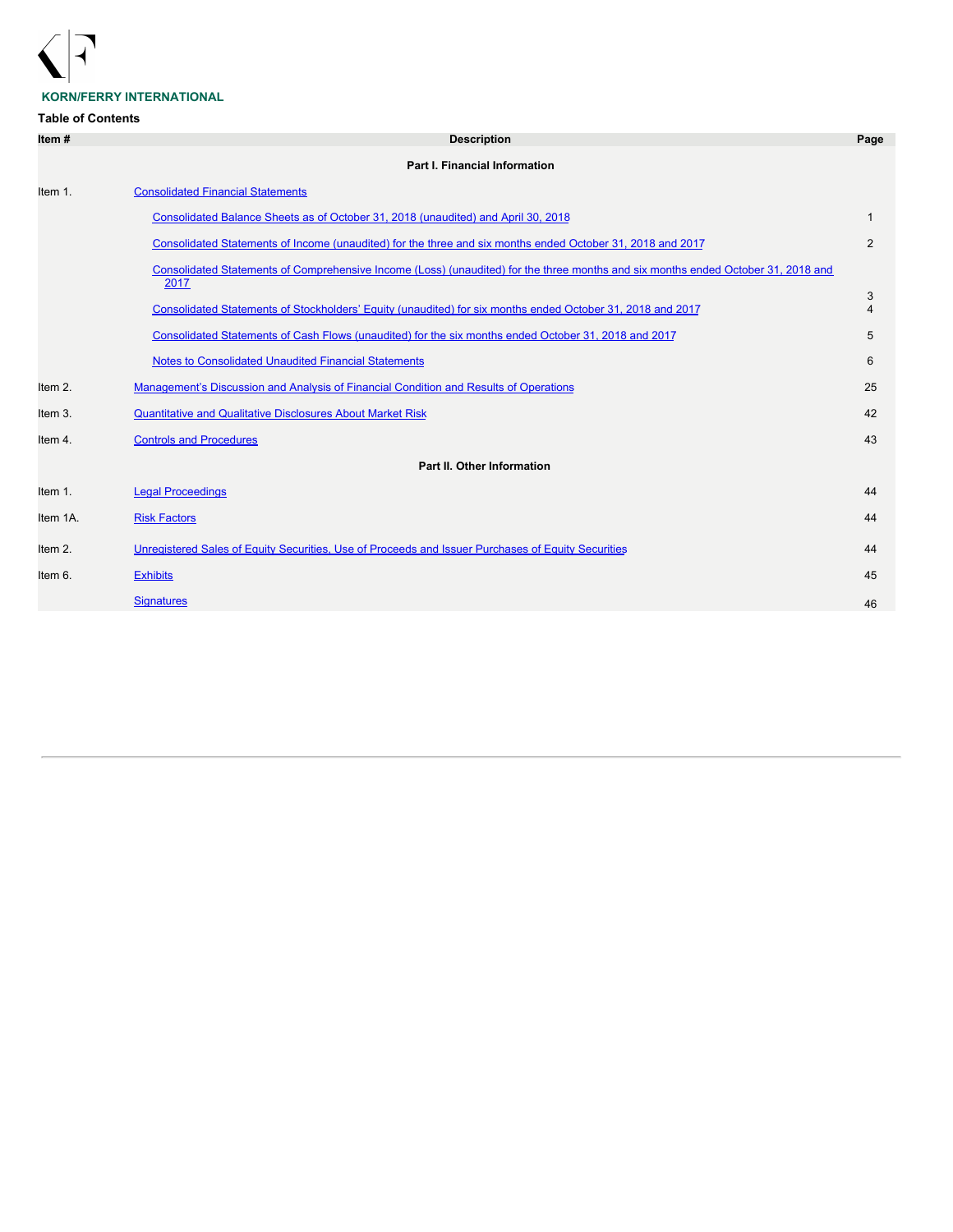

<span id="page-2-0"></span>*Item 1. Consolidated Financial Statements*

# <span id="page-2-1"></span>**KORN/FERRY INTERNATIONAL AND SUBSIDIARIES CONSOLIDATED BALANCE SHEETS**

|                                                                                                                             | October 31,<br>2018                   | April 30,<br>2018 |
|-----------------------------------------------------------------------------------------------------------------------------|---------------------------------------|-------------------|
|                                                                                                                             | (unaudited)                           |                   |
|                                                                                                                             | (in thousands, except per share data) |                   |
| <b>ASSETS</b>                                                                                                               |                                       |                   |
| Cash and cash equivalents                                                                                                   | \$<br>387,679                         | \$<br>520.848     |
| Marketable securities                                                                                                       | 6,686                                 | 14,293            |
| Receivables due from clients, net of allowance for doubtful accounts of \$20,197 and \$17,845 at October 31, 2018 and April |                                       |                   |
| 30, 2018, respectively                                                                                                      | 433,557                               | 384,996           |
| Income taxes and other receivables                                                                                          | 29,009                                | 29,089            |
| Unearned compensation                                                                                                       | 41,804                                | 37,333            |
| Prepaid expenses and other assets                                                                                           | 32,953                                | 27,700            |
| Total current assets                                                                                                        | 931.688                               | 1,014,259         |
| Marketable securities, non-current                                                                                          | 128,913                               | 122,792           |
| Property and equipment, net                                                                                                 | 126,242                               | 119,901           |
| Cash surrender value of company owned life insurance policies, net of loans                                                 | 123,205                               | 120,087           |
| Deferred income taxes                                                                                                       | 37,776                                | 25,520            |
| Goodwill                                                                                                                    | 579,863                               | 584,222           |
| Intangible assets, net                                                                                                      | 89,662                                | 203,216           |
| Unearned compensation, non-current                                                                                          | 94,927                                | 78.295            |
| Investments and other assets                                                                                                | 22,191                                | 19,622            |
| Total assets                                                                                                                | \$<br>2,134,467                       | \$<br>2,287,914   |
| <b>LIABILITIES AND STOCKHOLDERS' EQUITY</b>                                                                                 |                                       |                   |
| Accounts payable                                                                                                            | \$<br>34,764                          | \$<br>35,196      |
| Income taxes payable                                                                                                        | 19,453                                | 23,034            |
| Compensation and benefits payable                                                                                           | 231,688                               | 304,980           |
| Term loan                                                                                                                   | 26,629                                | 24,911            |
| Other accrued liabilities                                                                                                   | 153,088                               | 170,339           |
| <b>Total current liabilities</b>                                                                                            | 465.622                               | 558.460           |
| Deferred compensation and other retirement plans                                                                            | 234,098                               | 227,729           |
| Term loan, non-current                                                                                                      | 197,997                               | 211,311           |
| Deferred tax liabilities                                                                                                    | 1,751                                 | 9,105             |
| <b>Other liabilities</b>                                                                                                    | 58,402                                | 61.694            |
| <b>Total liabilities</b>                                                                                                    | 957,870                               | 1,068,299         |
| Stockholders' equity                                                                                                        |                                       |                   |
| Common stock: \$0.01 par value, 150,000 shares authorized, 72,202 and 71,631 shares issued at October 31, 2018 and April    |                                       |                   |
| 30, 2018, respectively, and 56,511 and 56,517 shares outstanding at October 31, 2018 and April 30, 2018, respectively       | 664.486                               | 683.942           |
| Retained earnings                                                                                                           | 577,333                               | 572,800           |
| Accumulated other comprehensive loss, net                                                                                   | (68, 581)                             | (40, 135)         |
| Total Korn/Ferry International stockholders' equity                                                                         | 1,173,238                             | 1,216,607         |
| Noncontrolling interest                                                                                                     | 3,359                                 | 3,008             |
| Total stockholders' equity                                                                                                  | 1,176,597                             | 1,219,615         |
| Total liabilities and stockholders' equity                                                                                  | 2,134,467                             | \$<br>2,287,914   |
|                                                                                                                             |                                       |                   |

The accompanying notes are an integral part of these consolidated financial statements.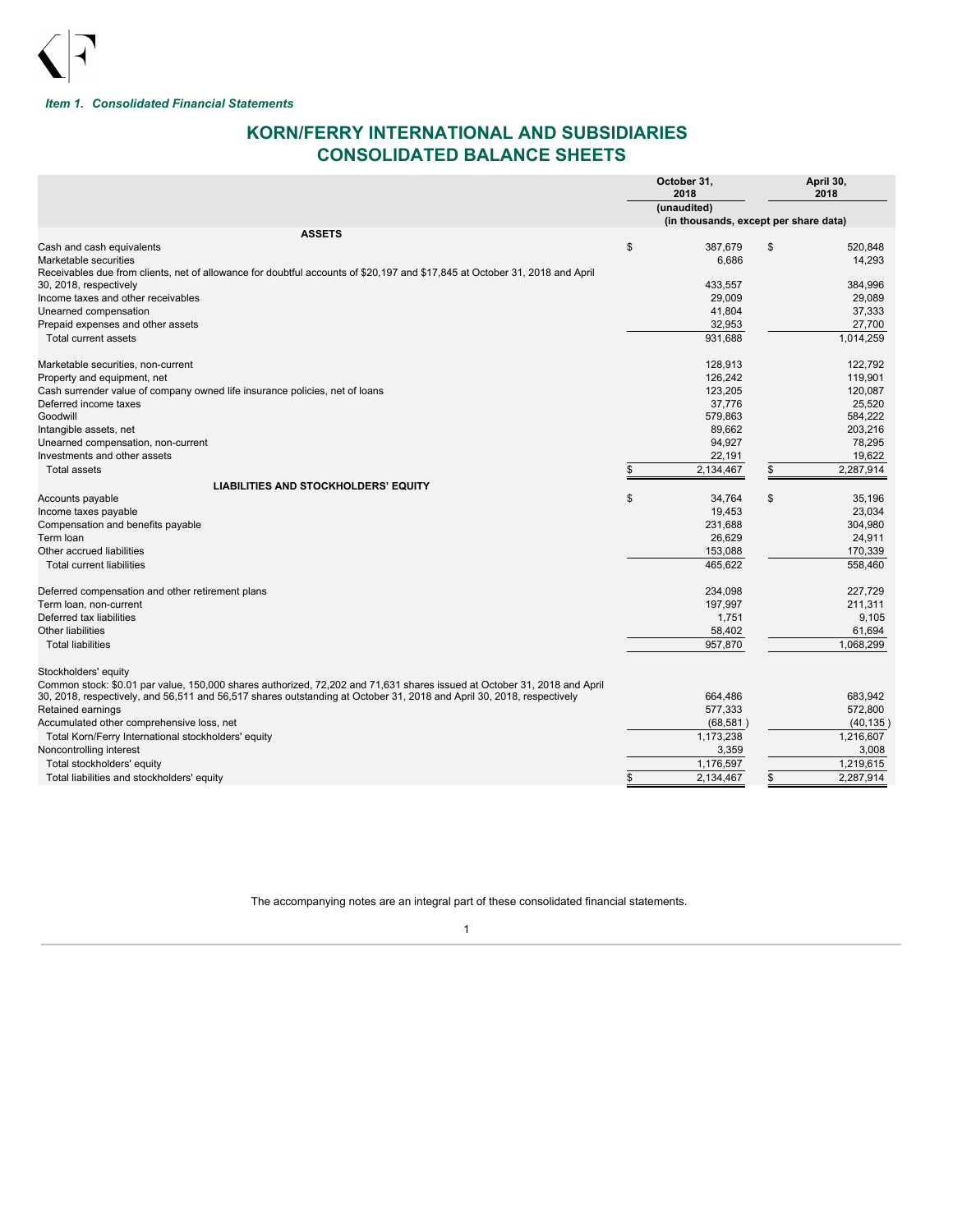

# <span id="page-3-0"></span>**KORN/FERRY INTERNATIONAL AND SUBSIDIARIES CONSOLIDATED STATEMENTS OF INCOME**

**(unaudited)**

|                                                                                             | <b>Three Months Ended</b><br>October 31.                                                                          |          |    |         |    | <b>Six Months Ended</b><br>October 31. |    |          |
|---------------------------------------------------------------------------------------------|-------------------------------------------------------------------------------------------------------------------|----------|----|---------|----|----------------------------------------|----|----------|
|                                                                                             | 2018<br>2018<br>2017<br>(in thousands, except per share data)<br>\$<br>495.205<br>443.018<br>\$<br>\$.<br>960,773 |          |    |         |    |                                        |    | 2017     |
|                                                                                             |                                                                                                                   |          |    |         |    |                                        |    |          |
| Fee revenue                                                                                 |                                                                                                                   |          |    |         |    |                                        | \$ | 844,272  |
| Reimbursed out-of-pocket engagement expenses                                                |                                                                                                                   | 11,588   |    | 12,450  |    | 24,382                                 |    | 26,113   |
| Total revenue                                                                               |                                                                                                                   | 506,793  |    | 455,468 |    | 985,155                                |    | 870,385  |
| Compensation and benefits                                                                   |                                                                                                                   | 335,835  |    | 299,819 |    | 657,740                                |    | 572,575  |
| General and administrative expenses                                                         |                                                                                                                   | 57,738   |    | 58,603  |    | 226,462                                |    | 116,864  |
| Reimbursed expenses                                                                         |                                                                                                                   | 11,588   |    | 12,450  |    | 24,382                                 |    | 26,113   |
| Cost of services                                                                            |                                                                                                                   | 19,627   |    | 19,883  |    | 37,954                                 |    | 35,696   |
| Depreciation and amortization                                                               |                                                                                                                   | 11,018   |    | 12,447  |    | 22,749                                 |    | 24,656   |
| Restructuring (recoveries) charges, net<br>Total operating expenses                         |                                                                                                                   |          |    | (202)   |    |                                        |    | 78       |
|                                                                                             |                                                                                                                   | 435,806  |    | 403,000 |    | 969,287                                |    | 775,982  |
| Operating income                                                                            |                                                                                                                   | 70,987   |    | 52,468  |    | 15,868                                 |    | 94,403   |
| Other (loss) income, net                                                                    |                                                                                                                   | (4,600)  |    | 3,447   |    | (109)                                  |    | 6,801    |
| Interest expense, net                                                                       |                                                                                                                   | (4, 337) |    | (3,624) |    | (8, 440)                               |    | (7, 304) |
| Income before provision (benefit) for income taxes and equity in earnings of unconsolidated |                                                                                                                   |          |    |         |    |                                        |    |          |
| subsidiaries                                                                                |                                                                                                                   | 62,050   |    | 52,291  |    | 7,319                                  |    | 93,900   |
| Equity in earnings of unconsolidated subsidiaries                                           |                                                                                                                   | 100      |    | 60      |    | 129                                    |    | 90       |
| Income tax provision (benefit)                                                              |                                                                                                                   | 14,833   |    | 15,619  |    | (1, 277)                               |    | 27,829   |
| Net income                                                                                  |                                                                                                                   | 47,317   |    | 36,732  |    | 8,725                                  |    | 66,161   |
| Net income attributable to noncontrolling interest                                          |                                                                                                                   | (1, 283) |    | (401)   |    | (1, 302)                               |    | (789)    |
| Net income attributable to Korn/Ferry International                                         |                                                                                                                   | 46,034   |    | 36,331  |    | 7,423                                  | \$ | 65,372   |
| Earnings per common share attributable to Korn/Ferry International:                         |                                                                                                                   |          |    |         |    |                                        |    |          |
| <b>Basic</b>                                                                                |                                                                                                                   | 0.82     |    | 0.65    |    | 0.13                                   |    | 1.16     |
| <b>Diluted</b>                                                                              |                                                                                                                   | 0.81     |    | 0.64    |    | 0.13                                   |    | 1.15     |
| Weighted-average common shares outstanding:                                                 |                                                                                                                   |          |    |         |    |                                        |    |          |
| <b>Basic</b>                                                                                |                                                                                                                   | 55,461   |    | 55,390  |    | 55,420                                 |    | 55,592   |
| <b>Diluted</b>                                                                              |                                                                                                                   | 56,239   |    | 55,978  |    | 56,306                                 |    | 56,252   |
|                                                                                             |                                                                                                                   |          |    |         |    |                                        |    |          |
| Cash dividends declared per share:                                                          | \$                                                                                                                | 0.10     | \$ | 0.10    | \$ | 0.20                                   | \$ | 0.20     |

The accompanying notes are an integral part of these consolidated financial statements.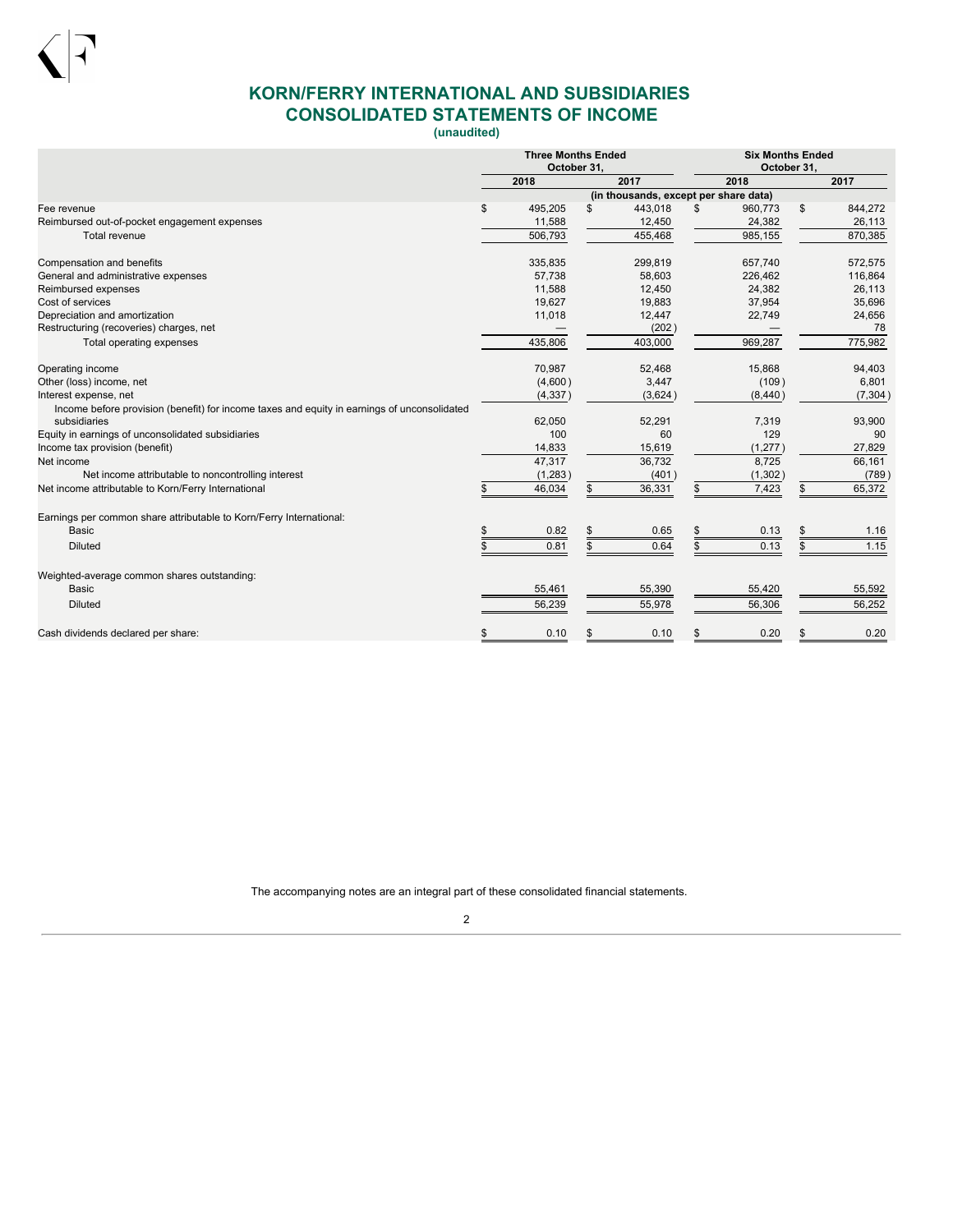

# <span id="page-4-0"></span>**KORN/FERRY INTERNATIONAL AND SUBSIDIARIES CONSOLIDATED STATEMENTS OF COMPREHENSIVE INCOME (LOSS)**

**(unaudited)**

|                                                                      | <b>Three Months Ended</b><br>October 31. |    |                |   |           | <b>Six Months Ended</b><br>October 31. |        |
|----------------------------------------------------------------------|------------------------------------------|----|----------------|---|-----------|----------------------------------------|--------|
|                                                                      | 2018                                     |    | 2017           |   | 2018      |                                        | 2017   |
|                                                                      |                                          |    | (in thousands) |   |           |                                        |        |
| Net income                                                           | 47,317                                   | S. | 36.732         | ъ | 8.725     | \$.                                    | 66,161 |
| Other comprehensive income (loss):                                   |                                          |    |                |   |           |                                        |        |
| Foreign currency translation adjustments                             | (12, 778)                                |    | (4,255)        |   | (27, 334) |                                        | 11.934 |
| Deferred compensation and pension plan adjustments, net of tax       | 273                                      |    | 352            |   | 546       |                                        | 704    |
| Net unrealized gain on interest rate swap, net of tax                | 145                                      |    | 456            |   | 278       |                                        | 393    |
| Comprehensive income (loss)                                          | 34.957                                   |    | 33.285         |   | (17, 785) |                                        | 79,192 |
| Less: comprehensive income attributable to noncontrolling interest   | (1,016)                                  |    | (165)          |   | (1,041)   |                                        | (658)  |
| Comprehensive income (loss) attributable to Korn/Ferry International | 33,941                                   |    | 33,120         |   | (18, 826) |                                        | 78,534 |

The accompanying notes are an integral part of these consolidated financial statements.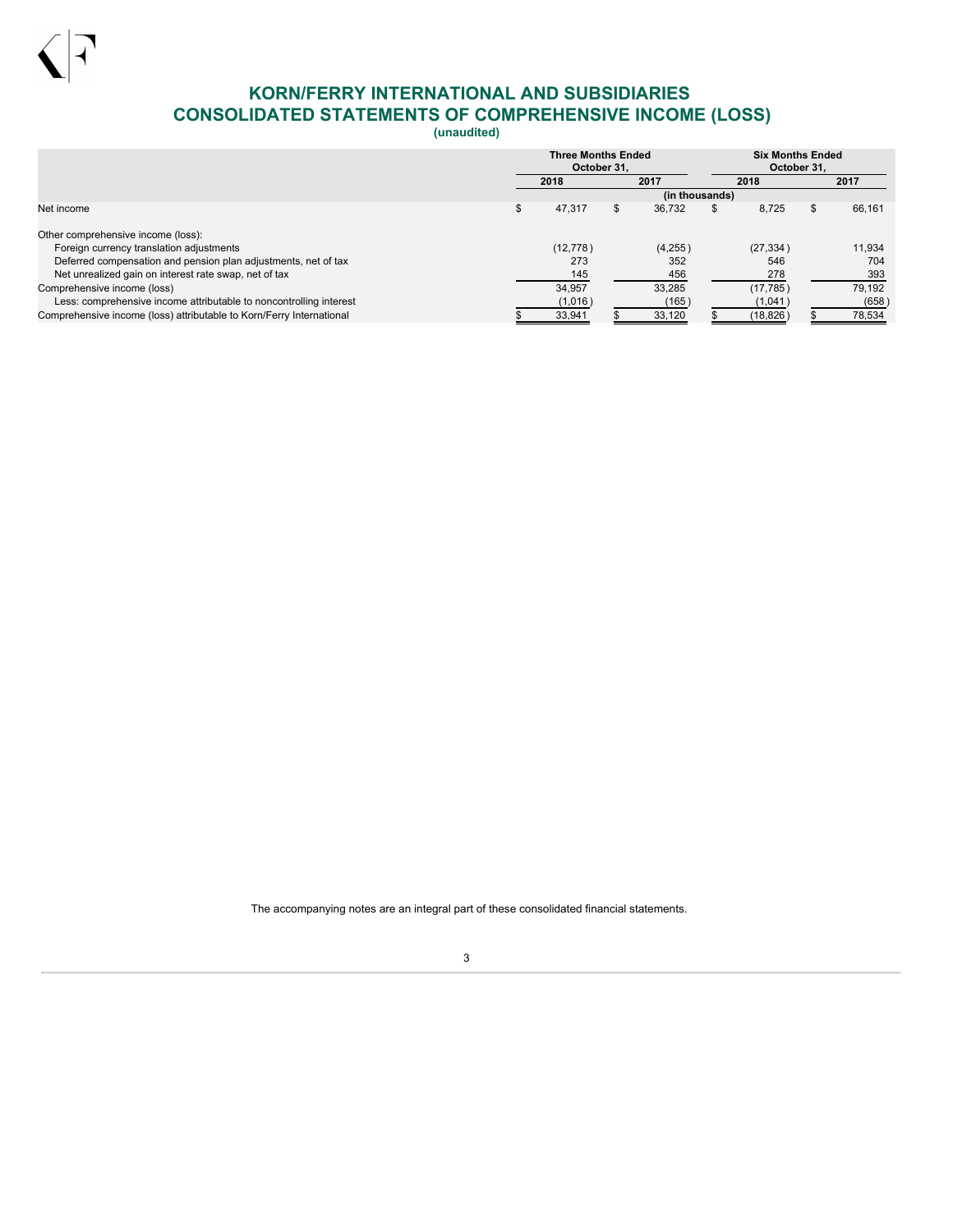

# <span id="page-5-0"></span>**KORN/FERRY INTERNATIONAL AND SUBSIDIARIES CONSOLIDATED STATEMENTS OF STOCKHOLDERS' EQUITY**

**(unaudited)**

|                                             |               |                               |           |          |                                 |     | Accumulated<br>Other           | <b>Total</b><br>Korn/Ferry |                 |    |            |                               |               |                 |  |
|---------------------------------------------|---------------|-------------------------------|-----------|----------|---------------------------------|-----|--------------------------------|----------------------------|-----------------|----|------------|-------------------------------|---------------|-----------------|--|
|                                             |               | <b>Common Stock</b><br>Amount |           | Retained | Comprehensive<br>(Loss) Income, |     | International<br>Stockholders' |                            | Noncontrolling  |    |            | <b>Total</b><br>Stockholder's |               |                 |  |
|                                             | <b>Shares</b> |                               |           |          |                                 |     |                                |                            | <b>Earnings</b> |    | <b>Net</b> |                               | <b>Equity</b> | <b>Interest</b> |  |
|                                             |               |                               |           |          |                                 |     | (in thousands)                 |                            |                 |    |            |                               |               |                 |  |
| Balance as of April 30, 2018                | 56,517        |                               | 683,942   | \$       | 572,800                         | \$. | (40, 135)                      | \$                         | 1,216,607       | \$ | 3,008      | \$.                           | 1,219,615     |                 |  |
| Net loss                                    |               |                               |           |          | (38, 611)                       |     |                                |                            | (38, 611)       |    | 19         |                               | (38, 592)     |                 |  |
| Other Comprehensive (loss) income           |               |                               |           |          |                                 |     | (14, 156)                      |                            | (14, 156)       |    | 6          |                               | (14, 150)     |                 |  |
| Effect of adopting new accounting standards |               |                               |           |          | 8,853                           |     | (2, 197)                       |                            | 6,656           |    |            |                               | 6,656         |                 |  |
| Dividends paid to shareholders              |               |                               |           |          | (6,027)                         |     |                                |                            | (6,027)         |    |            |                               | (6,027)       |                 |  |
| Purchase of stock                           | (200)         |                               | (13,054)  |          |                                 |     |                                |                            | (13,054)        |    |            |                               | (13,054)      |                 |  |
| <b>Issuance of stock</b>                    | 621           |                               | 4,803     |          |                                 |     |                                |                            | 4,803           |    |            |                               | 4,803         |                 |  |
| Stock-based compensation                    |               |                               | 5,369     |          |                                 |     |                                |                            | 5,369           |    |            |                               | 5,369         |                 |  |
| Balance as of July 31, 2018                 | 56,938        |                               | 681,060   |          | 537,015                         |     | (56, 488)                      |                            | 1,161,587       |    | 3,033      |                               | 1,164,620     |                 |  |
| Net income                                  |               |                               |           |          | 46,034                          |     |                                |                            | 46,034          |    | 1,283      |                               | 47,317        |                 |  |
| Other Comprehensive (loss) income           |               |                               |           |          |                                 |     | (12,093)                       |                            | (12,093)        |    | (267)      |                               | (12, 360)     |                 |  |
| Dividends paid to shareholders              |               |                               |           |          | (5,716)                         |     |                                |                            | (5,716)         |    |            |                               | (5,716)       |                 |  |
| Dividends paid to noncontrolling interest   |               |                               |           |          |                                 |     |                                |                            |                 |    | (690)      |                               | (690)         |                 |  |
| Purchase of stock                           | (459)         |                               | (22, 875) |          |                                 |     |                                |                            | (22, 875)       |    |            |                               | (22, 875)     |                 |  |
| <b>Issuance of stock</b>                    | 32            |                               |           |          |                                 |     |                                |                            |                 |    |            |                               |               |                 |  |
| Stock-based compensation                    |               |                               | 6,301     |          |                                 |     |                                |                            | 6,301           |    |            |                               | 6,301         |                 |  |
| Balance as of October 31, 2018              | 56,511        |                               | 664,486   |          | 577,333                         |     | (68, 581)                      |                            | 1,173,238       |    | 3,359      |                               | 1,176,597     |                 |  |

|                                           |        |                                                |           |    |         |                 | Accumulated<br>Other<br>Comprehensive |    | <b>Total</b><br>Korn/Ferry<br>International |    |                |    | Total     |               |               |
|-------------------------------------------|--------|------------------------------------------------|-----------|----|---------|-----------------|---------------------------------------|----|---------------------------------------------|----|----------------|----|-----------|---------------|---------------|
|                                           |        | <b>Common Stock</b><br><b>Shares</b><br>Amount |           |    |         | <b>Retained</b> | Stockholders'<br>(Loss) Income,       |    |                                             |    | Noncontrolling |    |           | Stockholder's |               |
|                                           |        |                                                |           |    |         |                 | Earnings                              |    | <b>Net</b>                                  |    | <b>Equity</b>  |    | Interest  |               | <b>Equity</b> |
|                                           |        |                                                |           |    |         |                 | (in thousands)                        |    |                                             |    |                |    |           |               |               |
| Balance as of April 30, 2017              | 56,938 | \$                                             | 692,527   | \$ | 461,976 | \$              | (71,064)                              | \$ | 1,083,439                                   | \$ | 3,609          | \$ | 1,087,048 |               |               |
| Net income                                |        |                                                |           |    | 29,041  |                 |                                       |    | 29,041                                      |    | 388            |    | 29,429    |               |               |
| Other Comprehensive income                |        |                                                |           |    |         |                 | 16,373                                |    | 16,373                                      |    | 105            |    | 16,478    |               |               |
| Dividends paid to shareholders            |        |                                                |           |    | (5,823) |                 |                                       |    | (5,823)                                     |    |                |    | (5,823)   |               |               |
| Purchase of stock                         | (217)  |                                                | (7, 372)  |    |         |                 |                                       |    | (7, 372)                                    |    |                |    | (7, 372)  |               |               |
| <b>Issuance of stock</b>                  | 525    |                                                | 4,586     |    |         |                 |                                       |    | 4,586                                       |    |                |    | 4,586     |               |               |
| Stock-based compensation                  |        |                                                | 4,405     |    |         |                 |                                       |    | 4,405                                       |    |                |    | 4,405     |               |               |
| Balance as of July 31, 2017               | 57,246 |                                                | 694,146   |    | 485,194 |                 | (54, 691)                             |    | 1,124,649                                   |    | 4,102          |    | 1,128,751 |               |               |
| Net income                                |        |                                                |           |    | 36,331  |                 |                                       |    | 36,331                                      |    | 401            |    | 36,732    |               |               |
| Other Comprehensive loss                  |        |                                                |           |    |         |                 | (3,211)                               |    | (3,211)                                     |    | (236)          |    | (3, 447)  |               |               |
| Dividends paid to shareholders            |        |                                                |           |    | (5,714) |                 |                                       |    | (5,714)                                     |    |                |    | (5,714)   |               |               |
| Dividends paid to noncontrolling interest |        |                                                |           |    |         |                 |                                       |    |                                             |    | (1,558)        |    | (1,558)   |               |               |
| Purchase of stock                         | (777)  |                                                | (25, 350) |    |         |                 |                                       |    | (25, 350)                                   |    |                |    | (25, 350) |               |               |
| Issuance of stock                         | 42     |                                                |           |    |         |                 |                                       |    |                                             |    |                |    |           |               |               |
| Stock-based compensation                  | –      |                                                | 5,309     |    |         |                 |                                       |    | 5,309                                       |    |                |    | 5,309     |               |               |
| Balance as of October 31, 2017            | 56,511 |                                                | 674,105   |    | 515,811 |                 | (57, 902)                             |    | 1,132,014                                   |    | 2,709          |    | 1,134,723 |               |               |

The accompanying notes are an integral part of these consolidated financial statements.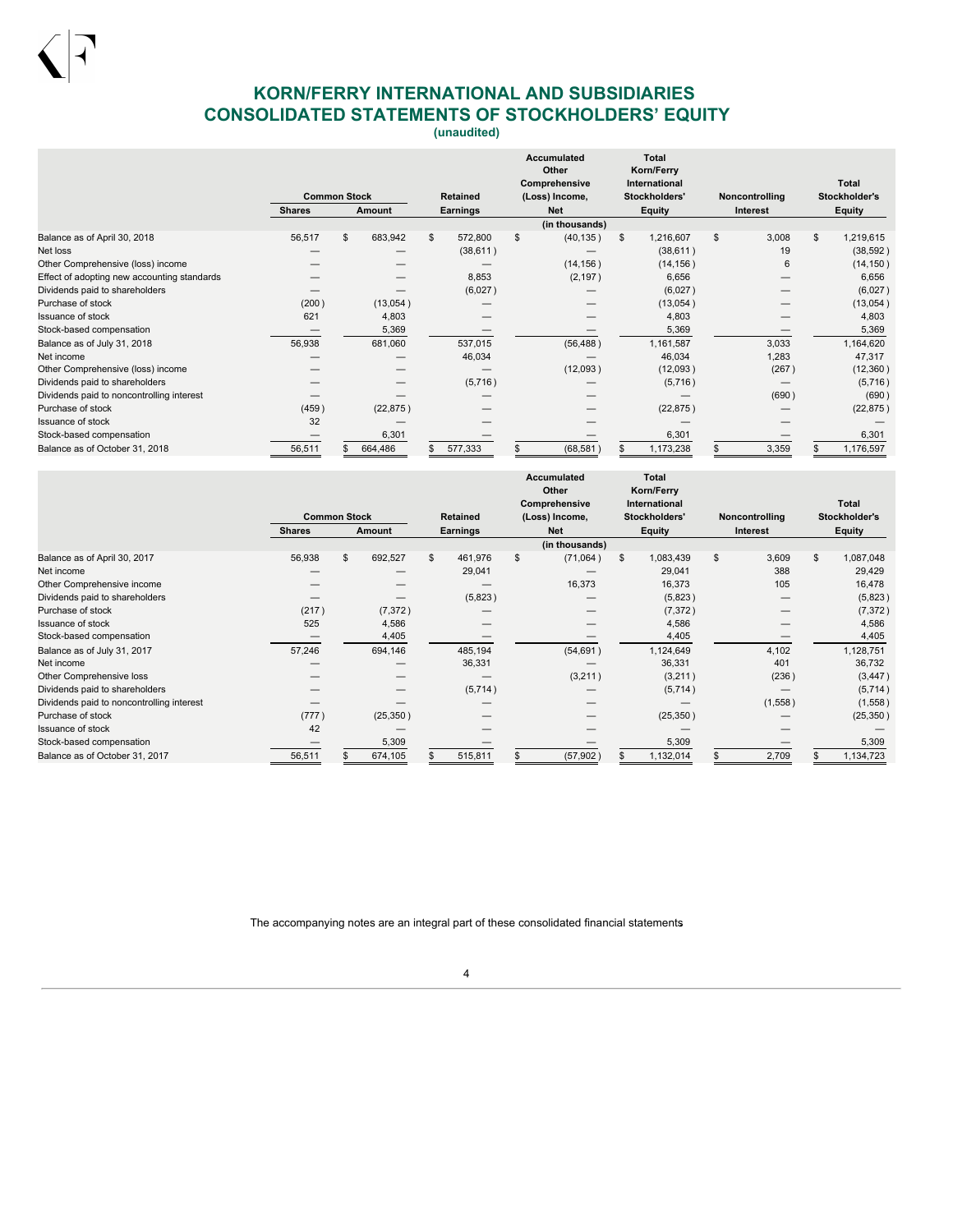

# <span id="page-6-0"></span>**KORN/FERRY INTERNATIONAL AND SUBSIDIARIES CONSOLIDATED STATEMENTS OF CASH FLOWS**

**(unaudited)**

|                                                                                                                                          | <b>Six Months Ended</b><br>October 31, |               |
|------------------------------------------------------------------------------------------------------------------------------------------|----------------------------------------|---------------|
|                                                                                                                                          | 2018                                   | 2017          |
|                                                                                                                                          | (in thousands)                         |               |
| Cash flows from operating activities:<br>Net income                                                                                      | \$<br>8.725                            | 66.161        |
|                                                                                                                                          |                                        | \$            |
| Adjustments to reconcile net income to net cash used in operating activities:<br>Depreciation and amortization                           | 22,749                                 | 24,656        |
| Stock-based compensation expense                                                                                                         | 12.369                                 | 10,283        |
| Tradename write-offs                                                                                                                     | 106,555                                |               |
| Provision for doubtful accounts                                                                                                          | 7,471                                  | 6,960         |
| Gain on cash surrender value of life insurance policies                                                                                  | (3,003)                                | (4,227)       |
| Loss (gain) on marketable securities                                                                                                     | 836                                    | (6,797)       |
| Deferred income taxes                                                                                                                    | (19, 838)                              | 7,802         |
| Change in other assets and liabilities:                                                                                                  |                                        |               |
| Deferred compensation                                                                                                                    | (1,646)                                | 12,560        |
| Receivables due from clients                                                                                                             | (52, 536)                              | (59,020)      |
| Income taxes and other receivables                                                                                                       | 345                                    | (7, 207)      |
| Prepaid expenses and other assets                                                                                                        | (5,326)                                | (2, 129)      |
| Unearned compensation                                                                                                                    | (21, 103)                              | (45, 589)     |
| Investment in unconsolidated subsidiaries                                                                                                | (129)                                  | (90)          |
| Income taxes payable                                                                                                                     | (5,898)                                | 9,459         |
| Accounts payable and accrued liabilities                                                                                                 | (76, 544)                              | (66,089)      |
| Other                                                                                                                                    | (5,216)                                | (2,893)       |
| Net cash used in operating activities                                                                                                    | (32, 189)                              | (56, 160)     |
| Cash flows from investing activities:                                                                                                    |                                        |               |
| Purchase of property and equipment                                                                                                       | (24, 565)                              | (20, 813)     |
| Purchase of marketable securities                                                                                                        | (8,539)                                | (6,738)       |
| Proceeds from sales/maturities of marketable securities                                                                                  | 8,923                                  | 2,273         |
| Premium on company-owned life insurance policies                                                                                         | (33, 752)                              | (422)         |
| Proceeds from life insurance policies                                                                                                    | 4,517                                  | 971           |
| Dividends received from unconsolidated subsidiaries                                                                                      |                                        |               |
|                                                                                                                                          |                                        | 60            |
| Net cash used in investing activities                                                                                                    | (53, 416)                              | (24, 669)     |
| <b>Cash flows from financing activities:</b>                                                                                             |                                        |               |
| Principal payments on term loan facility                                                                                                 | (12,031)                               | (10, 313)     |
| Payment of contingent consideration from acquisitions                                                                                    | (455)                                  | (485)         |
| Repurchases of common stock                                                                                                              | (22, 745)                              | (29, 261)     |
| Payments of tax withholdings on restricted stock                                                                                         | (13, 184)                              | (3,461)       |
| Proceeds from issuance of common stock upon exercise of employee<br>stock options and in connection with an employee stock purchase plan | 4,105                                  | 3,984         |
| Dividends paid to shareholders                                                                                                           | (11,743)                               | (11, 537)     |
| Dividends - noncontrolling interest                                                                                                      | (690)                                  | (1,558)       |
| Borrowings under life insurance policies                                                                                                 | 31,870                                 |               |
| Payments on life insurance policy loans                                                                                                  | (2, 567)                               | (414)         |
| Net cash used in financing activities                                                                                                    | (27, 440)                              | (53,045)      |
|                                                                                                                                          | (20, 124)                              | 5,617         |
| Effect of exchange rate changes on cash and cash equivalents<br>Net decrease in cash and cash equivalents                                | (133, 169)                             | (128, 257)    |
|                                                                                                                                          | 520,848                                | 410,882       |
| Cash and cash equivalents at beginning of period                                                                                         |                                        |               |
| Cash and cash equivalents at end of the period                                                                                           | \$<br>387,679                          | \$<br>282,625 |

The accompanying notes are an integral part of these consolidated financial statements.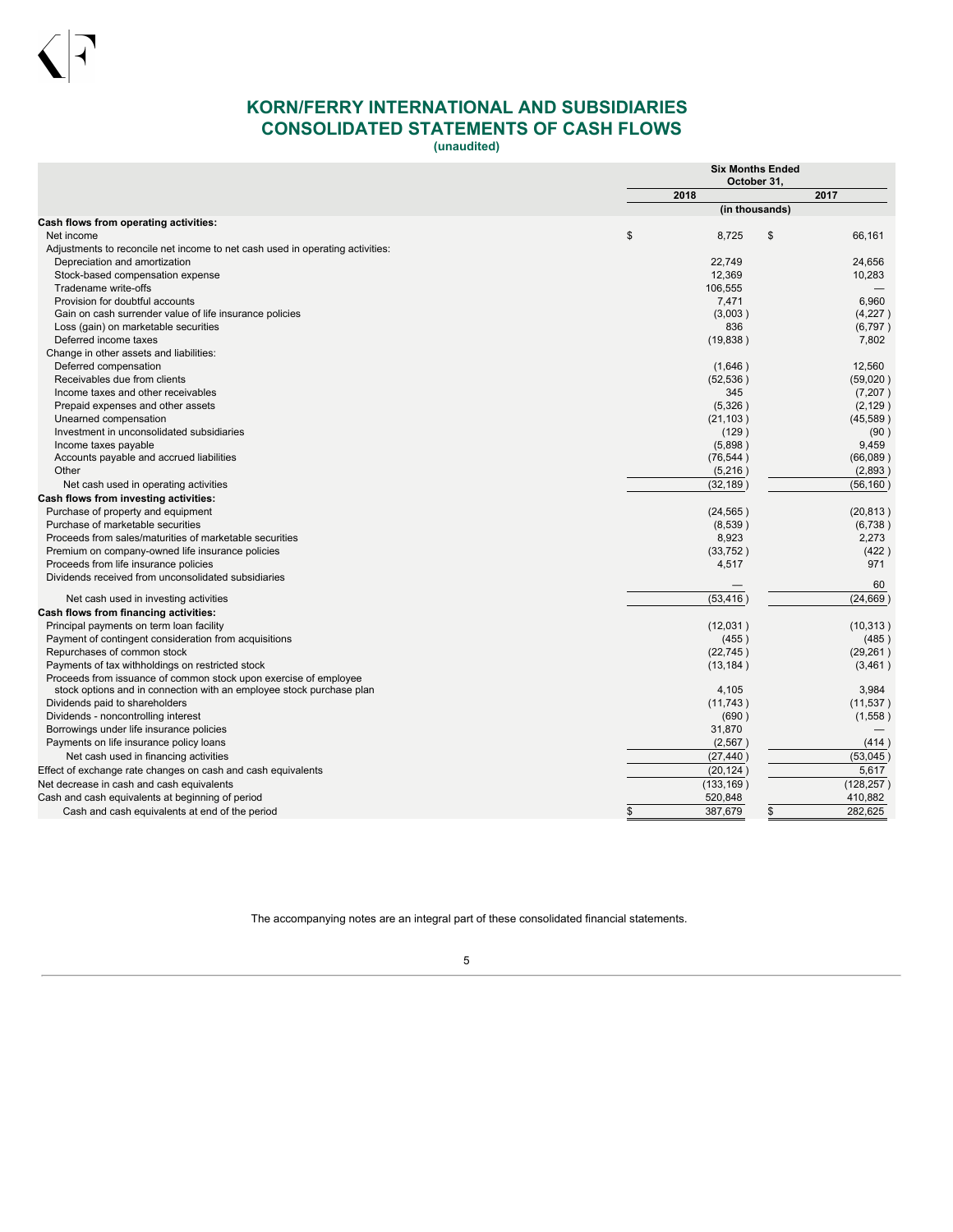

## <span id="page-7-0"></span>**1. Organization and Summary of Significant Accounting Policies**

## *Nature of Business*

Korn/Ferry International, a Delaware corporation (the "Company"), and its subsidiaries are engaged in the business of providing executive searches on a retained basis, advisory solutions and products, recruitment for non-executive professionals and recruitment process outsourcing ("RPO"). On June 12, 2018, the Company's Board of Directors approved a plan (the "Plan") to go to market under a single, master brand architecture and to simplify the Company's organizational structure by eliminating and/or consolidating certain legal entities and implementing a rebranding of the Company to offer the Company's current products and s ervices using the "Korn Ferry" name, branding and trademarks. In connection with the Plan, (i) the Company intends to sunset all sub-brands, including Futurestep, Hay Group and Lominger, among others and (ii) effective as of January 1, 2019, the Company w ill be renamed "Korn Ferry". The Company is harmonizing under one brand to help accelerate the firm's positioning as the preeminent organizational consultancy and bring more client awareness to its broad range of talent management solutions. While the rebranding will not impact the Company's segment financial reporting, the Company renamed its Hay Group segment as Korn Ferry Advisory ("Advisory") and its Futurestep segment as Korn Ferry RPO and Professional Search ("RPO & Professional Search)." The Company's Executive Search segment name remains unchanged.

### *Basis of Consolidation and Presentation*

The accompanying financial statements should be read in conjunction with the consolidated financial statements and notes thereto included in the Annual Report on Form 10-K for the year ended April 30, 2018 for the Company and its wholly and majority owned/controlled domestic and international subsidiaries. All intercompany balances and transactions have been eliminated in consolidation. The preparation of the consolidated financial statements conform with United States ("U.S.") generally accepted accounting principles ("GAAP") and prevailing practice within the industry. The consolidated financial statements include all adjustments, consisting of normal recurring accruals and any other adjustments that management considers necessary for a fair presentation of the results for these periods. The results of operations for the interim period are not necessarily indicative of the results for the entire fiscal year.

Investments in affiliated companies, which are 50% or less owned and where the Company exercises significant influence over operations, are accounted for using the equity method.

The Company has control of a Mexico subsidiary and consolidates the operations of this subsidiary. Noncontrolling interest, which represents the Company's 51% noncontrolling interest in the Mexico subsidiary, is reflected on the Company's consolidated financial statements.

The Company considers events or transactions that occur after the balance sheet date but before the consolidated financial statements are issued to provide additional evidence relative to certain estimates or to identify matters that require additional disclosures.

### *Use of Estimates and Uncertainties*

The preparation of the consolidated financial statements in conformity with GAAP requires management to make estimates and assumptions that affect the reported amounts of assets and liabilities and disclosure of contingent assets and liabilities at the date of the consolidated financial statements and the reported amounts of revenue and expenses during the reporting period. Actual results could differ from these estimates, and changes in estimates are reported in current operations as new information is learned or upon the amounts becoming fixed or determinable. The most significant areas that require management's judgment are revenue recognition, deferred compensation, annual performance related bonuses, evaluation of the carrying value of receivables, goodwill and other intangible assets, share-based payments and the recoverability of deferred income taxes.

### *Revenue Recognition*

Substantially all fee revenue is derived from fees for professional services related to executive and professional recruitment performed on a retained basis, recruitment process outsourcing, talent and organizational advisory services and the sa le of products, either stand alone or as part of a solution.

Revenue is recognized when control of the goods and services are transferred to the customer, in an amount that reflects the consideration the Company expects to be entitled to in exchange for those goods and services. Revenue contracts with customers are evaluated based on the five-step model outlined in Accounting Standard Codification 606 ("ASC 606"): 1) identify the contract with a customer; 2) identify the performance obligation(s) in the contract; 3) determine the transaction price; 4) allocate the transaction price to the separate performance obligation(s); and 5) recognize revenue when (or as) each performance obligation is satisfied.

Fee revenue from executive and non-executive professional search activities is generally one-third of the estimated first year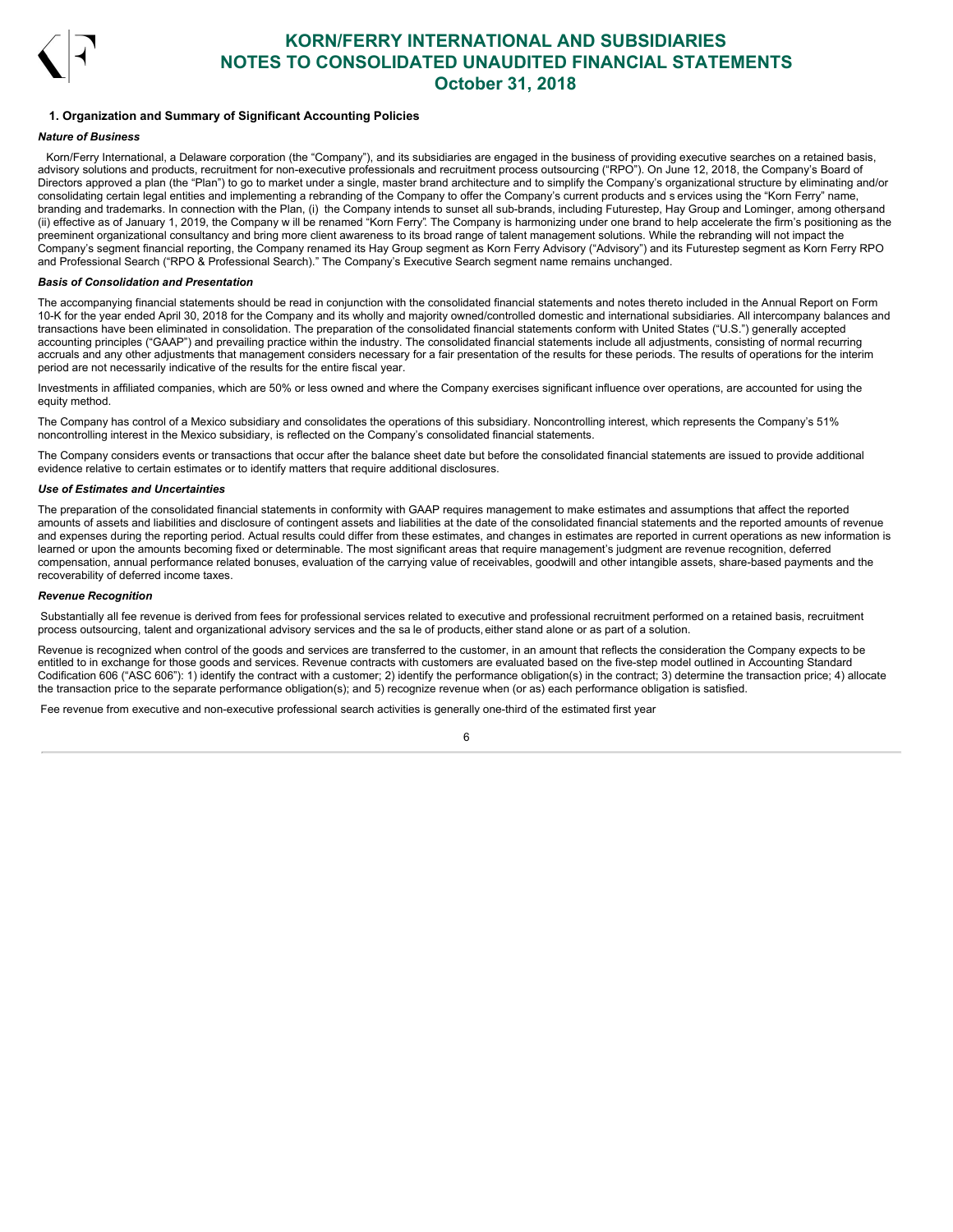

compensation of the placed candidate plus a percentage of the fee tocover indirect engagement related expenses. In addition to the search retainer, an uptick fee is billed when the actual compensation awarded by the client for a placement is higher than the estimated compensation. In the aggregate, upticks have been a relatively consistent percentage of the original estimated fee therefore the Company estimates upticks using the expected value method based on historical data on a portfolio basis. In a standard search engagement, there is one performance obligation which is the promise to undertake a search. The Company generally recognizes such revenue over the course of a search and when it is legally entitled to payment as outlined in the billing terms of the contract. Any revenues associated with services that are provided on a contingent basis are recognized once the contingency is resolved as this is when control is transferred to the customer. These assumptions determine the timing of revenue recognition for the reported period.

RPO fee revenue is generated through two distinct phases 1) the implementation phase and 2) the post-implementation recruitment phase. The fees associated with the implementation phase are recognized over the period that the related implementation services are provided. The post-implementation recruitment phase represents end-toend recruiting services to clients for which there are both fixed and variable fees, which are recognized over the period that the related recruiting services are performed.

Consulting fee revenue, primarily generated from Advisory, is recognized as services are rendered, measured by total hours incurred to the total estimated hours at completion. It is possible that updated estimates for consulting engagements may vary from initial estimates with such updates being recognized in the period of determination. Depending on the timing of billings and services rendered, the Company accrues or defers revenue as appropriate.

Product revenue is generated from a range of online tools designed to support human resource processes for pay, talent and engagement, assessments, as well as licenses to proprietary intellectual property ("IP") and tangible/digital products. IP subscriptions grant access to proprietary compensation and job evaluation databases. IP subscriptions are considered symbolic IP due to the dynamic nature of the content and, as a result, revenue is recognized over the term of the contract. Functional IP licenses grant customers the right to use IP content via delivery of a flat file. Because the IP content license has significant standalone functionality, revenue is recognized upon delivery and when an enforceable right to payment exists. Online assessments are delivered in the form of online questionnaires.A bundle of assessments represents one performance obligation, and revenue is recognized as assessment services are delivered and the Company has a legally enforceable right to payment. Tangible/Digital products sold by the Company mainly consist of books and digital files covering a variety of topics including performance management, team effectiveness, and coaching and development. The Company recognizes revenue for its products when sold or shipped, as is the case for books.

### *Reimbursements*

The Company incurs certain out-of-pocket expenses that are reimbursed by its clients, which are accounted for as revenue in its consolidated statements of income.

#### *Allowance for Doubtful Accounts*

An allowance is established for doubtful accounts by taking a charge to general and administrative expenses. The amount of the allowance is based on historical loss experience, assessment of the collectability of specific accounts, as well as expectations of future collections based upon trends and the type of work for which services are rendered. After the Company exhausts all collection efforts, the amount of the allowance is reduced for balances identified as uncollectible.

#### *Cash and Cash Equivalents*

The Company considers all highly liquid investments with original maturities of three months or less to be cash equivalents. As of October 31, 2018 and April 30, 2018, the Company's investments in cash equivalents consist of money market funds for which market prices are readily available.

### *Marketable Securities*

The Company currently has investments in mutual funds (for which market prices are readily available) that are held in trust to satisfy obligations under the Company's deferred compensation plans. Such investments are based upon the employees' investment elections in their deemed accounts in the Executive Capital Accumulation Plan and similar plans in Asia Pacific and Canada ("ECAP") from a pre-determined set of securities and the Company invests in marketable securities to mirror these elections. These investments are recorded at fair value with the change in value in the period being reflected in the consolidated statements of income and are classified as marketable securities in the accompanying consolidated balance sheets. The investments that the Company may sell within the next twelve months are carried as current assets. Realized gains (losses) on marketable securities are determined by specific identification. Interest is recognized on an accrual basis; dividends are recorded as earned on the ex-dividend date. Interest, dividend income and the changes in fair value in marketable securities are recorded in the accompanying consolidated statements of income in other (loss) income, net.

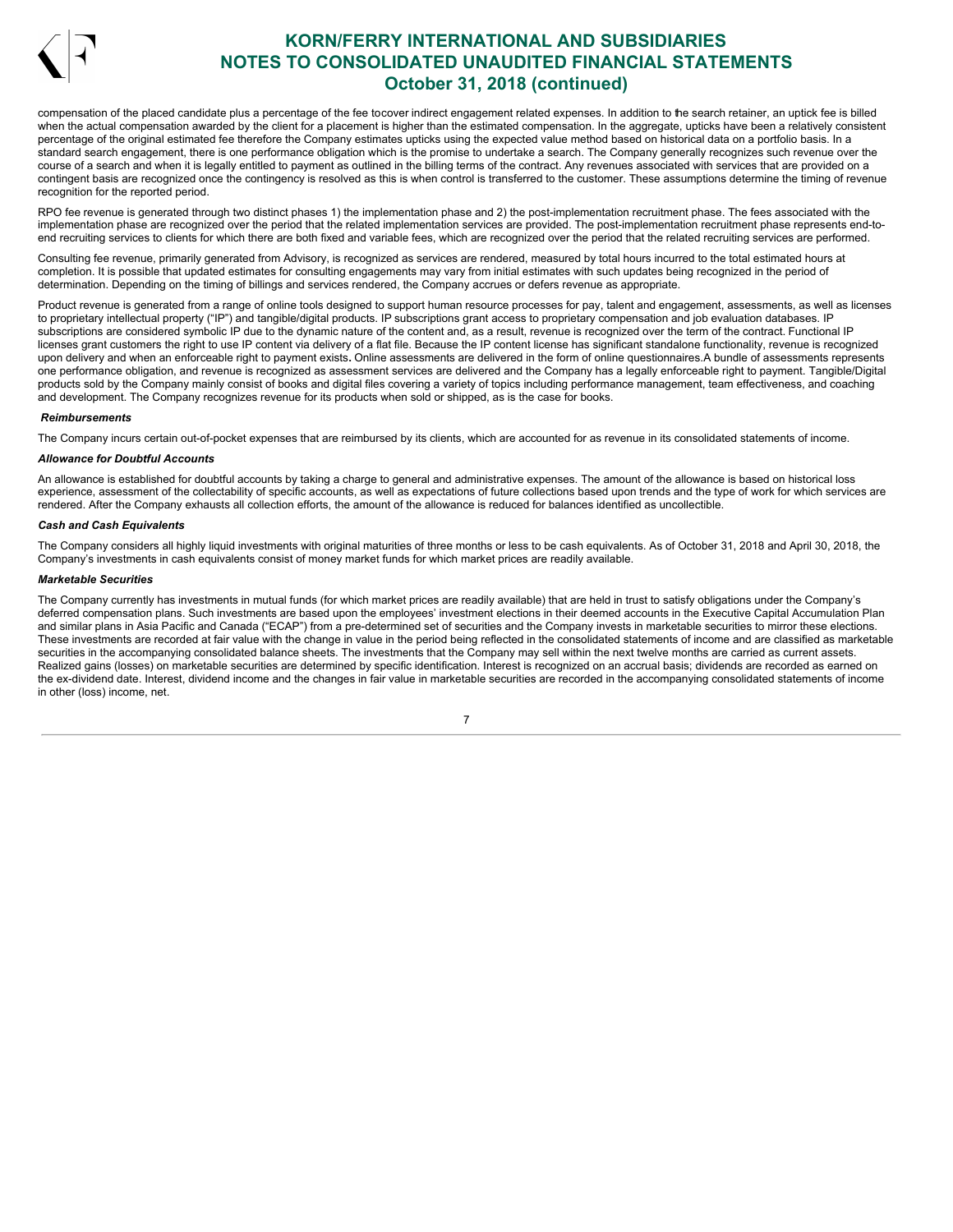

### *Fair Value of Financial Instruments*

Fair value is the price the Company would receive to sell an asset or transfer a liability (exit price) in an orderly transaction between market participants. For those assets and liabilities recorded or disclosed at fair value, the Company determines the fair value based upon the quoted market price, if available. If a quoted market price is not available for identical assets, the fair value is based upon the quoted market price of similar assets. The fair values are assigned a level within the fair value hierarchy as defined below:

- Level 1: Observable inputs such as quoted prices (unadjusted) in active markets that are accessible at the measurement date for identical, unrestricted assets or liabilities.
- Level 2: Inputs other than quoted prices that are observable for the asset or liability, either directly or indirectly. These include quoted prices for similar assets or liabilities in active markets and quoted prices for identical or similar assets or liabilities in markets that are not active.
- **Level 3:** Unobservable inputs that reflect the reporting entity's own assumptions.

As of October 31. 2018 and April 30, 2018, the Company held certain assets that are required to be measured at fair value on a recurring basis. These included cash, cash equivalents, accounts receivable, marketable securities, foreign currency forward contracts and an interest rate swap. The carrying amount of cash, cash equivalents and accounts receivable approximates fair value due to the short-term maturity of these instruments. The fair values of marketable securities are obtained from quoted market prices, and the fair values of foreign currency forward contracts and the interest rate swap are obtained from a third party, which are based on quoted prices or market prices for similar assets and financial instruments.

### *Derivative Financial Instruments*

The Company is exposed to interest rate risk due to the outstanding senior secured credit agreement entered on June 15, 2016. The Company has entered into an interest rate swap agreement to effectively convert its variable debt to a fixed-rate basis. The principal objective of these contracts is to eliminate or reduce the variability of the cash flows in interest payments associated with the Company's long-term debt, thus reducing the impact of interest rate changes on future interest payment cash flows. The Company has determined that the interest rate swap qualifies as a cash flow hedge in accordance with Accounting Standards Codification 815, *Derivatives and Hedging*. Changes in the fair value of an interest rate swap agreement designated as a cash flow hedge are recorded as a component of accumulated other comprehensive (loss) income within stockholders' equity and are amortized to interest expense over the term of the related debt.

### *Foreign Currency Forward Contracts Not Designated as Hedges*

The Company has established a program that primarily utilizes foreign currency forward contracts to offset the risks associated with the effects of certain foreign currency exposures primarily originating from intercompany balances due to cross border work performed in the ordinary course of business. These foreign currency forward contracts are neither used for trading purposes nor are they designated as hedging instruments pursuant to Accounting Standards Codification 815, *Derivatives and Hedging*. Accordingly, the fair value of these contracts is recorded as of the end of the reporting period in the accompanying consolidated balance sheets, while the change in fair value is recorded to the accompanying consolidated statements of income.

### *Business Acquisitions*

Business acquisitions are accounted for under the acquisition method. The acquisition method requires the reporting entity to identify the acquirer, determine the acquisition date, recognize and measure the identifiable assets acquired, the liabilities assumed and any noncontrolling interest in the acquired entity, and recognize and measure goodwill or a gain from the purchase. The acquiree's results are included in the Company's consolidated financial statements from the date of acquisition. Assets acquired and liabilities assumed are recorded at their fair values and the excess of the purchase price over the amounts assigned is recorded as goodwill, or if the fair value of the assets acquired exceeds the purchase price consideration, a bargain purchase gain is recorded. Adjustments to fair value assessments are generally recorded to goodwill over the measurement period (not longer than twelve months). The acquisition method also requires that acquisition-related transaction and post-acquisition restructuring costs be charged to expense as committed and requires the Company to recognize and measure certain assets and liabilities including those arising from contingencies and contingent consideration in a business combination.

### *Goodwill and Intangible Assets*

Goodwill represents the excess of the purchase price over the fair value of assets acquired. The goodwill impairment test compares the fair value of a reporting unit with its carrying amount, including goodwill. If the carrying amount of a reporting unit exceeds its fair value, goodwill of the reporting unit would be considered impaired. To measure the amount of the impairment loss, the implied fair value of a reporting unit's goodwill is compared to the carrying amount of that goodwill. The

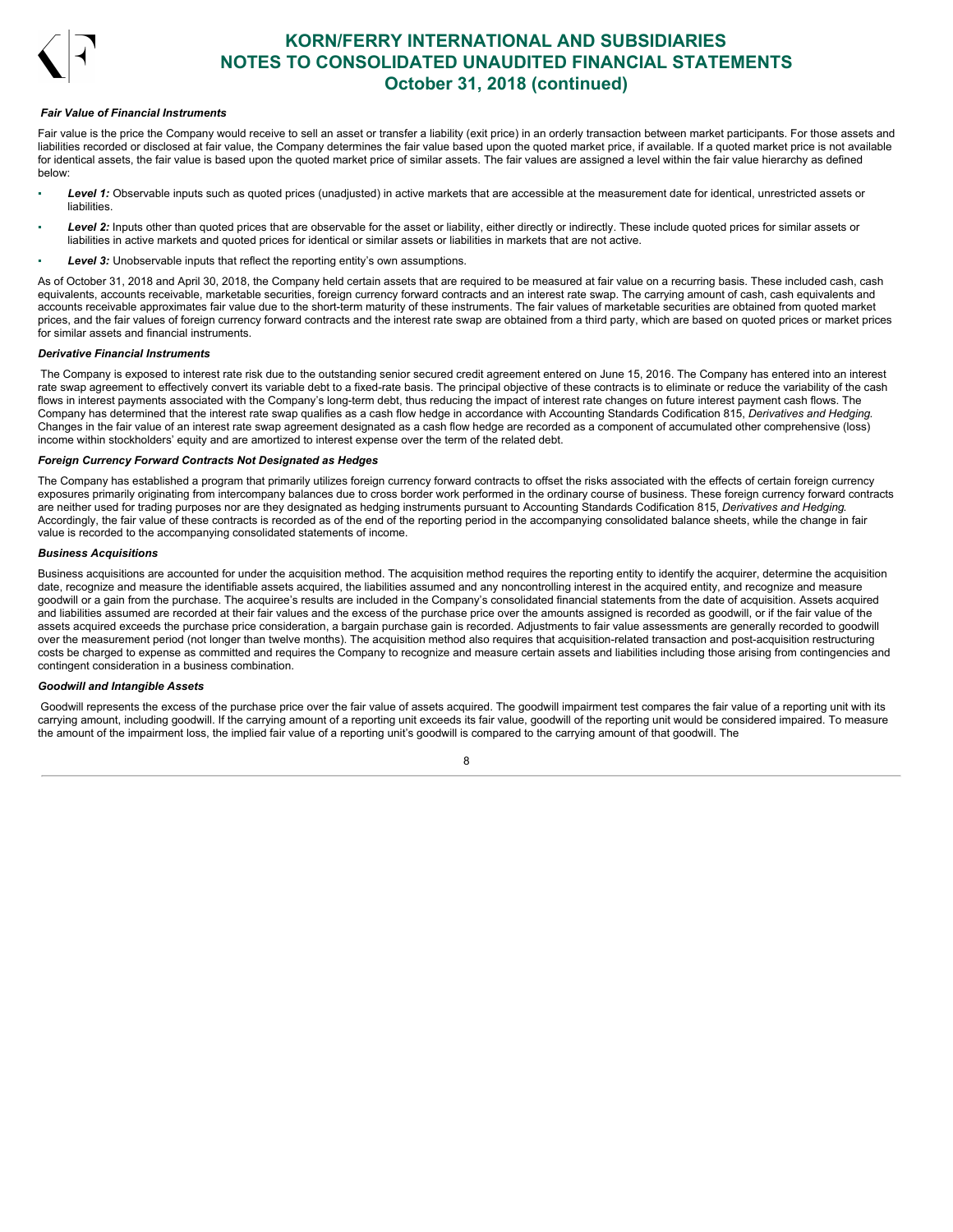

implied fair value of goodwill is determined in the same manner as the amount of goodwill recognized in a business combination. If the carrying amount of a reporting unit's goodwill exceeds the implied fair value of that goodwill, an impairment loss is recognized in an amount equal to that excess. For each of these tests, the fair value of each of the Company's reporting units is determined using a combination of valuation techniques, including a discounted cash flow methodology. To corroborate the discounted cash flow analysis performed at each reporting unit, a market approach is utilized using observable market data such as comparable companies in similar lines of business that are publicly traded or which are part of a public or private transaction (to the extent available). Results of the annual impairment test performed as of January 31, 2018, indicated that the fair value of each reporting unit exceeded its carrying amount and no reporting units were at risk of failing the impairment test. As a result, no impairment charge was recognized. There was also no indication of potential impairment as ofOctober 31, 2018 and April 30, 2018 that would have required further testing.

Intangible assets primarily consist of customer lists, non-compete agreements, proprietary databases and intellectual property. Intangible assets are recorded at their estimated fair value at the date of acquisition and are amortized in a pattern in which the asset is consumed if that pattern can be reliably determined, or using the straightline method over their estimated useful lives which range from one to 24 years. For intangible assets subject to amortization, an impairment loss is recognized if the carrying amount of the intangible assets is not recoverable and exceeds fair value. The carrying amount of the intangible assets is considered not recoverable if it exceeds the sum of the undiscounted cash flows expected to result from use of the asset. Intangible assets with indefinite lives are not amortized, but are reviewed annually for impairment or more frequently whenever events or changes in circumstances indicate that the fair value of the asset may be less than its carrying amount. As of October 31, 2018 and April 30, 2018, there were no further indicators of impairment with respect to the Company's intangible assets, with the exception of the intangible asset impairment charge discussed below.

On June 12, 2018, the Company's Board of Directors voted to approve a rebranding plan with the Company going to market under a single, master brand architecture, solely as Korn Ferry and sunsetting of all the Company's sub-brands, including Futurestep, Hay Group and Lominger, among others. This integrated go-to-market approach was a key driver in our fee revenue growth in fiscal 2018, which led to the decision to further integrate our go-to-market activities under one master brand – Korn Ferry. As a result, the Company discontinued the use of all sub-brands. Two of the Company's sub-brands, Hay Group and Lominger came to Korn Ferry through acquisitions. In connection with the accounting for these acquisitions, \$106.6 million of the purchase price was allocated to indefinite lived tradename intangible assets. As a result of the decision to discontinue their use, the Company took a non-cash intangible asset impairment charge of \$106.6 million, during the six months ended October 31, 2018 recorded in general and administrative expenses. No impairment charge was recorded during the three months ended October 31, 2018.

### *Compensation and Benefits Expense*

Compensation and benefits expense in the accompanying consolidated statements of income consist of compensation and benefits paid to consultants (employees who originate business), executive officers and administrative and support personnel. The most significant portions of this expense are salaries and the amounts paid under the annual performance related bonus plan to employees. The portion of the expense applicable to salaries is comprised of amounts earned by employees during a reporting period. The portion of the expenses applicable to annual performance related bonuses refers to the Company's annual employee performance related bonus with respect to a fiscal year, the amount of which is communicated and paid to each eligible employee following the completion of the fiscal year.

Each quarter, management makes its best estimate of its annual performance related bonuses, which requires management to, among other things, project annual consultant productivity (as measured by engagement fees billed and collected by executive search consultants and revenue and other performance/profitability metrics for Advisory and RPO and Professional Search consultants), the level of engagements referred by a consultant in one line of business to a different line of business, Company performance including profitability, competitive forces and future economic conditions and their impact on the Company's results. At the end of each fiscal year, annual performance related bonuses take into account final individual consultant productivity (including referred work), Company/line of business results including profitability, the achievement of strategic objectives and the results of individual performance appraisals, and the current economic landscape. Accordingly, each quarter the Company reevaluates the assumptions used to estimate annual performance related bonus liability and adjusts the carrying amount of the liability recorded on the consolidated balance sheet and reports any changes in the estimate in current operations.

Because annual performance-based bonuses are communicated and paid only after the Company reports its full fiscal year results, actual performance-based bonus payments may differ from the prior year's estimate. Such changes in the bonus estimate historically have been immaterial and are recorded in current operations in the period in which they are determined. The performance related bonus expense was \$142.9 million and \$98.5 million during the six months ended October 31, 2018 and 2017, respectively, included in compensation and benefits expense in the consolidated statements of income. During the three months ended October 31, 2018 and 2017, the performance related bonus was \$81.9 million and \$56.9 million, respectively.

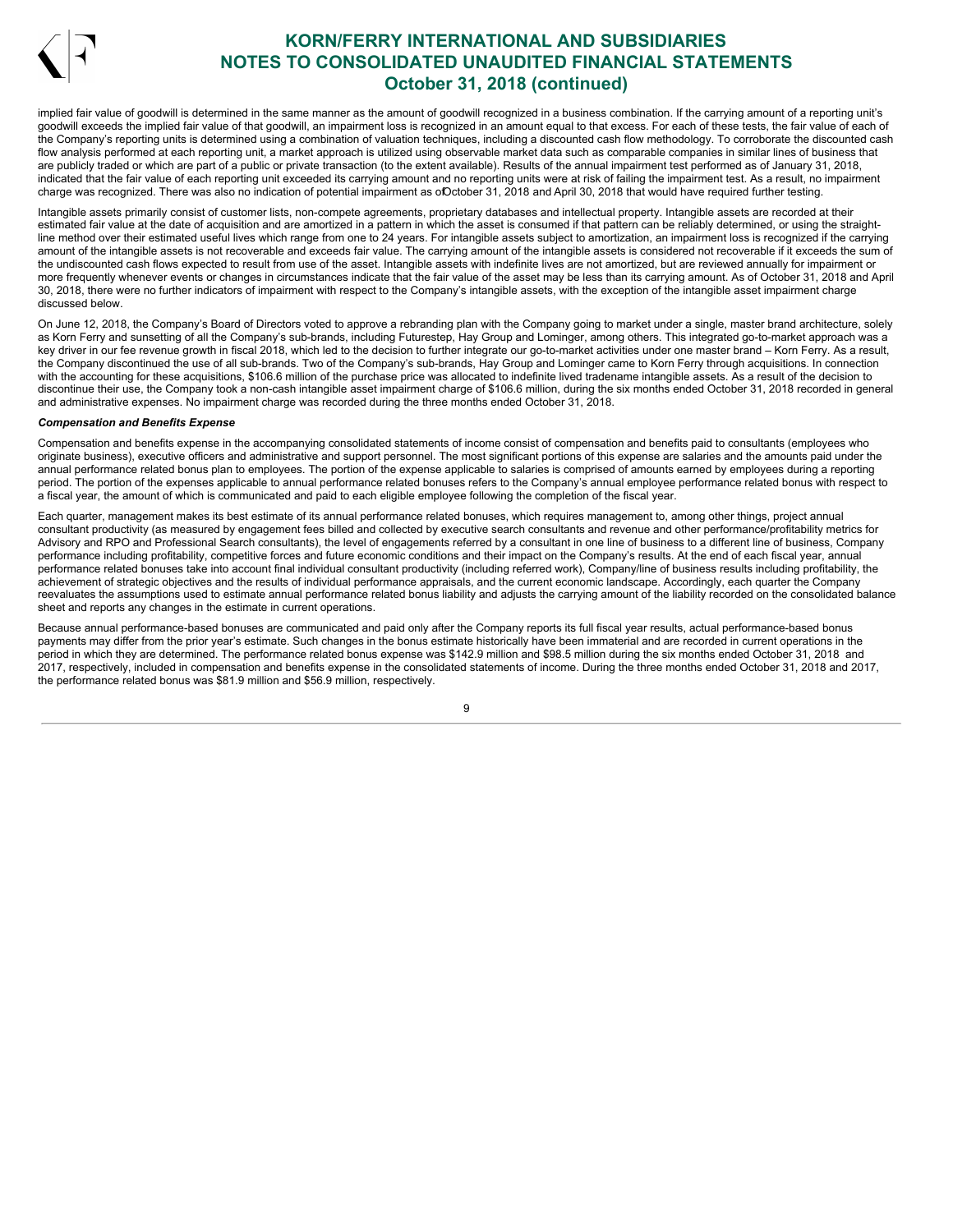

Other expenses included in compensation and benefits expense are due to changes in deferred compensation and pension plan liabilities, changes in cash surrender value ("CSV") of company owned life insurance ("COLI") contracts, amortization of stock compensation awards, payroll taxes and employee insurance benefits. Unearned compensation on the consolidated balance sheets includes long-term retention awards that are generally amortized over four to five years.

### *Restructuring Charges, Net*

The Company accounts for its restructuring charges as a liability when the obligations are incurred and records such charges at fair value. Such charges included one-time employee termination benefits and the cost to terminate an office lease including remaining lease payments. Changes in the estimates of the restructuring charges are recorded in the period the change is determined.

### *Stock-Based Compensation*

The Company has employee compensation plans under which various types of stock-based instruments are granted. These instruments principally include restricted stock units, restricted stock and an Employee Stock Purchase Plan ("ESPP"). The Company recognizes compensation expense related to restricted stock units, restricted stock and the estimated fair value of stock purchases under the ESPP on a straight-line basis over the service period for the entire award.

#### *Reclassifications*

Certain reclassifications have been made to the amounts in prior periods in order to conform to the current period's presentation.

### *Recently Adopted Accounting Standards*

In May 2014, the Financial Accounting Standards Board ("FASB") issued ASC 606, which superseded revenue recognition requirements regarding contracts with customers to transfer goods or services or for the transfer of nonfinancial assets. Under this guidance, entities are required to recognize revenue that depicts the transfer of promised goods or services to customers in an amount that reflects the consideration to which the entity expects to be entitled in exchange for those goods or services. The transfer is considered to occur when the customer obtains control of the goods or services delivered. The guidance provides a five-step analysis to be performed on transactions to determine when and how revenue is recognized. The new guidance became effective for fiscal years and interim periods within those annual years beginning after December 15, 2017. The Company adopted ASC 606 in its fiscal year beginning May 1, 2018 using the modified retrospective transition method applied to those contracts still outstanding and not completed as of May 1, 2018.

The Company recognized the cumulative effect of initially applying the new guidance as an adjustment to the opening balance of retained earnings. The comparative periods have not been restated and continue to be reported under the revenue accounting standards in effect for those periods. As a result of the adoption, the Company recorded an increase to retained earnings of \$6.7 million, net of tax as of May 1, 2018 due to the cumulative impact of adopting ASC 606. The change in total assets was recorded to unbilled receivables which is included in receivables due from clients; the changes in total liabilities was recorded to income taxes payable, deferred tax liabilities and deferred revenue, which is included in other accrued liabilities.

The following table summarizes the effect of changes made to our consolidated balance sheet at May 1, 2018:

|                            |                | <b>Adjustments</b> |             |
|----------------------------|----------------|--------------------|-------------|
|                            | April 30, 2018 | due to ASC 606     | May 1, 2018 |
|                            |                | (in thousands)     |             |
| Total assets               | 2,287,914      | 3,496              | 2,291,410   |
| <b>Total liabilities</b>   | 1,068,299      | (3, 160)           | 1,065,139   |
| Total stockholders' equity | 1,219,615      | 6,656              | .226,271    |

The adjustments primarily relate to uptick revenue (uptick revenue occurs when a placement's actual compensation is higher than the original estimated compensation) and certain Korn Ferry products that are now considered Functional IP. Under the new standard, uptick revenue is considered variable consideration and estimated at contract inception using the expected value method and recognized over the service period. Previously, the Company recognized uptick revenue as the amount became fixed or determinab le. Under the new standard, certain products are now considered Functional IP as delivery of intellectual property content fulfills the performance obligation, and revenue is recognized upon delivery and when an enforceable right to payment exists. Previously these products were considered term licenses and revenue was recognized ratably over the contract term.

In August 2016, the FASB issued guidance on the classification of certain cash receipts and cash payments in the statement of cash flows. The new guidance provides clarification on specific cash flow issues regarding presentation and classification in the statement of cash flows with the objective of reducing the existing diversity in practice. The amendments in this update are

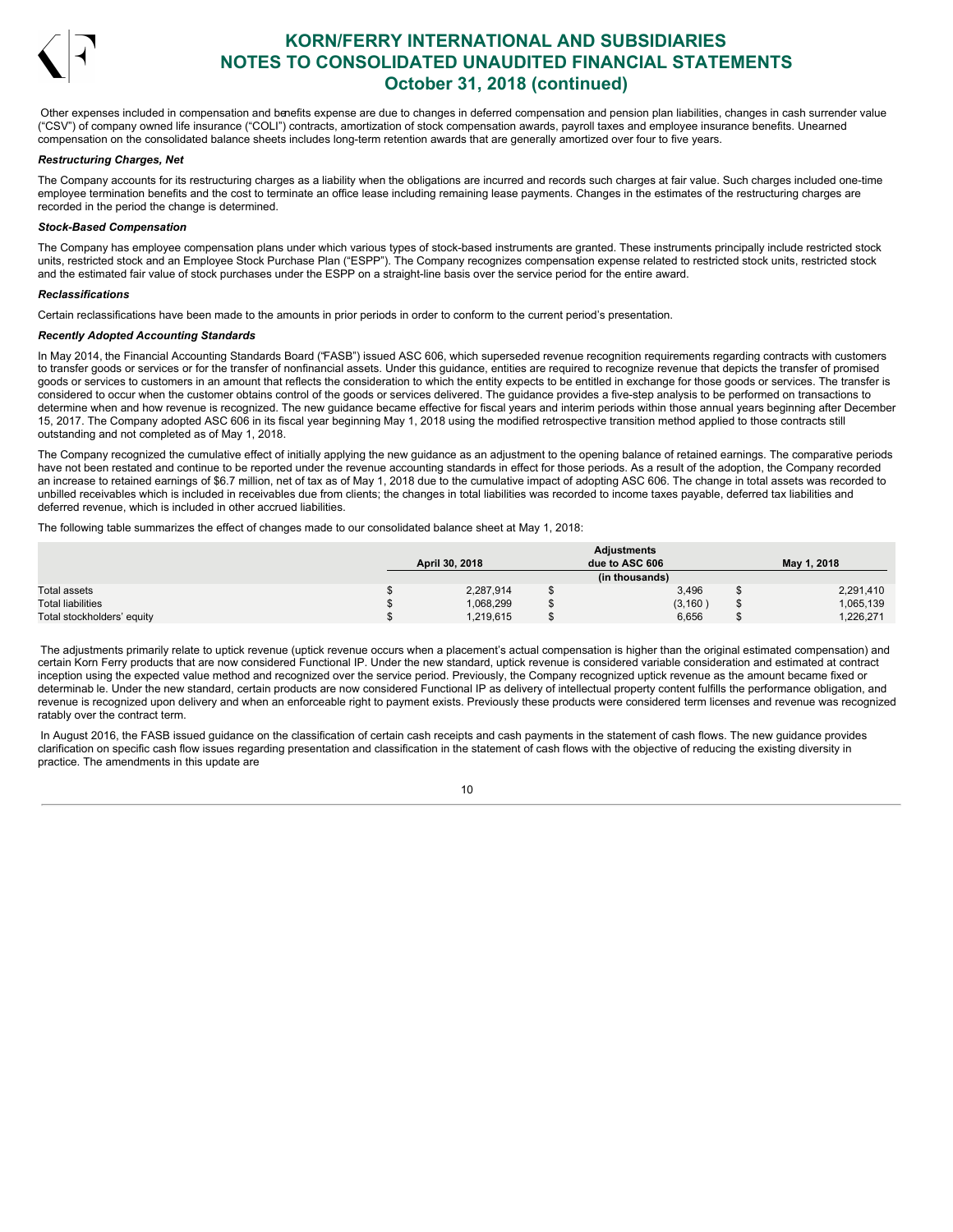

effective for reporting periods beginning after December 15, 2017 and were adopted by the Company effective May 1, 2018. The adoption of this guidance did not have an impact on the Company's consolidated financial statements.

In January 2017, the FASB issued guidance that clarifies the definition of a business. The new guidance assists a company when evaluating whether transactions should be accounted for as acquisitions (disposals) of assets or businesses. The provisions of the guidance require that if the fair value of the gross assets acquired (or disposed of) is substantially concentrated in a single identifiable asset or a group of similar identifiable assets, then it is not a business. The provisions of the guidance are to be applied prospectively. The provisions of the guidance are effective for annual years beginning after December 15, 2017 and were adopted by the Company effective May 1, 2018. The adoption of this guidance did not have an impact on the Company's consolidated financial statements.

In March 2017, the FASB issued guidance that changes the presentation of net periodic pension cost and net periodic postretirement benefit cost. The new guidance will change the presentation of net periodic benefit cost related to employer sponsored defined benefit plans and other postretirement benefits. Service cost will be included within the same income statement line item as other compensation costs arising from services rendered during the period, while other components of net periodic benefit pension cost will be presented separately outside of operating income. Additionally, only service costs may be capitalized in assets. This pronouncement is effective for annual reporting periods beginning after December 15, 2017 and was adopted by the Company effective May 1, 2018. The change to the consolidated statements of income has been reflected on a retrospective basis and had no effect on net income. Prior period amounts were revised, which resulted in a decrease in compensation expense and other income of \$2.4 million and \$0.4 million, respectively, and an increase in interest expense of \$2.1 million in the six months ended October 31, 2017. During the three months ended October 31, 2017 prior period amounts were revised, which resulted in a decrease in compensation expense and other income of \$1.2 million and \$0.2 million, respectively, and an increase in interest expense of \$1.0 million (see Note 6—*Deferred Compensation and Retirement Plans*).

In May 2017, the FASB issued guidance clarifying the scope of modification accounting for stock compensation. The new standard provides guidance about which changes to the terms or conditions of a share-based payment award require an entity to apply modification accounting in Topic 718. This pronouncement is effective for annual reporting periods beginning after December 15, 2017 and was adopted by the Company effective May 1, 2018. The adoption of this guidance did not have an impact on the Company's consolidated financial statements. Any future impact of this guidance will be dependent on future modification including the number of awards modified.

In February 2018, the FASB issued guidance that provides companies the option to reclassify stranded tax effects from accumulated other comprehensive (loss) income to retained earnings. The new guidance requires companies to disclose whether they decided to reclassify the income tax effects of the Tax Cuts and Jobs Act of 2017 (the "Tax Act") from accumulated other comprehensive income (loss) to retained earnings. The guidance is effective for annual reporting periods beginning after December 15, 2018, but early adoption is permitted. The Company early adopted effective May 1, 2018 and elected not to reclassify prior periods but instead record it in the period of adoption. The adoption of this guidance resulted in an increase of \$2.2 million to retained earnings due to the reclassification from accumulated other comprehensive (loss) income to retained earnings.

### *Recently Proposed Accounting Standards – Not Yet Adopted*

In February 2016, the FASB issued guidance on accounting for leases that generally requires all leases to be recognized on the consolidated balance sheet. The provisions of the guidance are effective for fiscal years beginning after December 15, 2018 and early adoption is permitted. The Company plans to adopt this guidance in fiscal year beginning May 1, 2019. The provisions of the guidance are to be applied using a modified retrospective approach. On July 30, 2018, the FASB issued an amendment that allows entities to apply the provisions at the effective date without adjusting comparative periods. The Company is still evaluating the effect this guidance will have on the consolidated financial statements. Based on our initial assessment, the Company expects that upon adoption it will report an increase in assets and liabilities on our consolidated balance sheet as a result of recognizing right-of-use assets and lease liabilities related to lease agreements.

In January 2017, the FASB issued guidance simplifying the test for goodwill impairment. The new guidance simplifies the test for goodwill impairment by removing Step 2 from the goodwill impairment test. Companies will now perform the goodwill impairment test by comparing the fair value of a reporting unit with its carrying amount, recognizing an impairment charge for the amount by which the carrying amount exceeds the reporting unit's fair value not to exceed the total amount of goodwill allocated to that reporting unit. An entity still has the option to perform the qualitative assessment for a reporting unit to determine if the quantitative impairment test is necessary. The amendments of this standard are effective for goodwill impairment tests in fiscal years beginning after December 15, 2019, with early adoption permitted for goodwill impairment tests performed after January 1, 2017. The Company is evaluating the adoption timeline and the effects that the standard will have on the consolidated financial statements.

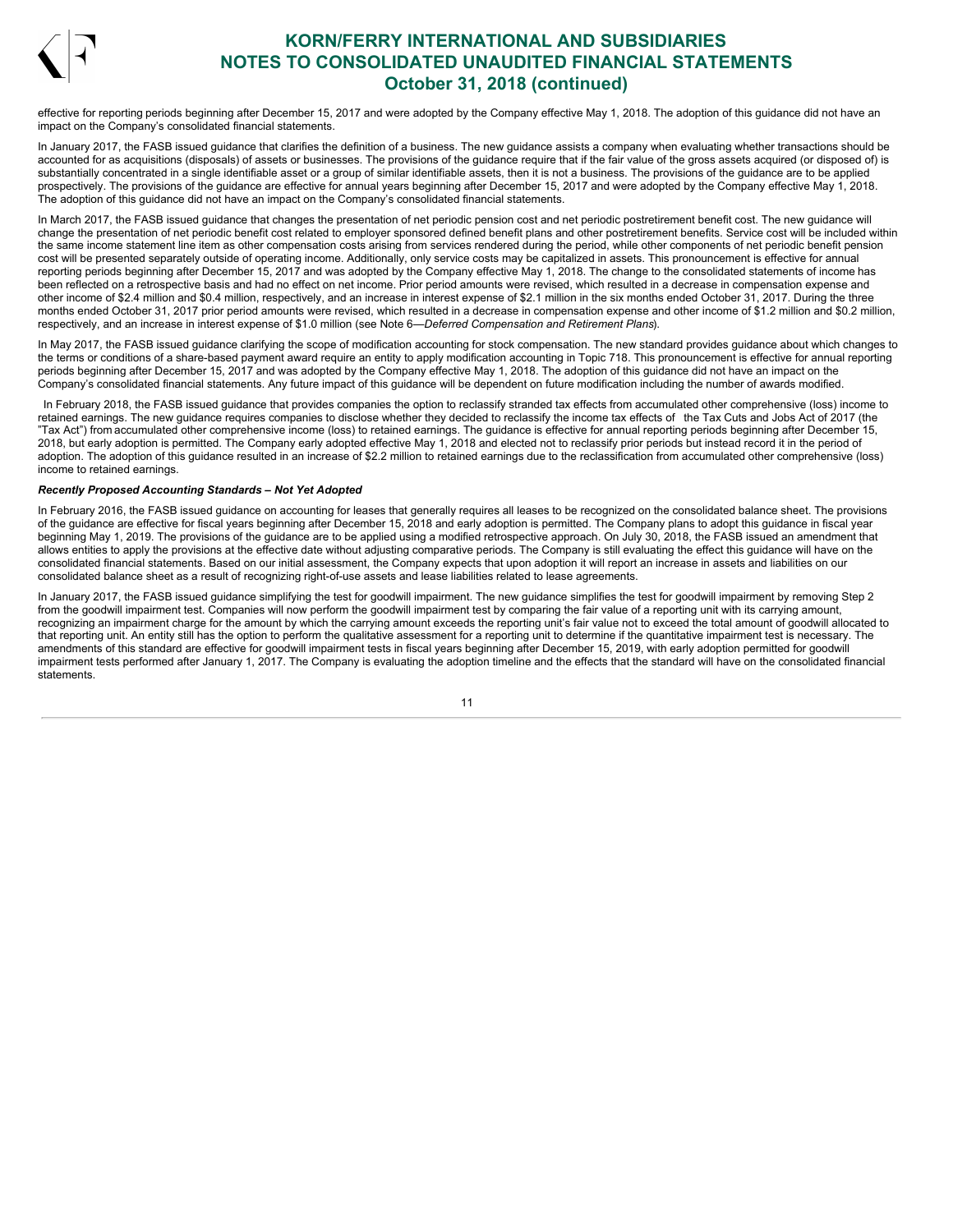

In August 2017, the FASB issued guidance amending and simplifying accounting for hedging activities. The new guidance will refine and expand strategies that qualify for hedge accounting and simplify the application of hedge accounting in certain situations. The amendments of this standard are effective for fiscal years beginning after December 15, 2018. The Company will adopt this guidance in its fiscal year beginning May 1, 2019. The Company is currently evaluating the impact of adopting this guidance.

In August 2018, the FASB issued guidance amending the disclosure requirements for fair value measurements. The amendment removes and modifies disclosures that are currently required and adds additional disclosures that are deemed relevant. The amendments of this standard are effective for fiscal years beginning after December 15, 2019. The Company will adopt this guidance in its fiscal year beginning May 1, 2020. The Company is currently evaluating the impact of adopting this guidance.

In August 2018, the FASB issued guidance amending accounting for internal-use software. The new guidance will align the requirements for capitalizing implementation costs incurred in a hosting arrangement that is a service contract with developing or obtaining internal-use software. The amendments of this standard are effective for fiscal years ending after December 15, 2019 with early adoption permitted. The Company will adopt this guidance in its fiscal year beginning May 1, 2020. The Company is currently evaluating the impact of adopting this guidance.

In August 2018, the FASB issued guidance amending and modifying the disclosure requirements for employers that sponsor defined benefit pension or other postretirement pension plans. The amendment removes disclosures to pension plans and other postretirement benefit plans that are no longer considered beneficial and adds disclosure requirements deemed relevant. The amendments of this standard are effective for fiscal years ending after December 15, 2020. The Company will adopt this quidance in its fiscal year beginning May 1, 2021. The Company is currently evaluating the impact of adopting this guidance.

### **2. Basic and Diluted Earnings Per Share**

Accounting Standards Codification 260, *Earnings Per Share*, requires companies to treat unvested share-based payment awards that have non-forfeitable rights to dividends prior to vesting as a separate class of securities in calculating earnings per share. We have granted and expect to continue to grant to certain employees under our restricted stock agreements, grants that contain non-forfeitable rights to dividends. Such grants are considered participating securities. Therefore, we are required to apply the twoclass method in calculating earnings per share. The two-class method of computing earnings per share is an earnings allocation formula that determines earnings per share for each class of common stock and participating security according to dividends declared (or accumulated) and participation rights in undistributed earnings. The dilutive effect of participating securities is calculated using the more dilutive of the treasury method or the two-class method.

Basic earnings per common share was computed using the two-class method by dividing basic net earnings attributable to common stockholders by the weighted-average number of common shares outstanding. Diluted earnings per common share was computed using the two-class method by dividing diluted net earnings attributable to common stockholders by the weighted-average number of common shares outstanding plus dilutive common equivalent shares. Dilutive common equivalent shares include all in-the-money outstanding options or other contracts to issue common stock as if they were exercised or converted. Financial instruments that are not in the form of common stock, but when converted into common stock increase earnings per share are anti-dilutive and are not included in the computation of diluted earnings per share.

During the three and six months ended October 31, 2018 and 2017, restricted stock awards of 0.6 million were outstanding, but not included in the computation of diluted earnings per share because they were anti-dilutive.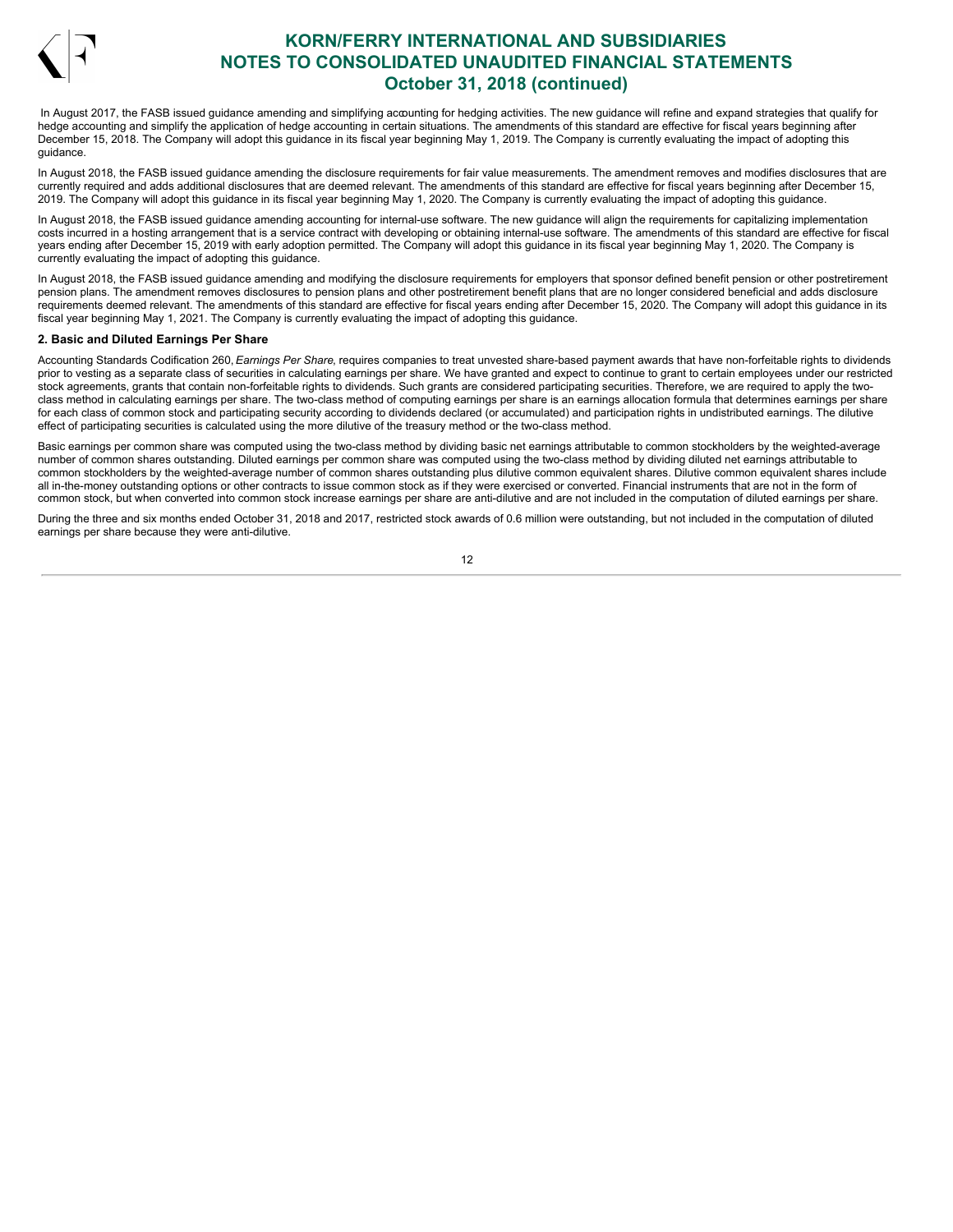

The following table summarizes basic and diluted earnings per common share attributable to common stockholders:

|                                                                                   | <b>Three Months Ended</b><br>October 31, |  | <b>Six Months Ended</b><br>October 31, |        |     |        |
|-----------------------------------------------------------------------------------|------------------------------------------|--|----------------------------------------|--------|-----|--------|
|                                                                                   | 2018                                     |  | 2017                                   | 2018   |     | 2017   |
|                                                                                   |                                          |  | (in thousands, except per share data)  |        |     |        |
| Net income attributable to Korn/Ferry International                               | 46,034                                   |  | 36,331                                 | 7,423  | \$. | 65,372 |
| Less: distributed and undistributed earnings to nonvested restricted stockholders | 485                                      |  | 402                                    | 118    |     | 686    |
| Basic net earnings attributable to common stockholders                            | 45,549                                   |  | 35,929                                 | 7,305  |     | 64,686 |
| Add: undistributed earnings to nonvested restricted stockholders                  | 425                                      |  | 340                                    |        |     | 568    |
| Less: reallocation of undistributed earnings to nonvested restricted stockholders | 419                                      |  | 336                                    |        |     | 561    |
| Diluted net earnings attributable to common stockholders                          | 45,555                                   |  | 35,933                                 | 7,305  |     | 64,693 |
| Weighted-average common shares outstanding:                                       |                                          |  |                                        |        |     |        |
| Basic weighted-average number of common shares outstanding                        | 55,461                                   |  | 55,390                                 | 55,420 |     | 55,592 |
| Effect of dilutive securities:                                                    |                                          |  |                                        |        |     |        |
| <b>Restricted stock</b>                                                           | 767                                      |  | 585                                    | 871    |     | 645    |
| <b>ESPP</b>                                                                       | 11                                       |  |                                        | 14     |     |        |
| <b>Stock Options</b>                                                              |                                          |  |                                        |        |     | 8      |
| Diluted weighted-average number of common shares outstanding                      | 56,239                                   |  | 55,978                                 | 56,306 |     | 56,252 |
| Net earnings per common share:                                                    |                                          |  |                                        |        |     |        |
| Basic earnings per share                                                          | 0.82                                     |  | 0.65                                   | 0.13   |     | 1.16   |
| Diluted earnings per share                                                        | 0.81                                     |  | 0.64                                   | 0.13   |     | 1.15   |

### **3. Comprehensive Income (Loss)**

Comprehensive income (loss) is comprised of net income and all changes to stockholders' equity, except those changes resulting from investments by stockholders (changes in paid in capital) and distributions to stockholders (dividends) and is reported in the accompanying consolidated statements of comprehensive income (loss). Accumulated other comprehensive income (loss), net of taxes, is recorded as a component of stockholders' equity.

The components of accumulated other comprehensive income (loss) were as follows:

|                                                                | October 31. |                | April 30, |
|----------------------------------------------------------------|-------------|----------------|-----------|
|                                                                | 2018        |                | 2018      |
|                                                                |             | (in thousands) |           |
| Foreign currency translation adjustments                       |             | (59.472)       | (32, 399) |
| Deferred compensation and pension plan adjustments, net of tax |             | (10, 923)      | (9,073)   |
| Interest rate swap unrealized gain, net of taxes               |             | 1.814          | 1,337     |
| Accumulated other comprehensive loss, net                      |             | (68.581)       | (40, 135) |

The following table summarizes the changes in each component of accumulated other comprehensive income (loss) for the three months ended October 31, 2018:

|                                                               | Foreign<br>Currency<br>Translation | <b>Unrealized</b><br><b>Deferred</b><br>Gains on<br>Compensation<br><b>Interest Rate</b><br>and Pension<br>Plan $(1)$<br>Swap $(2)$ |                |  | Accumulated<br>Other<br>Comprehensive<br>Income (Loss) |           |
|---------------------------------------------------------------|------------------------------------|-------------------------------------------------------------------------------------------------------------------------------------|----------------|--|--------------------------------------------------------|-----------|
|                                                               |                                    |                                                                                                                                     | (in thousands) |  |                                                        |           |
| Balance as of July 31, 2018                                   | (46, 961)                          |                                                                                                                                     | (11, 196)      |  | 1,669                                                  | (56, 488) |
| Unrealized (losses) gains arising during the period           | (12, 511)                          |                                                                                                                                     |                |  | 193                                                    | (12, 318) |
| Reclassification of realized net losses (gains) to net income |                                    |                                                                                                                                     | 273            |  | (48)                                                   | 225       |
| Balance as of October 31, 2018                                | (59, 472)                          |                                                                                                                                     | (10, 923)      |  | 1,814                                                  | (68, 581) |

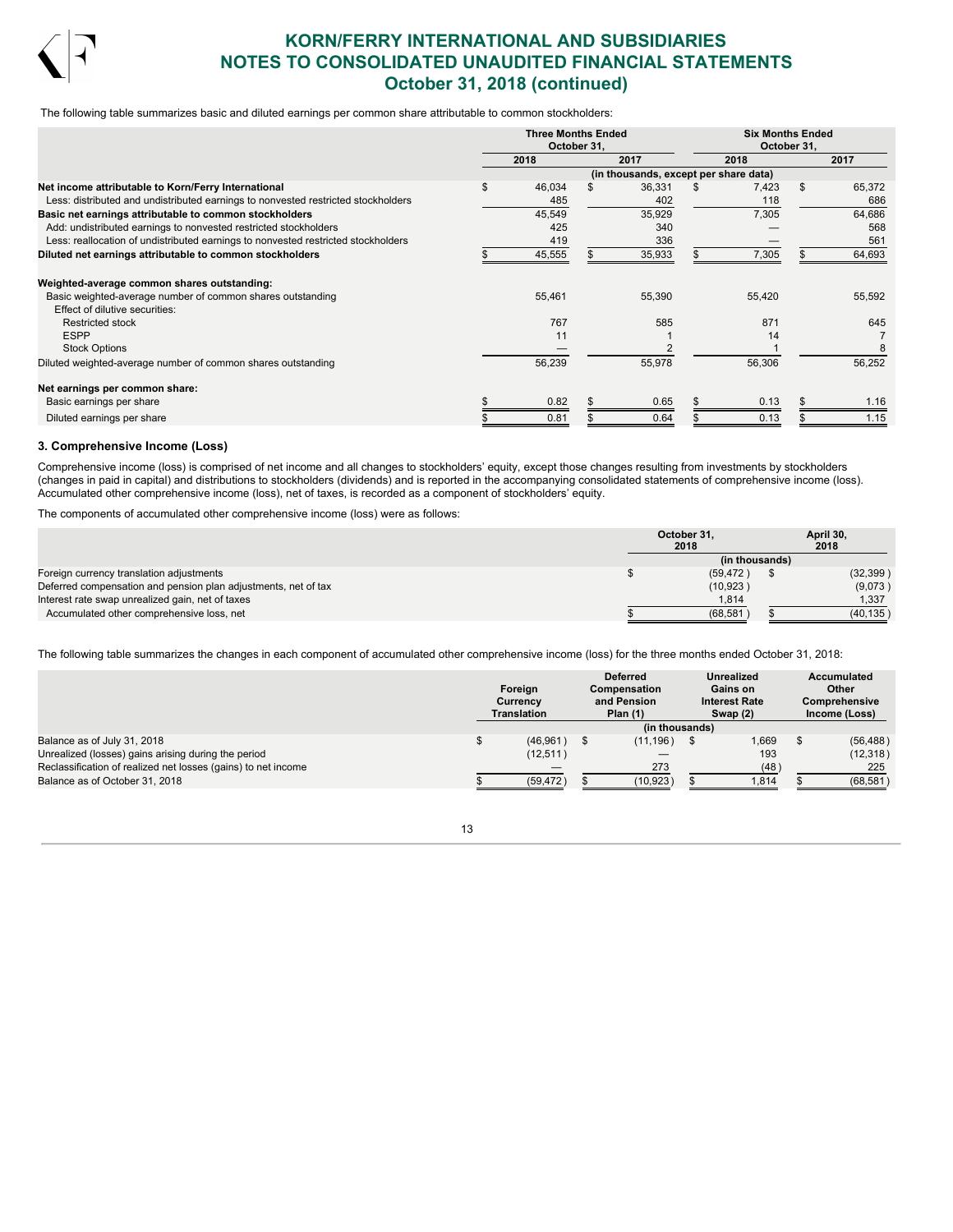

 $\frac{1}{2}$ 

# **KORN/FERRY INTERNATIONAL AND SUBSIDIARIES NOTES TO CONSOLIDATED UNAUDITED FINANCIAL STATEMENTS October 31, 2018 (continued)**

The following table summarizes the changes in each component of accumulated other comprehensive (loss) income for the six months ended October 31, 2018:

|                                                               |  | Foreign<br>Currency<br>Translation |           |                |       | <b>Deferred</b><br>Compensation<br>and Pension<br>Plan $(1)$ | <b>Unrealized</b><br>Gains on<br><b>Interest Rate</b><br>Swap (2) | Accumulated<br>Other<br><b>Comprehensive</b><br>Income (Loss) |
|---------------------------------------------------------------|--|------------------------------------|-----------|----------------|-------|--------------------------------------------------------------|-------------------------------------------------------------------|---------------------------------------------------------------|
|                                                               |  |                                    |           | (in thousands) |       |                                                              |                                                                   |                                                               |
| Balance as of April 30, 2018                                  |  |                                    | (32, 399) | (9,073)        | 1.337 | (40, 135)                                                    |                                                                   |                                                               |
| Unrealized (losses) gains arising during the period           |  |                                    | (27,073)  |                | 342   | (26, 731)                                                    |                                                                   |                                                               |
| Reclassification of realized net losses (gains) to net income |  |                                    |           | 546            | (64)  | 482                                                          |                                                                   |                                                               |
| Effect of adoption of accounting standard                     |  |                                    |           | (2,396)        | 199   | (2, 197)                                                     |                                                                   |                                                               |
| Balance as of October 31, 2018                                |  |                                    | (59, 472) | (10, 923)      | 1,814 | (68, 581)                                                    |                                                                   |                                                               |

 $(1)$  The tax effect on the reclassifications of realized net losses was \$0.1 million and \$0.2 million for the three and six months ended October 31, 2018, respectively.

(2) The tax effect on unrealized gains was \$0.1 million for both the three and six months ended October 31, 2018, respectively.

The following table summarizes the changes in each component of accumulated other comprehensive income (loss), net for the three months ended October 31, 2017:

|                                                       | Foreign<br>Currency<br>Translation |  | <b>Deferred</b><br>Compensation<br>and Pension<br>Plan $(1)$ | <b>Unrealized</b><br>(Losses) on<br><b>Interest Rate</b><br>Swap $(2)$ | <b>Accumulated</b><br>Other<br><b>Comprehensive</b><br>Income (Loss) |
|-------------------------------------------------------|------------------------------------|--|--------------------------------------------------------------|------------------------------------------------------------------------|----------------------------------------------------------------------|
|                                                       |                                    |  | (in thousands)                                               |                                                                        |                                                                      |
| Balance as of July 31, 2017                           | (39, 275)                          |  | (14, 775)                                                    | $(641)$ \$                                                             | (54, 691)                                                            |
| Unrealized (losses) gains arising during the period   | (4,019)                            |  |                                                              | 322                                                                    | (3,697)                                                              |
| Reclassification of realized net losses to net income |                                    |  | 352                                                          | 134                                                                    | 486                                                                  |
| Balance as of October 31, 2017                        | (43, 294)                          |  | (14, 423)                                                    | (185)                                                                  | (57, 902)                                                            |

The following table summarizes the changes in each component of accumulated other comprehensive income (loss), net for the six months ended October 31, 2017:

|                                                       | Foreian<br>Currencv<br><b>Translation</b> | <b>Deferred</b><br>Compensation<br>and Pension<br>Plan $(1)$ | <b>Unrealized</b><br>(Losses) on<br><b>Interest Rate</b><br>Swap $(2)$ | Accumulated<br>Other<br><b>Comprehensive</b><br>Income (Loss) |
|-------------------------------------------------------|-------------------------------------------|--------------------------------------------------------------|------------------------------------------------------------------------|---------------------------------------------------------------|
|                                                       |                                           | (in thousands)                                               |                                                                        |                                                               |
| Balance as of April 30, 2017                          | (55, 359)                                 | (15, 127)                                                    | (578)                                                                  | (71,064)                                                      |
| Unrealized gains arising during the period            | 12,065                                    |                                                              | 88                                                                     | 12,153                                                        |
| Reclassification of realized net losses to net income |                                           | 704                                                          | 305                                                                    | 1,009                                                         |
| Balance as of October 31, 2017                        | (43, 294)                                 | (14, 423)                                                    | (185)                                                                  | (57, 902)                                                     |

(1) The tax effect on the reclassifications of realized net losses was \$0.2 million and \$0.5 million for the three and six months ended October 31, 2017, respectively.

(2) The tax effect on unrealized gains was \$0.2 million and \$0.1 million for the three and six months ended October 31, 2017, respectively. The tax effect on the reclassification of realized net losses to net income was \$0.1 million and \$0.2 million for the three and six months ended October 31, 2017, respectively.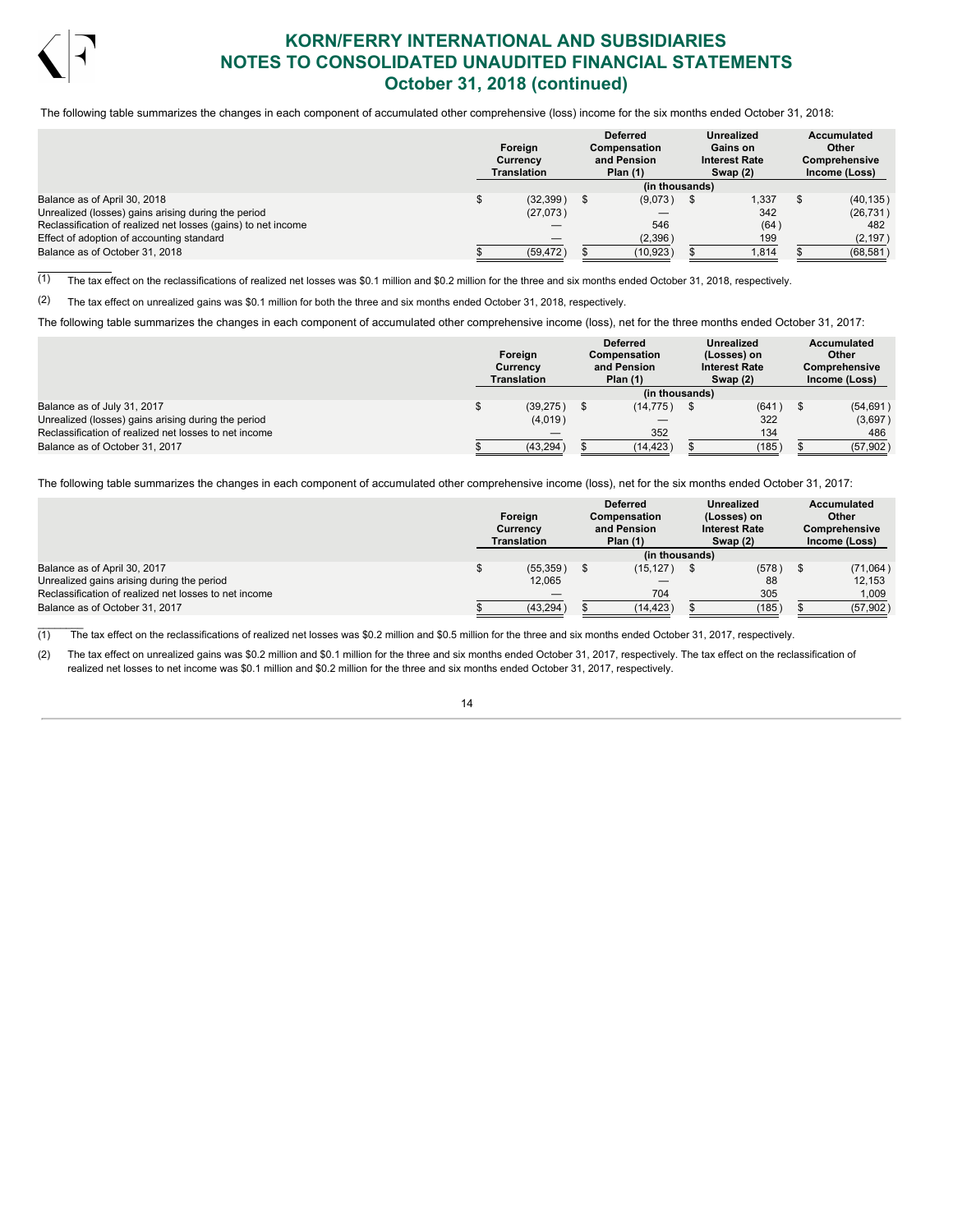

### **4. Employee Stock Plans**

### *Stock-Based Compensation*

The following table summarizes the components of stock-based compensation expense recognized in the Company's consolidated statements of income for the periods indicated:

|                                        |                | <b>Three Months Ended</b><br>October 31. |  | <b>Six Months Ended</b><br>October 31. |        |      |        |
|----------------------------------------|----------------|------------------------------------------|--|----------------------------------------|--------|------|--------|
|                                        | 2017<br>2018   |                                          |  |                                        | 2018   | 2017 |        |
|                                        | (in thousands) |                                          |  |                                        |        |      |        |
|                                        |                | 6,301                                    |  | 5,309                                  | 11.670 |      | 9,714  |
|                                        |                | 354                                      |  | 278                                    | 699    |      | 569    |
| Total stock-based compensation expense |                | 6.655                                    |  | 5,587                                  | 12,369 |      | 10.283 |

### *Stock Incentive Plans*

At the Company's 2016 Annual Meeting of Stockholders, held on October 6, 2016, the Company's stockholders approved an amendment and restatement to the Korn/Ferry International Amended and Restated 2008 Stock Incentive Plan (the 2016 amendment and restatement being "The Third A&R 2008 Plan"), which among other things, increased the number of shares under the plan by 5,500,000 shares, increasing the current maximum number of shares that may be issued under the plan to 11,200,000 shares, subject to certain changes in the Company's capital structure and other extraordinary events. The Third A&R 2008 Plan provides for the grant of awards to eligible participants, designated as either nonqualified or incentive stock options, restricted stock and restricted stock units, any of which may be performance-based or marketbased, and incentive bonuses, which may be paid in cash or stock or a combination thereof. Under the Third A&R 2008 Plan, the ability to issue full-value awards is limited by requiring full-value stock awards to count 2.3 times as much as stock options.

## *Restricted Stock*

The Company grants time-based restricted stock awards to executive officers and other senior employees generally vesting over a four-year period. In addition, certain key management members typically receive time-based restricted stock awards upon commencement of employment and may receive them annually in conjunction with the Company's performance review. Time-based restricted stock awards are granted at a price equal to fair value, which is determined based on the closing price of the Company's common stock on the grant date. The Company recognizes compensation expense for time-based restricted stock awards on a straight-line basis over the vesting period.

The Company also grants market-based and performance-based restricted stock units to executive officers and other senior employees. The market-based units vest after three years depending upon the Company's total stockholder return over the three-year performance period relative to other companies in its selected peer group. The fair value of these market-based restricted stock units are determined by using extensive market data that is based on historical Company and peer group information. The Company recognizes compensation expense for market-based restricted stock units on a straight-line basis over the vesting period.

Performance-based restricted stock units vest after three years depending upon the Company meeting certain objectives that are set at the time the restricted stock unit is issued. Performance-based restricted stock units are granted at a price equal to the fair value, which is determined based on the closing price of the Company's common stock on the grant date. At the end of each reporting period, the Company estimates the number of restricted stock units expected to vest, based on the probability that certain performance objectives will be met, exceeded, or fall below target levels, and the Company takes into account these estimates when calculating the expense for the period.

Restricted stock activity during the six months ended October 31, 2018 is summarized below:

|                              | <b>Shares</b> |       |     | Weighted-<br><b>Average Grant</b><br><b>Date Fair Value</b> |
|------------------------------|---------------|-------|-----|-------------------------------------------------------------|
|                              |               |       |     | (in thousands, except per share data)                       |
| Non-vested, April 30, 2018   |               | 1,730 |     | 33.45                                                       |
| Granted                      |               | 515   |     | 52.81                                                       |
| Vested                       |               | (572) | AD. | 34.16                                                       |
| Forfeited/expired            |               | (25)  |     | 32.26                                                       |
| Non-vested, October 31, 2018 |               | 1.648 |     | 42.22                                                       |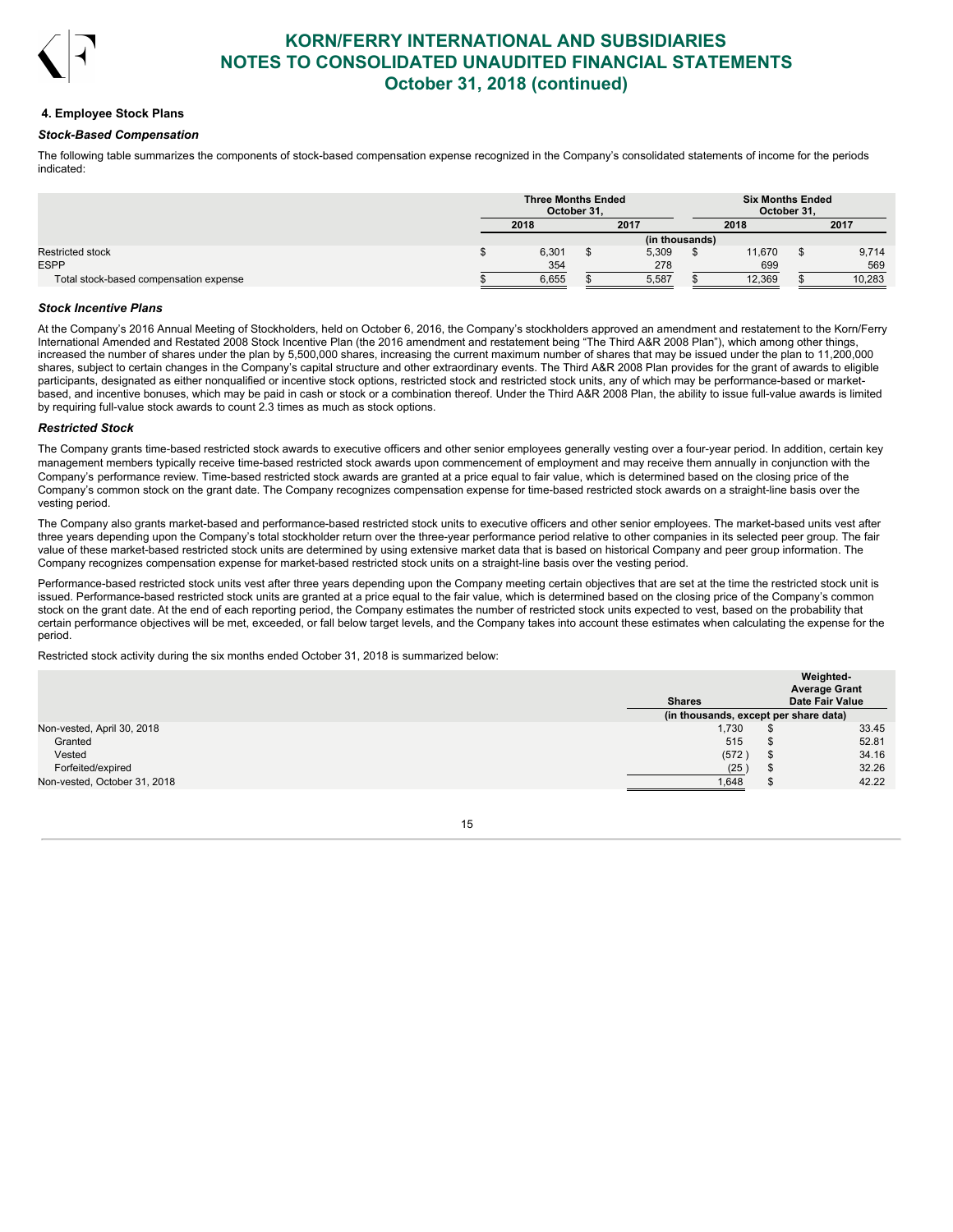

As of October 31, 2018, there were 0.6 million shares and 0.2million shares outstanding relating to market-based and performance-based restricted stock units, respectively, with total unrecognized compensation totaling \$14.8 million and \$0.4 million, respectively.

As of October 31, 2018, there was \$45.5 million of total unrecognized compensation cost related to all non-vested awards of restricted stock, which is expected to be recognized over a weighted-average period of 2.7 years. During the three and six months ended October 31, 2018, 2,708 shares and 202,503 shares of restricted stock totaling \$0.1 million and \$13.2 million, respectively, were repurchased by the Company, at the option of the employee, to pay for taxes related to vesting of restricted stock. During the three and six months ended October 31, 2017, 2,888 shares and 100,371 shares of restricted stock totaling \$0.1 million and \$3.4 million, respectively, were repurchased by the Company, at the option of employees, to pay for taxes related to vesting of restricted stock.

### *Employee Stock Purchase Plan*

The Company has an ESPP that, in accordance with Section 423 of the Internal Revenue Code, allows eligible employees to authorize payroll deductions of up to 15% of their salary to purchase shares of the Company's common stock at 85% of the fair market price of the common stock on the last day of the enrollment period. Employees may not purchase more than \$25,000 in stock during any calendar year. The maximum number of shares that may be issued under the ESPP is 3.0 million shares. During the three months ended October 31, 2018 and 2017, no shares were purchased under the ESPP. During the six months ended October 31, 2018 and 2017, employees purchased 75,106 shares at \$52.64 per share and 116,285 shares at \$29.35 per share, respectively. As of October 31, 2018, the ESPP had approximately 1.0 million shares remaining available for future issuance.

### *Common Stock*

During the six months ended October 31, 2018 and 2017, the Company issued 6,720 shares and 41,075 shares of common stock, respectively, because of the exercise of stock options, with cash proceeds from the exercise of \$0.2 million and \$0.6 million, respectively. No stock options were exercised during the three months ended October 31, 2018 and 2017.

During the three and six months ended October 31, 2018, the Company repurchased (on the open market) 456,274 shares of the Company's common stock for \$22.7 million. During the three and six months ended October 31, 2017, the Company repurchased (on the open market) 773,923 shares and 893,279 shares of the Company's common stock for \$25.3 million and \$29.3 million, respectively.

## **5. Financial Instruments**

The following tables show the Company's financial instruments and balance sheet classification as of October 31, 2018 and April 30, 2018:

|                                       |                                |                                |     |                                    |     |               |    | October 31, 2018                       |                                             |                                                     |                                                  |                                        |
|---------------------------------------|--------------------------------|--------------------------------|-----|------------------------------------|-----|---------------|----|----------------------------------------|---------------------------------------------|-----------------------------------------------------|--------------------------------------------------|----------------------------------------|
|                                       |                                | <b>Fair Value Measurement</b>  |     |                                    |     |               |    |                                        |                                             | <b>Balance Sheet Classification</b>                 |                                                  |                                        |
|                                       | Cost                           | <b>Unrealized</b><br>Gains     |     | <b>Unrealized</b><br><b>Losses</b> |     | Fair<br>Value |    | Cash and<br>Cash<br><b>Equivalents</b> | <b>Marketable</b><br>Securities,<br>Current | <b>Marketable</b><br>Securities,<br>Non-<br>current | Income<br>Taxes &<br>Other<br><b>Receivables</b> | Other<br><b>Accrued</b><br>Liabilities |
| Level 1:                              |                                |                                |     |                                    |     |               |    | (in thousands)                         |                                             |                                                     |                                                  |                                        |
| Cash                                  | \$<br>366,549                  | \$<br>$\overline{\phantom{m}}$ | \$  | $\overline{\phantom{m}}$           |     | 366,549       | -S | 366,549                                | \$                                          | $\overline{\phantom{0}}$                            | $\overline{\phantom{m}}$                         |                                        |
| Money market funds                    | 21.130                         |                                |     |                                    |     | 21.130        |    | 21,130                                 |                                             |                                                     |                                                  |                                        |
| Mutual funds (1)                      | 133,202                        | 5,061                          |     | (2,664)                            |     | 135,599       |    |                                        | 6,686                                       | 128,913                                             |                                                  |                                        |
| Total                                 | 520,881                        | 5,061                          |     | (2,664)                            |     | 523,278       |    | 387,679                                | 6,686                                       | 128,913                                             |                                                  |                                        |
| Level 2:                              |                                |                                |     |                                    |     |               |    |                                        |                                             |                                                     |                                                  |                                        |
| Foreign currency forward contracts \$ |                                | \$<br>1,436                    | \$  | (2, 150)                           | -\$ | $(714)$ \$    |    | $\hspace{0.05cm}$                      | \$<br>$\overline{\phantom{m}}$              |                                                     | $\hspace{0.1mm}-\hspace{0.1mm}$                  | (714)                                  |
| Interest rate swap                    | \$<br>$\overline{\phantom{0}}$ | \$<br>2,452                    | \$. | $\hspace{0.1mm}-\hspace{0.1mm}$    | \$. | 2,452         |    |                                        | \$<br>$\qquad \qquad -$                     |                                                     | 2,452                                            |                                        |
|                                       |                                |                                |     |                                    |     |               |    |                                        |                                             |                                                     |                                                  |                                        |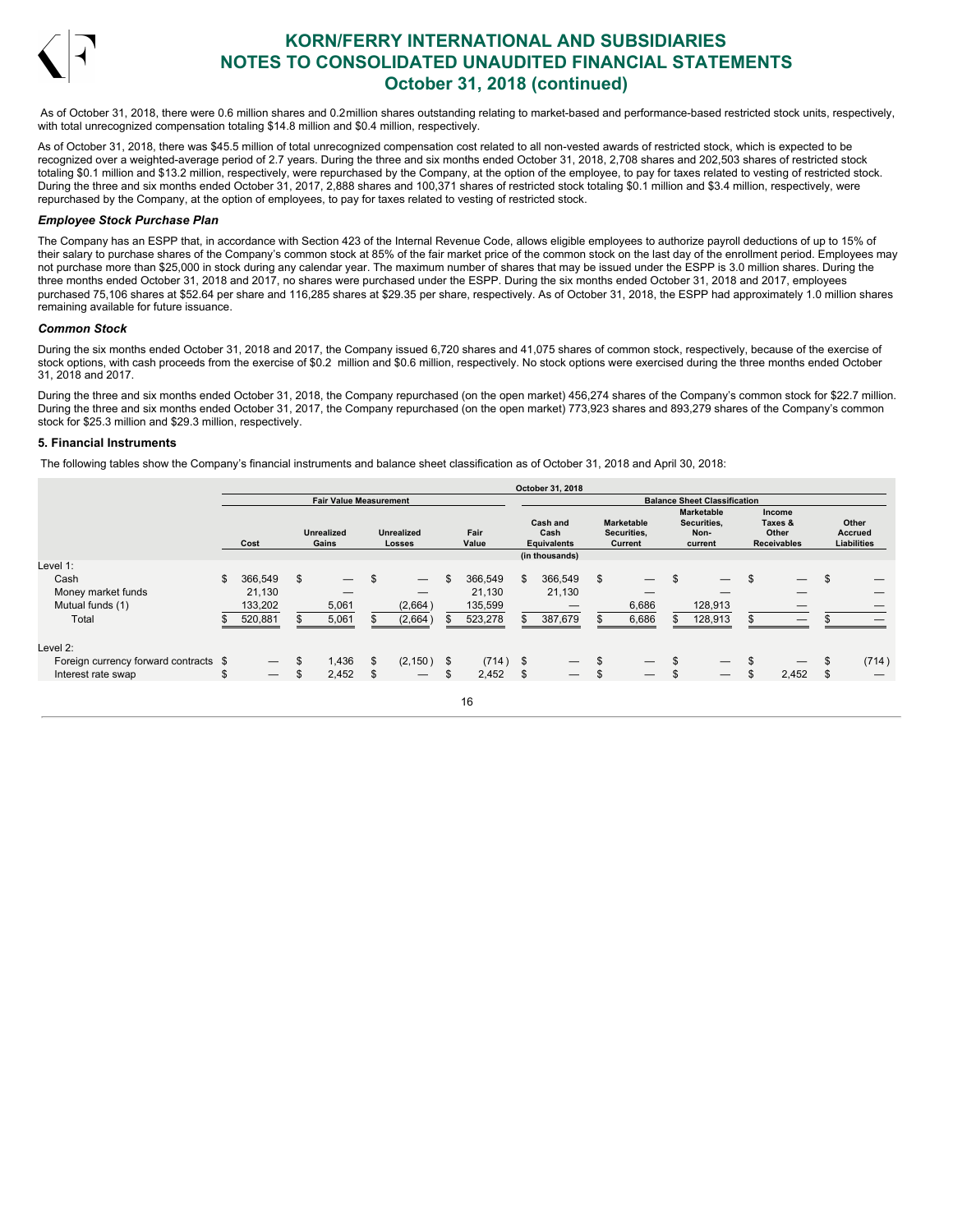

|                                                                         |          |                                        |          |                               |          |                                                |           |                                        |          | April 30, 2018                         |           |                                             |          |                                                     |          |                                                  |                                               |
|-------------------------------------------------------------------------|----------|----------------------------------------|----------|-------------------------------|----------|------------------------------------------------|-----------|----------------------------------------|----------|----------------------------------------|-----------|---------------------------------------------|----------|-----------------------------------------------------|----------|--------------------------------------------------|-----------------------------------------------|
|                                                                         |          |                                        |          | <b>Fair Value Measurement</b> |          |                                                |           |                                        |          |                                        |           |                                             |          | <b>Balance Sheet Classification</b>                 |          |                                                  |                                               |
|                                                                         |          | Cost                                   |          | <b>Unrealized</b><br>Gains    |          | <b>Unrealized</b><br><b>Losses</b>             |           | Fair<br>Value                          |          | Cash and<br>Cash<br><b>Equivalents</b> |           | <b>Marketable</b><br>Securities,<br>Current |          | <b>Marketable</b><br>Securities,<br>Non-<br>current |          | Income<br>Taxes &<br>Other<br><b>Receivables</b> | Other<br><b>Accrued</b><br><b>Liabilities</b> |
| Level 1:                                                                |          |                                        |          |                               |          |                                                |           |                                        |          | (in thousands)                         |           |                                             |          |                                                     |          |                                                  |                                               |
| Cash<br>Money market funds<br>Mutual funds (1)<br>Total                 | \$       | 519,818<br>1,030<br>127,077<br>647,925 | \$       | 11,040<br>11,040              | \$       | $\overline{\phantom{0}}$<br>(1,032)<br>(1,032) | \$<br>\$. | 519,818<br>1,030<br>137,085<br>657,933 | \$.      | 519,818<br>1,030<br>520,848            | \$<br>\$. | 14,293<br>14,293                            | \$       | 122,792<br>122,792                                  | \$       | $\overline{\phantom{0}}$<br>—                    |                                               |
| Level 2:<br>Foreign currency forward<br>contracts<br>Interest rate swap | \$<br>\$ |                                        | \$<br>\$ | 1,778<br>2,076                | -S<br>\$ | (1,025)                                        | \$<br>\$  | 753<br>2,076                           | \$<br>\$ |                                        | \$<br>\$  |                                             | \$<br>\$ |                                                     | \$<br>\$ | 753<br>2,076                                     |                                               |

(1) These investments are held in trust for settlement of the Company's vested obligations of \$115.9 million and \$118.2 million as of October 31, 2018 and April 30, 2018, respectively, under the ECAP (see Note 6 — *Deferred Compensation and Retirement Plans*). Unvested obligations under the deferred compensation plans totaled \$24.2 million and \$29.5 million as of October 31, 2018 and April 30, 2018, respectively. During the three and six months ended October 31, 2018, the fair value of the investments decreased; therefore, the Company recognized a loss of \$4.8 million and \$0.8 million, respectively, which was recorded in other (loss) income, net. During the three and six months ended October 31, 2017, the fair value of the investments increased; therefore, the Company recognized income of \$3.4 million and \$6.8 million, respectively, which was recorded in other (loss) income, net.

Investments in marketable securities are based upon investment selections the employee elects from a pre-determined set of securities in the ECAP and the Company invests in marketable securities to mirror these elections. As of October 31, 2018 and April 30, 2018, the Company's investments in marketable securities consist of mutual funds for which market prices are readily available.

### *Designated Derivatives - Interest Rate Swap Agreement*

In March 2017, the Company entered into an interest rate swap contract with a notional amount of \$129.8 million, to hedge the variability to changes in cash flows attributable to interest rate risks caused by changes in interest rates related to its variable rate debt. The Company has designated the swap as a cash flow hedge. The notional amount will be amortized so that the amount is always half of the principal balance of the debt outstanding. As of October 31, 2018, the notional amount was \$113.4 million. The interest rate swap agreement matures on June 15, 2021, and locks the interest rates on half the debt outstanding at 1.919%, exclusive of the credit spread on the debt.

The fair value of the derivative designated as a cash flow hedge instrument is as follows:

| April 30,<br>October 31,<br>2018<br>2018      |  |
|-----------------------------------------------|--|
| (in thousands)                                |  |
| Derivative asset:                             |  |
| 2,076<br>2,452<br>Interest rate swap contract |  |

During the three and six months ended October 31, 2018, the Company recognized the following gains and losses on the interest rate swap:

|                                                                                                                                   | <b>Three Months Ended</b><br>October 31. |     |  |                | <b>Six Months Ended</b><br>October 31. |      |       |  |
|-----------------------------------------------------------------------------------------------------------------------------------|------------------------------------------|-----|--|----------------|----------------------------------------|------|-------|--|
|                                                                                                                                   | 2017<br>2018                             |     |  | 2018           |                                        | 2017 |       |  |
|                                                                                                                                   |                                          |     |  | (in thousands) |                                        |      |       |  |
| Gains (Losses) recognized in other comprehensive income (net of tax effects of \$67, (\$205), \$120,<br>and (\$56), respectively) |                                          | 193 |  | (322)          | 342                                    |      | (88)  |  |
| Gains (Losses) reclassified from accumulated other comprehensive income into interest expense,<br>net                             |                                          | 64  |  | (220)          | 86                                     |      | (500) |  |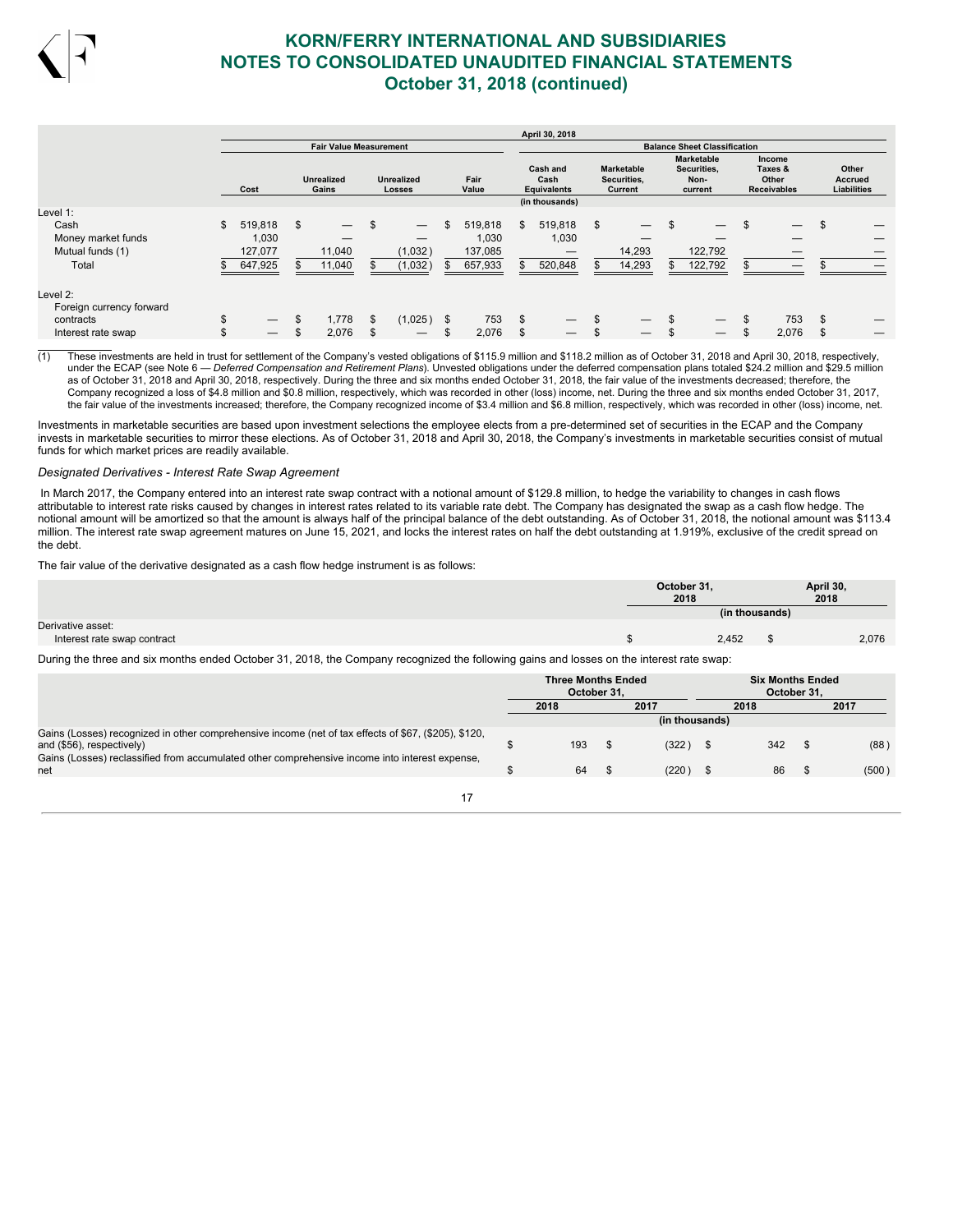

As the critical terms of the hedging instrument and the hedged forecasted transaction are the same, the Company has concluded that the changes in the fair value or cash flows attributable to the risk being hedged are expected to completely offset at inception and on an ongoing basis.

We estimate that \$0.8 million of derivative gains included in accumulated other comprehensive income as of October 31, 2018 will be reclassified into interest expense, net within the following 12 months. The cash flows related to the interest rate swap contract are included in net cash provided by operating activities.

### *Foreign Currency Forward Contracts Not Designated as Hedges*

The fair value of derivatives not designated as hedge instruments are as follows:

|                                                          | October 31,<br>2018 |                | April 30,<br>2018 |
|----------------------------------------------------------|---------------------|----------------|-------------------|
|                                                          |                     | (in thousands) |                   |
| Derivative assets:<br>Foreign currency forward contracts |                     | 1,436          | 1,778             |
| Derivative liabilities:                                  |                     |                |                   |
| Foreign currency forward contracts                       |                     | 2,150          | 1,025             |

As of October 31, 2018, the total notional amounts of the forward contracts purchased and sold were \$36.4 million and \$49.6 million, respectively. As of April 30, 2018, the total notional amounts of the forward contracts purchased and sold were \$80.8 million and \$78.5 million, respectively. The Company recognizes forward contracts as a net asset or net liability on the consolidated balance sheets as such contracts are covered by a master netting agreement. During the three months ended October 31, 2018 and six months ended October 31, 2018 and 2017, the Company incurred losses of \$0.2 million, \$0.1 million, and \$2.3 million, respectively, related to forward contracts which is recorded in general and administrative expenses in the accompanying consolidated statements of income. These foreign currency losses offset foreign currency gains that result from transactions denominated in a currency other than the Company's functional currency. During the three months ended October 31, 2017, the Company incurred a gain of \$0.3 million related to forward contracts which is recorded in general and administrative expenses in the accompanying consolidated statements of income. These gains offset foreign currency losses that result from transactions denominated in a currency other than the Company's functional currency. The cash flows related to foreign currency forward contracts are included in net cash used in operating activities.

### **6. Deferred Compensation and Retirement Plans**

The Company has several deferred compensation and retirement plans for eligible consultants and vice presidents that provide defined benefits to participants based on the deferral of current compensation or contributions made by the Company subject to vesting and retirement or termination provisions. Among these plans is a defined benefit pension plan for certain employees in the United States. The assets of this plan are held separately from the assets of the sponsors in self-administered funds. All other defined benefit obligations from other plans are unfunded.

The components of net periodic benefit costs are as follows:

|                                          | <b>Three Months Ended</b><br>October 31. |       |  |                |  | <b>Six Months Ended</b><br>October 31. |    |        |  |  |
|------------------------------------------|------------------------------------------|-------|--|----------------|--|----------------------------------------|----|--------|--|--|
|                                          | 2018                                     |       |  | 2017           |  | 2018                                   |    | 2017   |  |  |
|                                          |                                          |       |  | (in thousands) |  |                                        |    |        |  |  |
| Service cost                             |                                          | 4,532 |  | 3.079          |  | 8.178                                  | £. | 5.144  |  |  |
| Interest cost                            |                                          | 1,330 |  | 1.045          |  | 2,626                                  |    | 2,065  |  |  |
| Amortization of actuarial loss           |                                          | 446   |  | 577            |  | 892                                    |    | 1,154  |  |  |
| Expected return on plan assets (1)       |                                          | (392) |  | (398)          |  | (784)                                  |    | (797 ) |  |  |
| Net periodic service credit amortization |                                          | (77   |  |                |  | (154)                                  |    |        |  |  |
| Net periodic benefit costs (2)           |                                          | 5,839 |  | 4,303          |  | 10,758                                 |    | 7,566  |  |  |

(1) The expected long-term rate of return on plan assets is 6.25% and 6.50% for October 31, 2018 and 2017, respectively.

(2) The service cost, interest cost and the other components of net periodic benefit costs are included in compensation and benefits expense, interest expense, net and other (loss) income, net, respectively, on the consolidated statements of income.

The Company purchased COLI contracts insuring the lives of certain employees eligible to participate in the deferred compensation and pension plans as a means of setting aside funds to cover such plans. The gross CSV of these contracts of \$219.2 million and \$186.8 million as of October 31, 2018 and April 30, 2018, respectively,is offset by outstanding policy loans of \$96.0 million and \$66.7 million in the accompanying consolidated balance sheets as of October 31, 2018 and April 30, 2018, respectively. The CSV value of the underlying COLI investments increased by \$1.7 million and \$3.0 million during the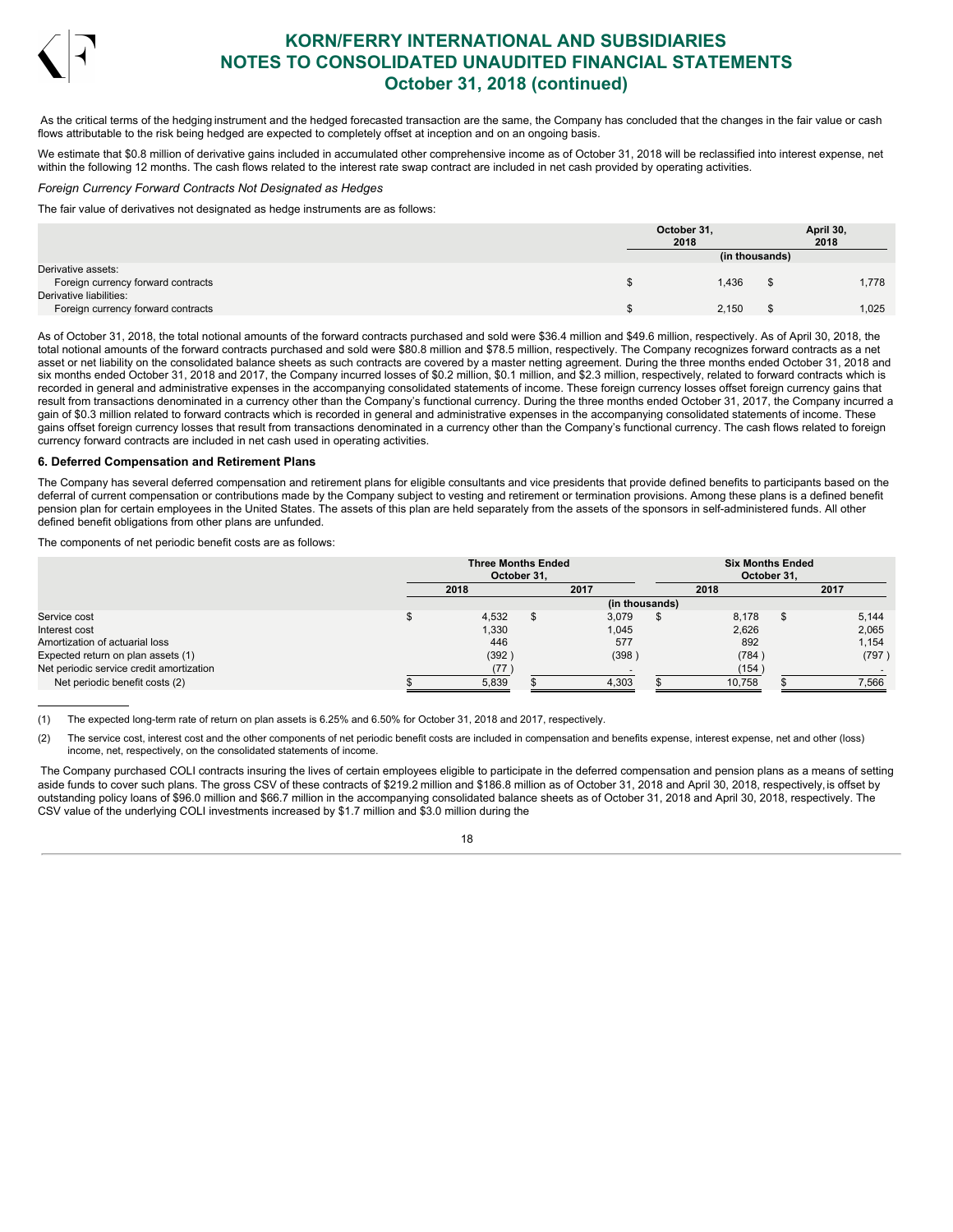

three and six months ended October 31, 2018, respectively, and is recorded as a decrease in compensation and benefits expense in the accompanying consolidated statements of income. The CSV value of the underlying COLI investments increased by \$1.7 million and \$4.2 million during the three and six months ended October 31, 2017, respectively, and is recorded as a decrease in compensation and benefits expense in the accompanying consolidated statements of income.

The Company's ECAP is intended to provide certain employees an opportunity to defer salary and/or bonus on a pre-tax basis. In addition, the Company, as part of its compensation philosophy, makes discretionary contributions into the ECAP and such contributions may be granted to key employees annually based on the employee's performance. Certain key management may also receive Company ECAP contributions upon commencement of employment. The Company amortizes these contributions on a straight-line basis over the service period, generally a four- to five-year period. Participants have the ability to allocate their deferrals among a number of investment options and may receive their benefits at termination, retirement or "in service" either in a lump sum or in quarterly installments over one to 15 years. The ECAP amounts that are expected to be paid to employees over the next 12 months are classified as a current liability included in compensation and benefits payable on the accompanying balance sheet.

The ECAP is accounted for whereby the changes in the fair value of the vested amounts owed to the participants are adjusted with a corresponding charge (or credit) to compensation and benefits costs. During the three and six months ended October 31, 2018, deferred compensation liability decreased; therefore, the Company recognized a decrease in compensation expense of \$4.3 million and \$0.2 million, respectively. Offsetting the decrease in compensation and benefits expense was a decrease in the fair value of marketable securities (held in trust to satisfy obligations under the ECAP) of \$4.8 million and \$0.8 million during the three and six months ended October 31, 2018, respectively, recorded in other (loss) income, net on the consolidated statements of income. During the three and six months ended October 31, 2017, deferred compensation liability increased; therefore, the Company recognized an increase in compensation expense of \$3.5 million and \$7.2 million, respectively. Offsetting the increase in compensation and benefits expense was an increase in the fair value of marketable securities (held in trust to satisfy obligations under the ECAP) of \$3.4 million and \$6.8 million during the three and six months ended October 31, 2017, respectively, recorded in other (loss) income, net on the consolidated statements of income (see Note 5—*Financial Instruments*).

### **7. Fee Revenue**

Substantially all fee revenue is derived from fees for professional services related to executive and professional recruitment performed on a retained basis, recruitment process outsourcing, talent and organizational advisory services and the sale of products, standalone or as part of a solution. The Company adopted ASC 606 in its fiscal year beginning May 1, 2018 using the modified retrospective transition method applied to those contracts still outstanding and not completed as of May 1, 2018.

### *Effect of the Adoption of ASC 606*

The impact of adoption was immaterial.

### *Contract Balances*

A contract asset (unbilled receivables) is recorded when the Company transfers control of products or services before there is an unconditional right to payment. A contract liability (deferred revenue) is recorded when cash is received in advance of performance of the obligation. Deferred revenue represents the future performance obligations to transfer control of products or services for which we have already received consideration. Deferred revenue is presented in other accrued liabilities on the consolidated balance sheet.

The following table outlines our contract asset and liability balances as of October 31, 2018 and May 1, 2018:

|                                         | October 31, 2018 |                | May 1, 2018 |
|-----------------------------------------|------------------|----------------|-------------|
|                                         |                  | (in thousands) |             |
| Contract assets (unbilled receivables)  |                  | 78.403         | 65,164      |
| Contract liabilities (deferred revenue) |                  | 104.738        | 114,695     |

During the six months ended October 31, 2018, we recognized revenue of \$77.9 million that was included in the contract liabilities balance at the beginning of the period.

## *Performance Obligations*

The Company has elected to apply the practical expedient to exclude the value of unsatisfied performance obligations for contracts with a duration of one year or less, which applies to all executive search and professional search fee revenue. As of October 31, 2018, the aggregate transaction price allocated to the performance obligations that are unsatisfied for contracts with an expected duration of greater than one year at inception was \$486.1 million. Of the \$486.1 million of remaining performance obligations, we expect to recognize approximately \$160.6 million as fee revenue in fiscal 2019, \$173.7 million in

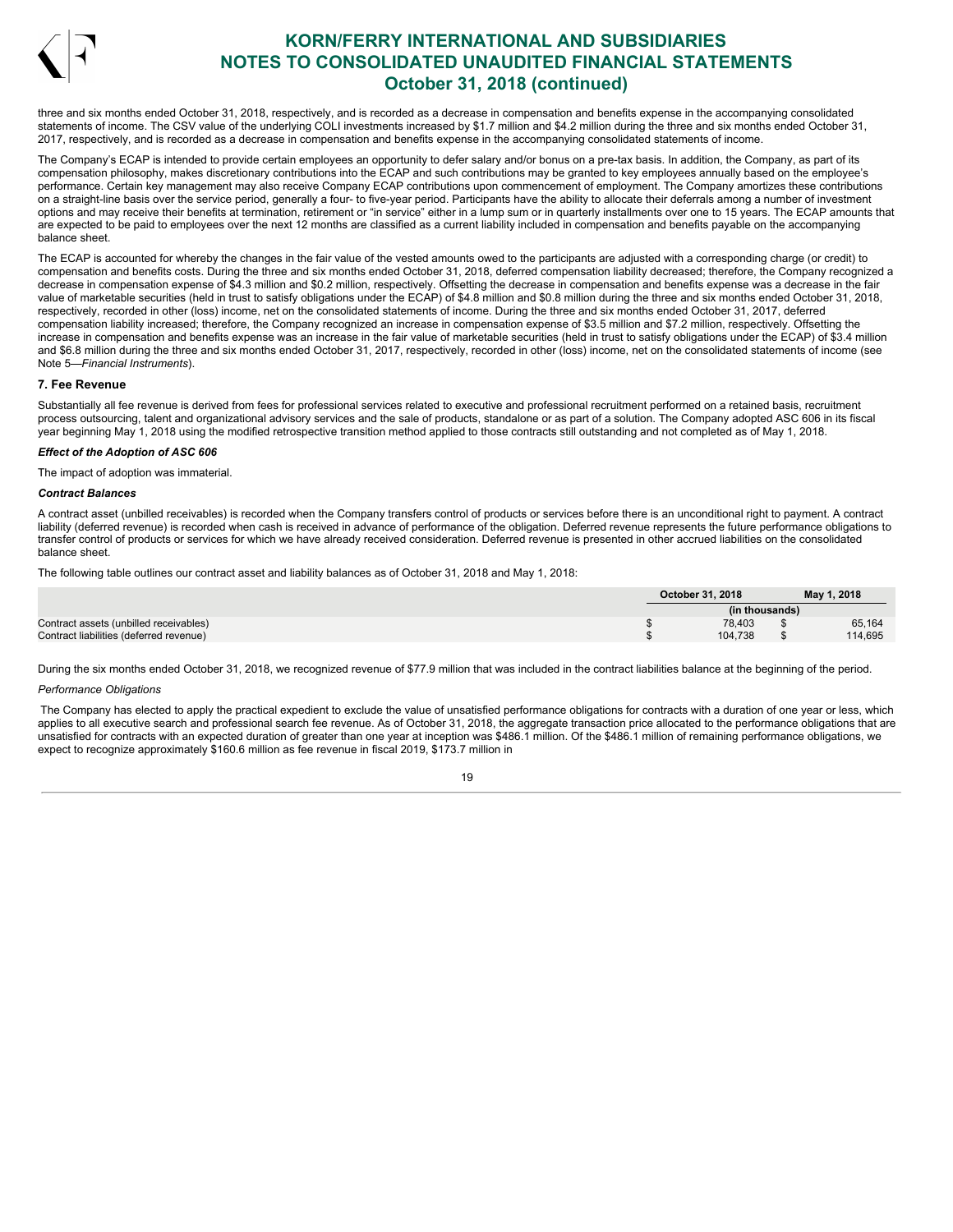

fiscal 2020, \$84.2 million in fiscal 2021 and the remaining \$67.6 million in fiscal 2022 and thereafter. However, this amount should not be considerd an indication of the Company's future revenue as contracts with an initial term of one year or less are not included. Further, our contract terms and conditions allow for clients to increase or decrease the scope of services and such changes do not become a performance obligation until the company has an enforceable right to payment.

### *Disaggregation of revenue*

The Company disaggregates revenue by line of business and further by region for Executive Search. This information is presented in Note 9—*Business Segments*.

The following table provides further disaggregation of fee revenue by industry:

|                           |                        | Three Months Ended October 31. |  |                |        |  |  |  |  |  |  |  |
|---------------------------|------------------------|--------------------------------|--|----------------|--------|--|--|--|--|--|--|--|
|                           | 2018                   |                                |  | 2017           |        |  |  |  |  |  |  |  |
|                           | <b>Dollars</b>         | $\%$                           |  | <b>Dollars</b> | %      |  |  |  |  |  |  |  |
|                           | (dollars in thousands) |                                |  |                |        |  |  |  |  |  |  |  |
| Industrial                | 144,199                | 29.1%                          |  | 132,648        | 29.9%  |  |  |  |  |  |  |  |
| <b>Financial Services</b> | 92,134                 | 18.6                           |  | 83,467         | 18.8   |  |  |  |  |  |  |  |
| Life Sciences/ Healthcare | 82,829                 | 16.7                           |  | 71.954         | 16.2   |  |  |  |  |  |  |  |
| <b>Consumer Goods</b>     | 78,635                 | 15.9                           |  | 70.263         | 15.9   |  |  |  |  |  |  |  |
| Technology                | 61,556                 | 12.4                           |  | 56.298         | 12.7   |  |  |  |  |  |  |  |
| Education/Non-Profit      | 32,011                 | 6.5                            |  | 25.842         | 5.8    |  |  |  |  |  |  |  |
| General                   | 3,841                  | 0.8                            |  | 2,546          | 0.7    |  |  |  |  |  |  |  |
| Fee Revenue               | 495,205                | 100.0%                         |  | 443,018        | 100.0% |  |  |  |  |  |  |  |

|                           |                | <b>Six Months Ended October 31.</b> |                |        |
|---------------------------|----------------|-------------------------------------|----------------|--------|
|                           | 2018           |                                     | 2017           |        |
|                           | <b>Dollars</b> | %                                   | <b>Dollars</b> | $\%$   |
|                           |                | (dollars in thousands)              |                |        |
| Industrial                | 279,963        | 29.1%                               | \$<br>254,095  | 30.1%  |
| <b>Financial Services</b> | 172,327        | 17.9                                | 150,727        | 17.9   |
| Life Sciences/ Healthcare | 161,997        | 16.9                                | 138,534        | 16.4   |
| <b>Consumer Goods</b>     | 150.429        | 15.7                                | 132.094        | 15.6   |
| Technology                | 123,405        | 12.8                                | 108.070        | 12.8   |
| Education/Non-Profit      | 64,947         | 6.8                                 | 54.519         | 6.5    |
| General                   | 7,705          | 0.8                                 | 6,233          | 0.7    |
| Fee Revenue               | 960,773        | 100.0%                              | 844.272        | 100.0% |

### **8. Income Taxes**

The provision for income tax was an expense of \$14.8 million in the three months ended October 31, 2018 and a benefit of \$1.3 million in the six months ended October 31, 2018. This reflects a 23.9% (expense) and a 17.4% (benefit) effective tax rate compared to the U.S. federal statutory rate of 21.0%. This difference from the statutory rate is primarily due to the tradename impairment charge and the excess tax benefit on vested stock-based awards, both of which were recorded as discrete during the three months ended July 31, 2018. The excess tax benefit is the amount by which the Company's tax deduction for these awards, based on the fair market value of the awards on the date of vesting, exceeds the expense recorded in the Company's financial statements over the awards' vesting period.

In accordance with Staff Accounting Bulletin No. 118 ("SAB 118"), we did not record any adjustment in the quarter to the provisional tax expense on accumulated foreign earnings (the "Transition Tax") recorded during the fiscal year ended April 30, 2018 after the enactment of the Tax Act. This provisional expense may be adjusted in subsequent periods based on additional guidance that may be issued by the U.S. Treasury Department, the Internal Revenue Service ("IRS") and other standard-setting bodies. The Company will continue to appropriately analyze and, if necessary, adjust this amount within the measurement period provided under SAB 118, with the analysis to be completed no later than December 22, 2018.

The Company also continues to evaluate the impact of the Global Intangible Low-Taxed Income ("GILTI"), Foreign Derived Intangible Income ("FDII"), Base Erosion and Anti-Abuse Tax ("BEAT"), the change to the IRC Section 162(m) limitation (the "Executive Compensation Limitation") and IRC Section 163 (j) interest limitation (the "Interest Limitation") provisions of the Tax Act which is complex and subject to continuing regulatory interpretation. In accordance with SAB 118, we recorded a provisional estimate in our effective tax rate for the three and six months ended October 31, 2018 for GILTI, FDII and the Executive Compensation Limitation. For BEAT and the Interest Limitation computations, we did not record a provisional estimate in our effective tax rate for the three and six months ended October 31, 2018 because we currently estimate that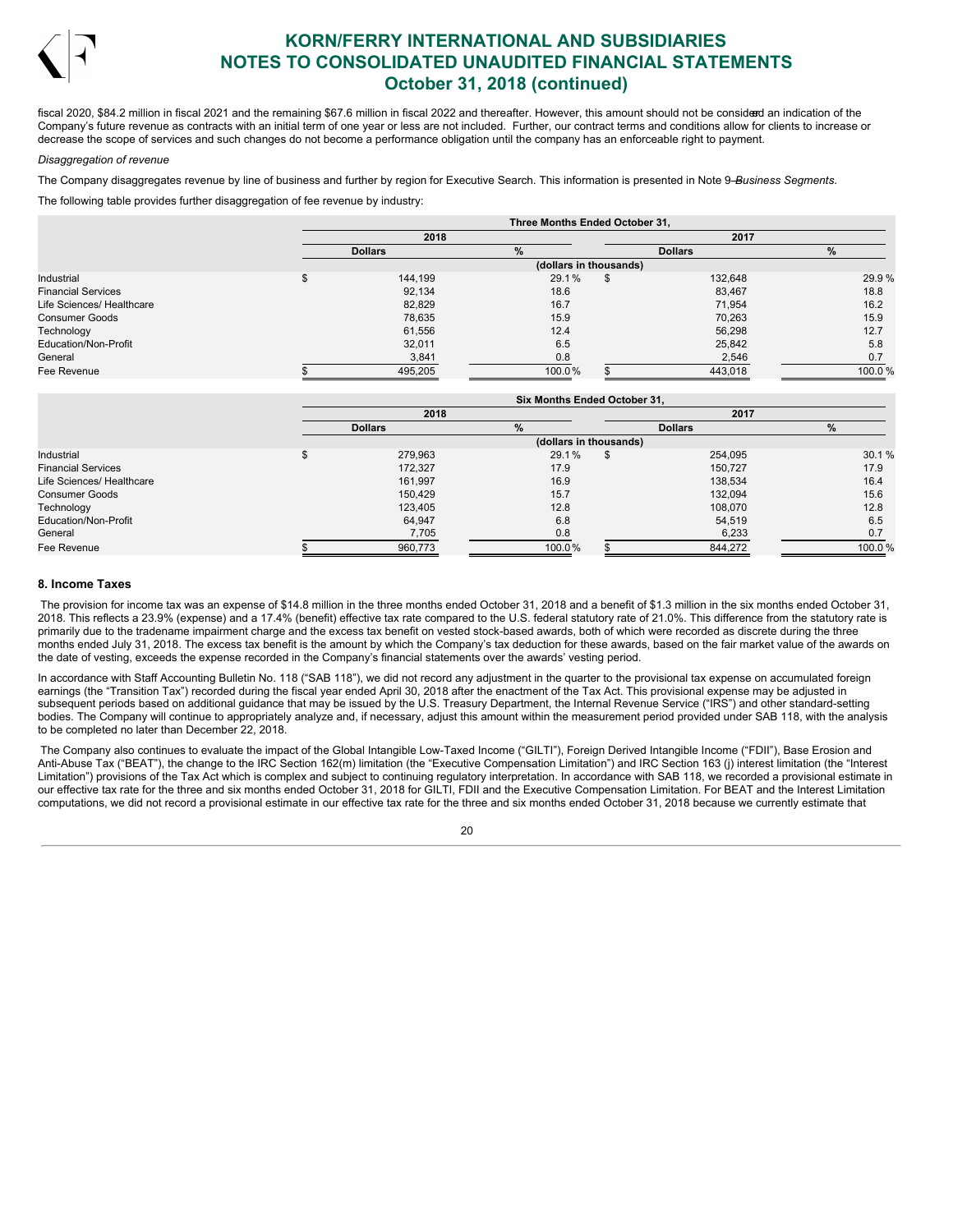

these provisions will not affect our tax expense in the current fiscal year. We will continue to refine our provisional estimates for the GILTI, FDII, BEAT. Executive Compensation Limitation and Interest Limitation computations as we gather additional information and receive additional guidance from standard-setting bodies. The Company is required to make an accounting policy election of either (1) treating taxes due on future U.S. inclusions in taxable income related to GILTI as a current period expense when incurred (the "period cost method") or (2) factoring such amounts in the Company's measurement of its deferred taxes (the "deferred method"). The Company's accounting policy election with respect to the new GILTI rules will depend, in part, on analyzing its global income to determine whether it can reasonably estimate the tax impact. In accordance with SAB 118, the Company is continuing with its analysis and will finalize the election in the following quarter.

### **9. Business Segments**

The Company currently operates in three global businesses: Executive Search, Advisory and RPO & Professional Search. The Executive Search segment focuses on recruiting board level, chief executive and other senior executive and general management positions in addition to research-based interviewing and onboarding solutions, for clients predominantly in the consumer goods, financial services, industrial, life sciences/healthcare and technology industries. Advisory assists clients synchronize strategy and talent by addressing four fundamental needs: Organizational Strategy, Assessment and Succession, Leadership Development, and Rewards and Benefits, all underpinned by a comprehensive array of world-leading intellectual property, products and tools. RPO & Professional Search is a global industry leader in high-impact talent acquisition solutions. Its portfolio of services includes global and regional RPO, project recruitment, individual professional search and consulting. The Executive Search business segment is managed by geographic regional leaders and Advisory and RPO & Professional Search worldwide operations are managed by their Chief Executive Officers. The Executive Search geographic regional leaders and the Chief Executive Officers of Advisory and RPO & Professional Search report directly to the Chief Executive Officer of the Company. The Company also operates a Corporate segment to record global expenses of the Company.

The Company evaluates performance and allocates resources based on the Company's chief operating decision maker's review of (1) fee revenue and (2) adjusted earnings before interest, taxes, depreciation and amortization ("Adjusted EBITDA"). To the extent that such charges occur, Adjusted EBITDA excludes restructuring charges, integration/acquisition costs, certain separation costs and certain non-cash charges (goodwill, intangible asset and other than temporary impairment). The accounting policies for the reportable segments are the same as those described in the summary of significant accounting policies, except the items described above are excluded from EBITDA to arrive at Adjusted EBITDA.

### Financial highlights by business segment are as follows:

|                                                           |                         |    |             |                         |                |                  |                | Three Months Ended October 31, 2018 |     |                 |              |                                |    |           |                |              |
|-----------------------------------------------------------|-------------------------|----|-------------|-------------------------|----------------|------------------|----------------|-------------------------------------|-----|-----------------|--------------|--------------------------------|----|-----------|----------------|--------------|
|                                                           |                         |    |             | <b>Executive Search</b> |                |                  |                |                                     |     |                 |              |                                |    |           |                |              |
|                                                           | <b>North</b><br>America |    | <b>EMEA</b> | <b>Asia Pacific</b>     |                | Latin<br>America |                | <b>Subtotal</b>                     |     | <b>Advisory</b> |              | RPO&<br>Professional<br>Search |    | Corporate |                | Consolidated |
|                                                           |                         |    |             |                         |                |                  |                | (in thousands)                      |     |                 |              |                                |    |           |                |              |
| Fee revenue                                               | \$<br>115,863           | s  | 44,928      | \$<br>27,936            |                | 8,907            |                | 197,634                             | \$  | 217,089         | \$           | 80,482                         | \$ |           | $\mathfrak{s}$ | 495,205      |
| Total revenue                                             | \$<br>119,322           | \$ | 45,636      | \$<br>28,146            | $\mathfrak{s}$ | 8,912            |                | 202,016                             | S.  | 221,419         | \$           | 83,358                         | S  |           | \$.            | 506,793      |
| Net income attributable to Korn/Ferry<br>International    |                         |    |             |                         |                |                  |                |                                     |     |                 |              |                                |    |           | \$             | 46,034       |
| Net income attributable to noncontrolling<br>interest     |                         |    |             |                         |                |                  |                |                                     |     |                 |              |                                |    |           |                | 1,283        |
| Other loss, net                                           |                         |    |             |                         |                |                  |                |                                     |     |                 |              |                                |    |           |                | 4,600        |
| Interest expense, net                                     |                         |    |             |                         |                |                  |                |                                     |     |                 |              |                                |    |           |                | 4,337        |
| Equity in earnings of unconsolidated<br>subsidiaries, net |                         |    |             |                         |                |                  |                |                                     |     |                 |              |                                |    |           |                | (100)        |
| Income tax provision                                      |                         |    |             |                         |                |                  |                |                                     |     |                 |              |                                |    |           |                | 14,833       |
| Operating income (loss)                                   | \$<br>35,328            | \$ | 7,319       | \$<br>6,767             |                | 2,053            | $\mathfrak{s}$ | 51,467                              | \$. | 29,426          | $\mathbf{s}$ | 12,516                         | S  | (22, 422) |                | 70,987       |
| Depreciation and amortization                             | 968                     |    | 95          | 375                     |                | 101              |                | 1,539                               |     | 6,964           |              | 761                            |    | 1,754     |                | 11,018       |
| Other (loss) income, net                                  | (4,081)                 |    | 22          | 77                      |                | 93               |                | (3,889)                             |     | 265             |              | (79)                           |    | (897)     |                | (4,600)      |
| Equity in earnings of unconsolidated                      |                         |    |             |                         |                |                  |                |                                     |     |                 |              |                                |    |           |                |              |
| subsidiaries, net                                         | 100                     |    |             |                         |                |                  |                | 100                                 |     |                 |              |                                |    |           |                | 100          |
| <b>EBITDA</b>                                             | 32,315                  |    | 7,436       | 7,219                   |                | 2,247            |                | 49,217                              |     | 36,655          |              | 13,198                         |    | (21, 565) |                | 77,505       |
| Integration/acquisition costs                             |                         |    |             |                         |                |                  |                |                                     |     | 2,755           |              |                                |    | 80        |                | 2,835        |
| <b>Adjusted EBITDA</b>                                    | 32,315                  |    | 7,436       | 7,219                   |                | 2,247            |                | 49,217                              |     | 39,410          |              | 13,198                         |    | (21, 485) |                | 80,340       |

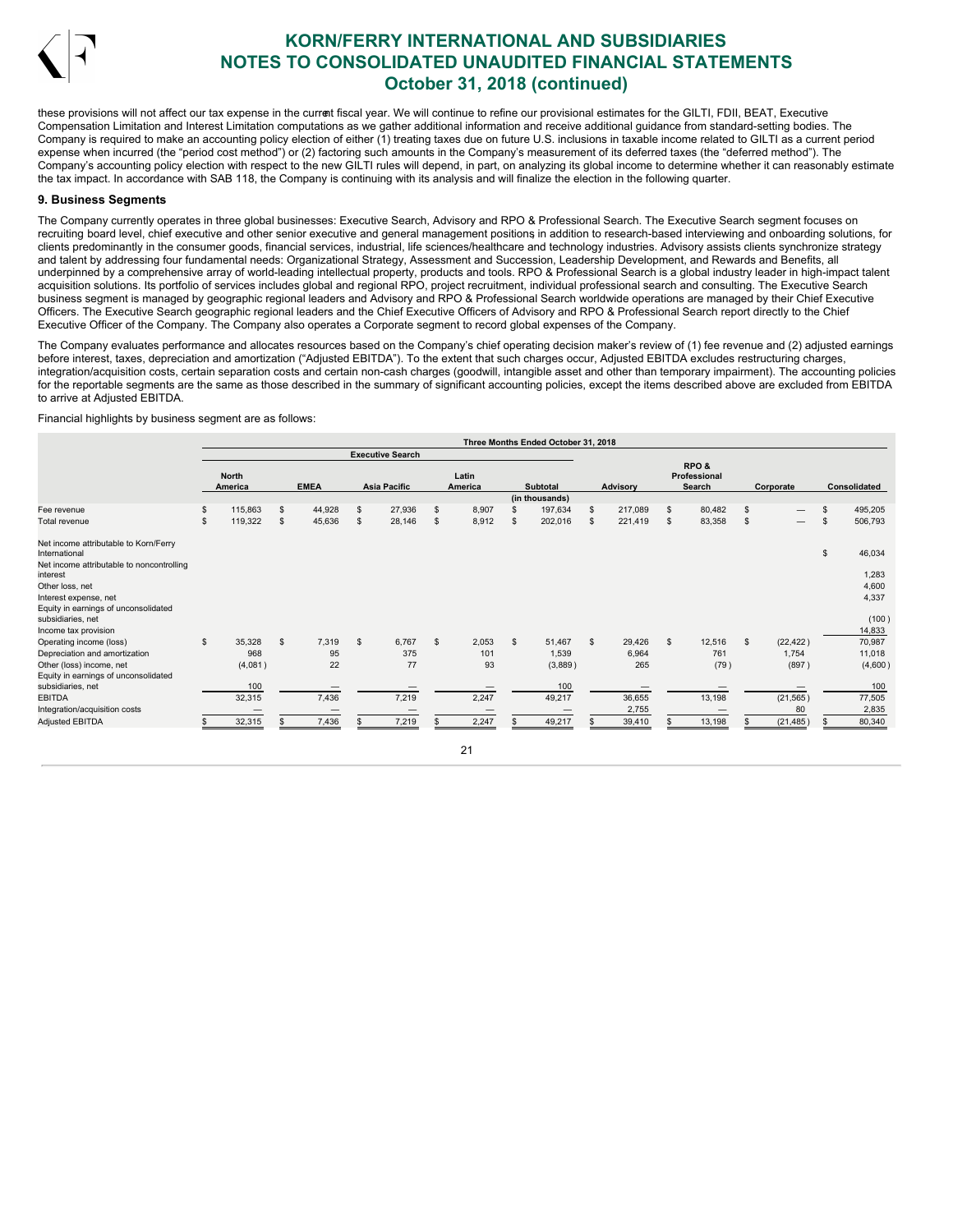

|                                                           |    |                         |              |             |                         |                  |                | Three Months Ended October 31, 2017 |    |                 |              |                                 |                |           |                     |
|-----------------------------------------------------------|----|-------------------------|--------------|-------------|-------------------------|------------------|----------------|-------------------------------------|----|-----------------|--------------|---------------------------------|----------------|-----------|---------------------|
|                                                           |    |                         |              |             | <b>Executive Search</b> |                  |                |                                     |    |                 |              |                                 |                |           |                     |
|                                                           |    | <b>North</b><br>America |              | <b>EMEA</b> | <b>Asia Pacific</b>     | Latin<br>America |                | <b>Subtotal</b>                     |    | <b>Advisory</b> |              | RPO &<br>Professional<br>Search |                | Corporate | <b>Consolidated</b> |
|                                                           |    |                         |              |             |                         |                  |                | (in thousands)                      |    |                 |              |                                 |                |           |                     |
| Fee revenue                                               | \$ | 101,544                 | S            | 41,346      | \$<br>25,912            | 7,964            |                | 176,766                             | \$ | 199,953         | \$           | 66,299                          | \$.            |           | \$<br>443,018       |
| Total revenue                                             | S  | 104,329                 | \$           | 42,073      | \$<br>26,187            | \$<br>7,994      | \$.            | 180,583                             | \$ | 203,836         | S            | 71,049                          | $\mathfrak{s}$ |           | \$<br>455,468       |
| Net income attributable to Korn/Ferry<br>International    |    |                         |              |             |                         |                  |                |                                     |    |                 |              |                                 |                |           | \$<br>36,331        |
| Net income attributable to noncontrolling<br>interest     |    |                         |              |             |                         |                  |                |                                     |    |                 |              |                                 |                |           | 401                 |
| Other income, net                                         |    |                         |              |             |                         |                  |                |                                     |    |                 |              |                                 |                |           | (3, 447)            |
| Interest expense, net                                     |    |                         |              |             |                         |                  |                |                                     |    |                 |              |                                 |                |           | 3,624               |
| Equity in earnings of unconsolidated<br>subsidiaries, net |    |                         |              |             |                         |                  |                |                                     |    |                 |              |                                 |                |           |                     |
| Income tax provision                                      |    |                         |              |             |                         |                  |                |                                     |    |                 |              |                                 |                |           | (60)<br>15,619      |
|                                                           | s. | 23,039                  | $\mathbf{s}$ | 6,345       | \$<br>4,381             | \$<br>1,527      | $\mathfrak{s}$ | 35,292                              | s. | 26,347          | $\mathbf{s}$ | 9,418                           | $\mathfrak{s}$ | (18,589)  |                     |
| Operating income (loss)<br>Depreciation and amortization  |    | 984                     |              | 459         | 371                     | 111              |                | 1,925                               |    | 8,143           |              | 784                             |                | 1,595     | 52,468<br>12,447    |
| Other income, net                                         |    | 290                     |              | 43          | 94                      | 39               |                | 466                                 |    | 455             |              | —                               |                | 2,526     | 3,447               |
| Equity in earnings of unconsolidated                      |    |                         |              |             |                         |                  |                |                                     |    |                 |              |                                 |                |           |                     |
| subsidiaries, net                                         |    | 60                      |              |             |                         |                  |                | 60                                  |    |                 |              |                                 |                |           | 60                  |
| <b>EBITDA</b>                                             |    | 24,373                  |              | 6,847       | 4,846                   | 1,677            |                | 37,743                              |    | 34,945          |              | 10,202                          |                | (14, 468) | 68,422              |
| Restructuring (recoveries) charges, net                   |    |                         |              |             | 273                     |                  |                | 273                                 |    | (481)           |              | 6                               |                |           | (202)               |
| Integration/acquisition costs                             |    |                         |              |             |                         |                  |                |                                     |    | 2,313           |              |                                 |                | 80        | 2,393               |
| Adjusted EBITDA                                           | s  | 24,373                  |              | 6,847       | 5,119                   | 1,677            |                | 38,016                              |    | 36,777          |              | 10,208                          |                | (14, 388) | 70,613              |

|                                                                                                     |                |                         |    |             |                         |                  |    | Six Months Ended October 31, 2018 |                |    |                                |    |           |               |
|-----------------------------------------------------------------------------------------------------|----------------|-------------------------|----|-------------|-------------------------|------------------|----|-----------------------------------|----------------|----|--------------------------------|----|-----------|---------------|
|                                                                                                     |                |                         |    |             | <b>Executive Search</b> |                  |    |                                   |                |    |                                |    |           |               |
|                                                                                                     |                | <b>North</b><br>America |    | <b>EMEA</b> | <b>Asia Pacific</b>     | Latin<br>America |    | <b>Subtotal</b>                   | Advisory       |    | RPO&<br>Professional<br>Search |    | Corporate | Consolidated  |
|                                                                                                     |                |                         |    |             |                         |                  |    | (in thousands)                    |                |    |                                |    |           |               |
| Fee revenue                                                                                         | \$             | 227,960                 | S  | 91,582      | \$<br>54,231            | \$<br>16,785     |    | 390,558                           | \$<br>412,464  | s  | 157,751                        | \$ |           | 960,773       |
| Total revenue                                                                                       | $\mathfrak{s}$ | 235,079                 | \$ | 93,385      | \$<br>54,771            | \$<br>16,815     | £. | 400,050                           | \$<br>421,566  | \$ | 163,539                        | \$ |           | \$<br>985,155 |
| Net income attributable to Korn/Ferry<br>International<br>Net income attributable to noncontrolling |                |                         |    |             |                         |                  |    |                                   |                |    |                                |    |           | \$<br>7,423   |
| interest                                                                                            |                |                         |    |             |                         |                  |    |                                   |                |    |                                |    |           | 1,302         |
| Other loss, net                                                                                     |                |                         |    |             |                         |                  |    |                                   |                |    |                                |    |           | 109           |
| Interest expense, net                                                                               |                |                         |    |             |                         |                  |    |                                   |                |    |                                |    |           | 8,440         |
| Equity in earnings of unconsolidated<br>subsidiaries, net                                           |                |                         |    |             |                         |                  |    |                                   |                |    |                                |    |           | (129)         |
| Income tax benefit                                                                                  |                |                         |    |             |                         |                  |    |                                   |                |    |                                |    |           | (1, 277)      |
| Operating income (loss)                                                                             | \$             | 61,842                  | \$ | 14,288      | \$<br>13,408            | \$<br>2,807      | s. | 92,345                            | \$<br>(53,653) | -S | 24,161                         | s. | (46, 985) | 15,868        |
| Depreciation and amortization                                                                       |                | 1,947                   |    | 465         | 745                     | 208              |    | 3,365                             | 14,395         |    | 1,522                          |    | 3,467     | 22,749        |
| Other (loss) income, net                                                                            |                | (609)                   |    | 362         | 252                     | 130              |    | 135                               | 835            |    | 26                             |    | (1, 105)  | (109)         |
| Equity in earnings of unconsolidated<br>subsidiaries, net                                           |                | 129                     |    |             |                         |                  |    | 129                               |                |    |                                |    |           | 129           |
| <b>EBITDA</b>                                                                                       |                | 63,309                  |    | 15,115      | 14,405                  | 3,145            |    | 95,974                            | (38, 423)      |    | 25,709                         |    | (44, 623) | 38,637        |
| Integration/acquisition costs                                                                       |                |                         |    | –           |                         |                  |    |                                   | 5,782          |    |                                |    | 160       | 5,942         |
| Tradename write-offs                                                                                |                |                         |    | –           | –                       |                  |    |                                   | 106,555        |    | –                              |    |           | 106,555       |
| Adjusted EBITDA                                                                                     |                | 63,309                  |    | 15,115      | 14,405                  | 3,145            |    | 95,974                            | 73,914         |    | 25,709                         |    | (44, 463) | 151,134       |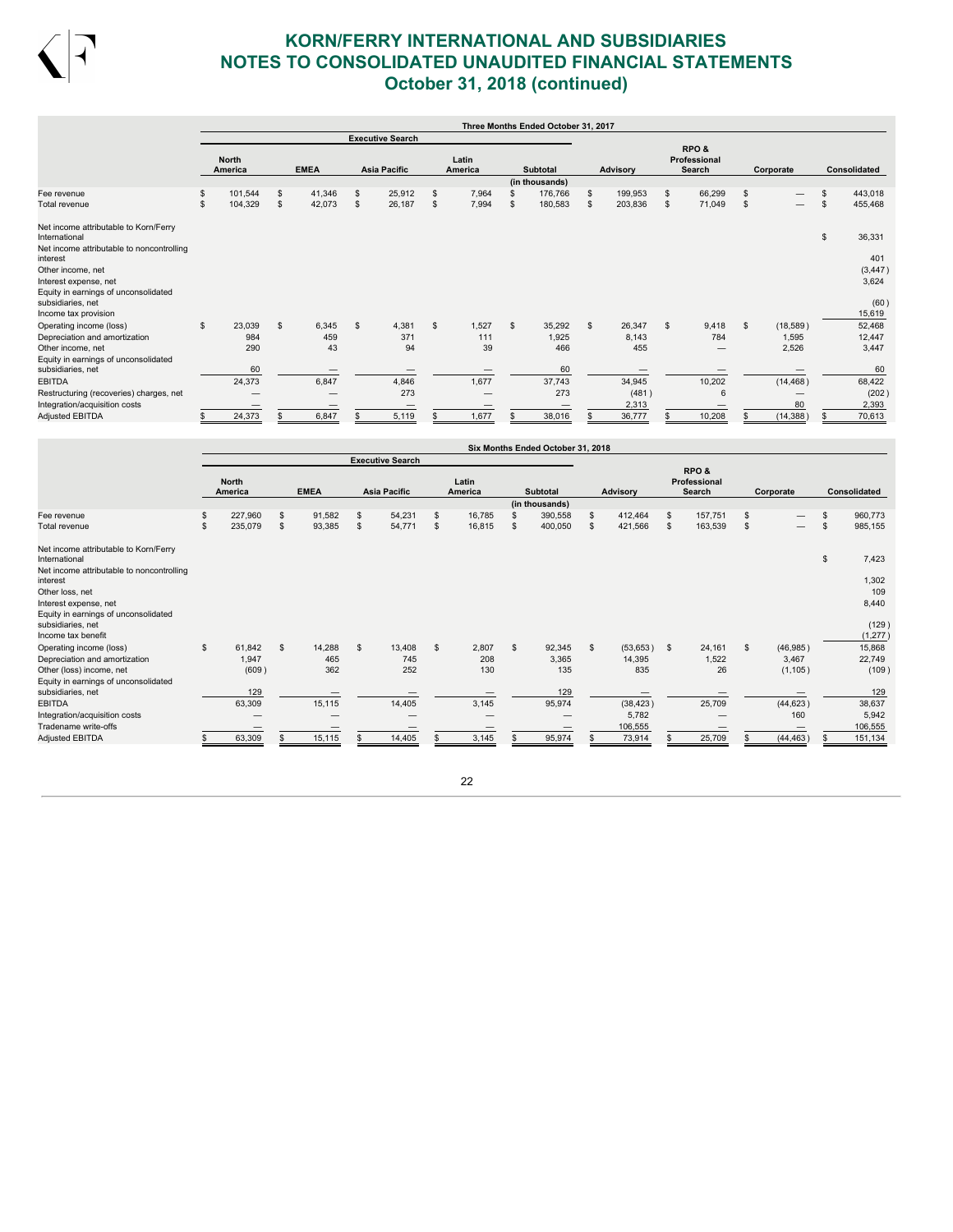

|                                                        |    |                         |              |                |                          |                |                  | Six Months Ended October 31, 2017 |                 |                                                       |    |                          |                     |
|--------------------------------------------------------|----|-------------------------|--------------|----------------|--------------------------|----------------|------------------|-----------------------------------|-----------------|-------------------------------------------------------|----|--------------------------|---------------------|
|                                                        |    |                         |              |                | <b>Executive Search</b>  |                |                  |                                   |                 |                                                       |    |                          |                     |
|                                                        |    | <b>North</b><br>America | <b>EMEA</b>  |                | Asia Pacific             |                | Latin<br>America | <b>Subtotal</b>                   | <b>Advisory</b> | RPO <sub>&amp;</sub><br>Professional<br><b>Search</b> |    | Corporate                | <b>Consolidated</b> |
| Fee revenue                                            | S  | 193,377                 | \$<br>81,467 | $\mathfrak{s}$ | 47,490                   | S.             | 15,623           | (in thousands)<br>337,957         | \$<br>379,406   | 126,909                                               |    |                          | 844,272             |
|                                                        |    | 199,534                 | \$           |                |                          | $\mathfrak{L}$ |                  | \$                                |                 |                                                       | \$ |                          |                     |
| Total revenue                                          | \$ |                         | 83,131       | \$             | 48,067                   |                | 15,658           | 346,390                           | \$<br>387,132   | 136,863                                               |    | $\overline{\phantom{0}}$ | 870,385             |
| Net income attributable to Korn/Ferry<br>International |    |                         |              |                |                          |                |                  |                                   |                 |                                                       |    |                          | \$<br>65,372        |
| Net income attributable to noncontrolling<br>interest  |    |                         |              |                |                          |                |                  |                                   |                 |                                                       |    |                          | 789                 |
| Other income, net                                      |    |                         |              |                |                          |                |                  |                                   |                 |                                                       |    |                          | (6, 801)            |
| Interest expense, net                                  |    |                         |              |                |                          |                |                  |                                   |                 |                                                       |    |                          | 7,304               |
| Equity in earnings of unconsolidated                   |    |                         |              |                |                          |                |                  |                                   |                 |                                                       |    |                          |                     |
| subsidiaries, net                                      |    |                         |              |                |                          |                |                  |                                   |                 |                                                       |    |                          | (90)                |
| Income tax provision                                   |    |                         |              |                |                          |                |                  |                                   |                 |                                                       |    |                          | 27,829              |
| Operating income (loss)                                | \$ | 45,109                  | \$<br>13,020 | $\mathfrak{s}$ | 7,522                    | $\mathfrak{s}$ | 2,553            | \$<br>68,204                      | \$<br>45,402    | 17,663                                                | £. | (36, 866)                | 94,403              |
| Depreciation and amortization                          |    | 1,933                   | 887          |                | 691                      |                | 218              | 3,729                             | 16,228          | 1,580                                                 |    | 3,119                    | 24,656              |
| Other income, net                                      |    | 572                     | 99           |                | 199                      |                | 59               | 929                               | 886             | 8                                                     |    | 4,978                    | 6,801               |
| Equity in earnings of unconsolidated                   |    |                         |              |                |                          |                |                  |                                   |                 |                                                       |    |                          |                     |
| subsidiaries, net                                      |    | 90                      |              |                |                          |                |                  | 90                                |                 |                                                       |    |                          | 90                  |
| <b>EBITDA</b>                                          |    | 47,704                  | 14,006       |                | 8,412                    |                | 2,830            | 72,952                            | 62,516          | 19,251                                                |    | (28, 769)                | 125,950             |
| Restructuring charges (recoveries), net                |    |                         |              |                | 313                      |                |                  | 313                               | (241)           | 6                                                     |    |                          | 78                  |
| Integration/acquisition costs                          |    |                         |              |                | $\overline{\phantom{m}}$ |                |                  |                                   | 4,862           |                                                       |    | 119                      | 4,981               |
| <b>Adjusted EBITDA</b>                                 |    | 47,704                  | 14,006       |                | 8,725                    |                | 2,830            | 73,265                            | 67,137          | 19,257                                                |    | (28, 650)                | 131,009             |

### **10. Long-Term Debt**

On June 15, 2016, the Company entered into a senior secured \$400.0 million Credit Agreement (the "Credit Agreement") with a syndicate of banks and Wells Fargo Bank, National Association as administrative agent. On June 8, 2018, in anticipation of the approval by the Board of Directors of the Company of a rebranding and restructuring plan (which plan was approved on June 12, 2018), the Company entered into an amendment to its Credit Agreement. The Amendment permits a holding company reorganization (the "KF Merger"), after which a new public holding company, Korn Ferry, will own all of the stock of the Company, and will become effective when certain conditions set forth therein, including consummation of the KF Merger, are satisfied. The Company previously considered pursuing the KF Merger as part of the Plan. While the Company continues to pursue the Plan, it is further evaluating various other structuring alternatives to effectuate the Plan but may not do so via the KF Merger structure previously disclosed. The Credit Agreement provides for, among other things: (a) a senior secured term loan facility in an aggregate principal amount of \$275.0 million (the "Term Facility"), (b) a senior secured revolving credit facility (the "Revolver" and together with the Term Facility, the "Credit Facilities") in an aggregate principal amount of \$125.0 million, (c) annual term loan amortization of 7.5%, 7.5%, 10.0%, 10.0%, and 10.0%, with the remaining principal due at maturity, (d) certain customary affirmative and negative covenants, including a maximum consolidated total leverage ratio (as defined below) and a minimum interest coverage ratio and (e) an expanded definition of permitted add-backs to Adjusted EBITDA in recognition of the accelerated integration actions. The Company's credit agreement permits payment of dividends to stockholders and share repurchases so long as the pro forma leverage ratio is no greater than 2.50 to 1.00, and the pro forma domestic liquidity is at least \$50.0 million. The Company drew down \$275.0 million on the new term loan and used \$140.0 million of the proceeds to pay-off the term loan that was outstanding as of April 30, 2016.

At the Company's option, loans issued under the Credit Agreement will bear interest at either LIBOR or an alternate base rate, in each case plus the applicable interest rate margin. The interest rate applicable to loans outstanding under the Credit Facilities may fluctuate between LIBOR plus 1.25% per annum to LIBOR plus 2.00% per annum, in the case of LIBOR borrowings (or between the alternate base rate plus 0.25% per annum and the alternate base rate plus 1.00% per annum, in the alternative), based upon the Company's total funded debt to Adjusted EBITDA ratio (as set forth in the Credit Agreement, the "consolidated leverage ratio") at such time. In addition, the Company will be required to pay to the lenders a quarterly fee ranging from 0.20% to 0.35% per annum on the average daily unused amount of the Term Facility, based upon the Company's consolidated leverage ratio at such time, and fees relating to the issuance of letters of credit. During the three and six months ended October 31, 2018, the average rate on the Term Facility was 3.39% and 3.31%, respectively. During the three and six months ended October 31, 2017, the average rate on the Term Facility was 2.49% and 2.41%, respectively.

Both the Revolver and the Term Facility mature on June 15, 2021 and may be prepaid and terminated early by the Company at any time without premium or penalty (subject to customary LIBOR breakage fees). The Term Facility is payable in quarterly

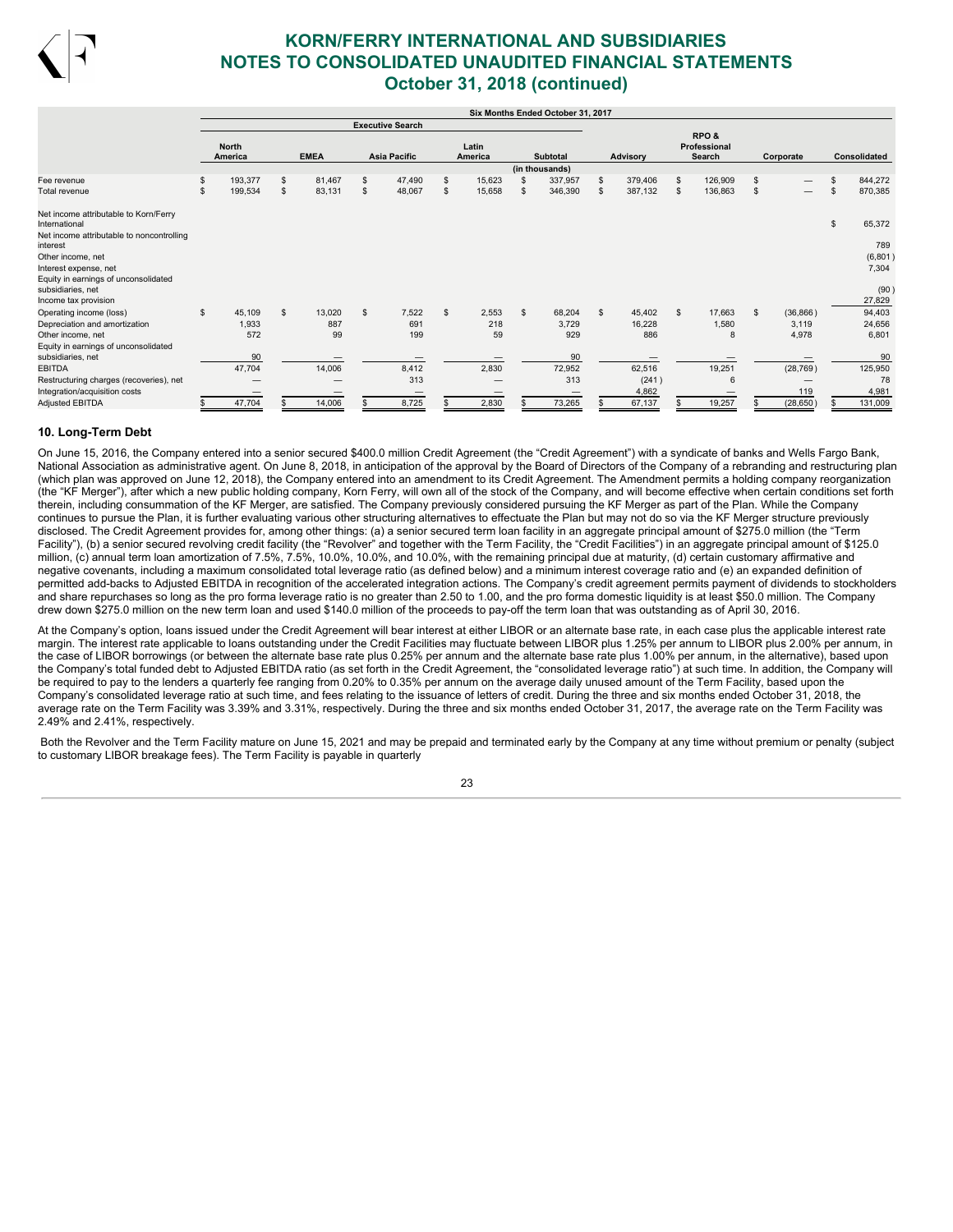

installments with principal payments totaling \$12.0 million made during the sixmonths ended October 31, 2018. As of October 31, 2018, \$226.9 million was outstanding under the Term Facility compared to \$238.9 million as of April 30, 2018. The current and long-term portion of unamortized debt issuance costs associated with the long-term debt, was \$2.3 million and \$2.7 million as of October 31, 2018 and April 30, 2018, respectively. The fair value of the Company's Term Facility is based on borrowing rates currently required of loans with similar terms, maturity and credit risk. The carrying amount of the Term Facility approximates fair value because the base interest rate charged varies with market conditions and the credit spread is commensurate with current market spreads for issuers of similar risk. The fair value of the Term Facility is classified as a Level 2 liability in the fair value hierarchy. As of October 31, 2018, the Company was in compliance with its debt covenants.

As of October 31, 2018 and April 30, 2018, the Company had no borrowings under the Revolver. The Company had a total of \$122.1 million available under the Revolver after \$2.9 million of standby letters of credit were issued as of October 31, 2018 and April 30, 2018, respectively. The Company had a total of \$8.1 million and \$7.4 million of standby letters with other financial institutions of October 31, 2018 and April 30, 2018, respectively. The standby letters of credits were generally issued as a result of entering into office premise leases.

### **11. Subsequent Events**

## *Quarterly Dividend Declaration*

On December 5, 2018, the Board of Directors of the Company declared a cash dividend of \$0.10 per share with a payment date of January 15, 2019 to holders of the Company's common stock of record at the close of business on December 20, 2018. The declaration and payment of future dividends under the quarterly dividend policy will be at the discretion of the Board of Directors and will depend upon many factors, including the Company's earnings, capital requirements, financial conditions, the terms of the Company's indebtedness and other factors that the Board of Directors may deem to be relevant. The Board may amend, revoke or suspend the dividend policy at any time and for any reason.

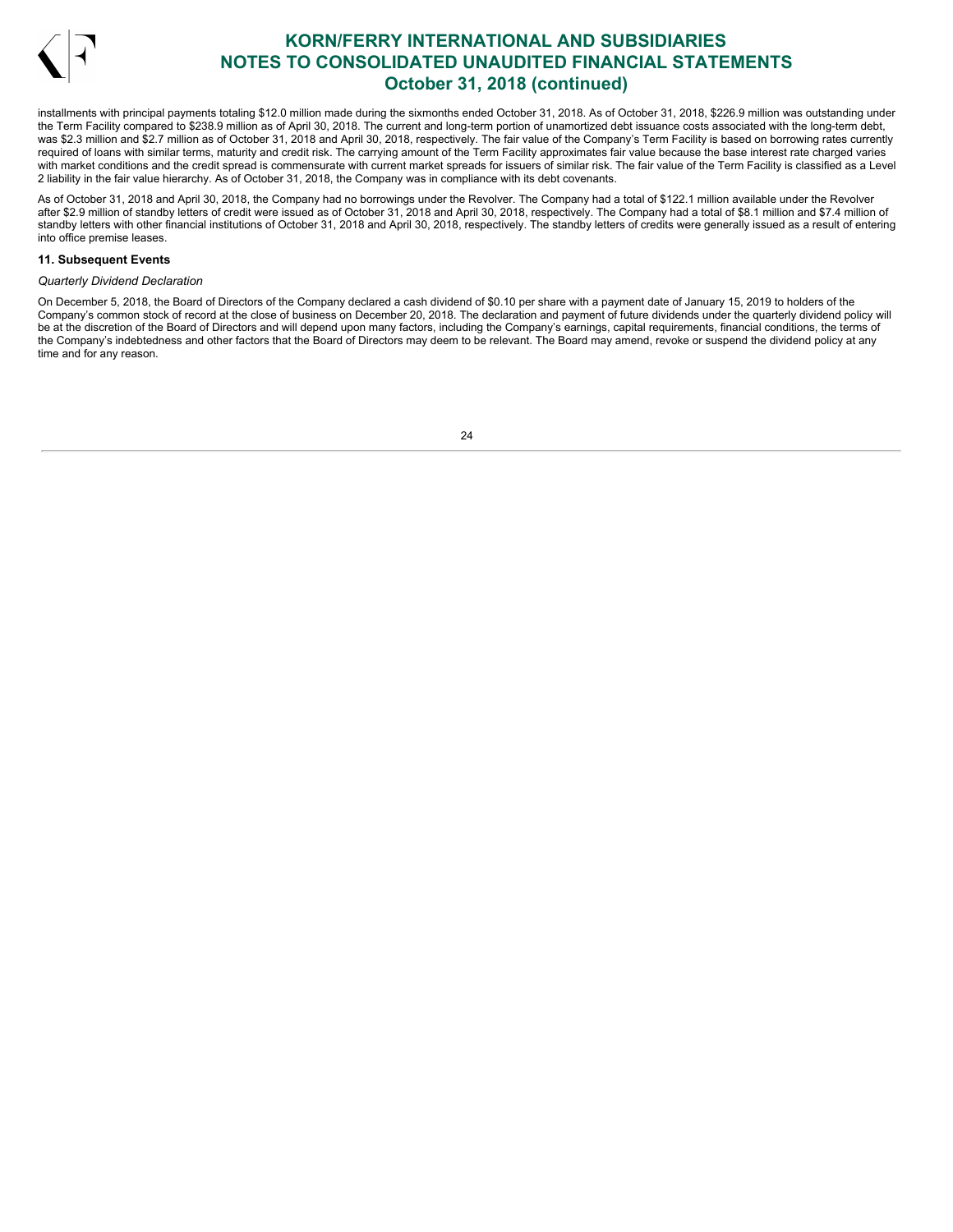

### <span id="page-26-0"></span>**Item 2.** *Management's Discussion and Analysis of Financial Condition and Results of Operations*

### **Forward-Looking Statements**

This Quarterly Report on Form 10-Q may contain certain statements that we believe are, or may be considered to be, "forward-looking" statements, within the meaning of Section 27A of the Securities Act of 1933, as amended and Section 21E of the Securities Exchange Act of 1934, as amended (the "Exchange Act"). These forward-looking statements generally can be identified by use of statements that include phrases such as "believe," "expect," "anticipate," "intend," "plan," "foresee," "may," "will," "likely, "estimates," "potential," "continue" or other similar words or phrases. Similarly, statements that describe our objectives, plans or goals also are forward-looking statements. All of these forward-looking statements are subject to risks and uncertainties that could cause our actual results to differ materially from those contemplated by the relevant forward-looking statement. The principal risk factors that could cause actual performance and future actions to differ materially from the forward-looking statements include, but are not limited to, changes in demand for our services as a result of automation, dependence on attracting and retaining qualified and experienced consultants, maintaining our relationships with customers and suppliers and retaining key employees, maintaining our brand name and professional reputation, the expected timing and manner of the Plan (as defined below), the impact of the rebranding on the Company's products and services, the costs of the Plan, potential legal liability and regulatory developments, portability of client relationships, global and local political or economic developments in or affecting countries where we have operations, currency fluctuations in our international operations, risks related to growth, restrictions imposed by off-limits agreements, competition, consolidation in industries, reliance on information processing systems, cyber security vulnerabilities, changes to data security, data privacy, and data protection laws, limited protection of our intellectual property ("IP"), our ability to enhance and develop new technology, our ability to successfully recover from a disaster or business continuity problems, employment liability risk, an impairment in the carrying value of goodwill and other intangible assets, the effects of the Tax Cuts and Jobs Act (the "Tax Act") on our business and our company, deferred tax assets that we may not be able to use, our ability to develop new products and services, changes in our accounting estimates and assumptions, alignment of our cost structure, risks related to the integration of recently acquired businesses, the utilization and billing rates of our consultants, seasonality and the matters disclosed under the heading "Risk Factors" in the Company's Exchange Act reports, including Item 1A of the Company's Annual Report on Form 10-K for the fiscal year ended April 30, 2018 ("Form 10-K"). Readers are urged to consider these factors carefully in evaluating the forward-looking statements. The forward-looking statements included in this Quarterly Report on Form 10-Q are made only as of the date of this Quarterly Report on Form 10-Q and we undertake no obligation to publicly update these forward-looking statements to reflect *subsequent events or circumstances.*

The following presentation of management's discussion and analysis of our financialcondition and results of operations should be read together with our consolidated financial statements and related notes included in this Quarterly Report onForm 10-Q. We also make available on the Investor Relations portion of our website at *www.kornferry.com earnings slides and other important information, which we encourage you to review.*

## **Executive Summary**

Korn/Ferry International (referred to herein as the "Company," "Korn Ferry," or in the first person notations "we," "our," and "us") is aglobal organizational consulting firm. Our services include Executive Search, advisory solutions and products through Korn Ferry Advisory ("Advisory") and recruitment for non-executive professionals and recruitment process outsourcing ("RPO") through Korn Ferry RPO and Professional Search ("RPO & Professional Search). The Company also operates a Corporate segment to record global expenses of the Company. Approximately 69% of the executive searches we performed in fiscal 2018 were for board level, chief executive and other senior executive and general management positions. Our 3,773 search engagement clients in fiscal 2018 included many of the world's largest and most prestigious public and private companies. We have built strong client loyalty, with 88% of assignments performed during fiscal 2018 having been on behalf of clients for whom we had conducted assignments in the previous three fiscal years. Approximately 62% of our revenues were generated from clients that utilize multiple lines of business.

Superior performance comes from having the right conditions for success in two key areas—the organization and its people. Organizational conditions encourage people to put forth their best effort and invest their energy towards achieving the organization's purpose. We can help operationalize a client's complete strategy or address any combination of five broad categories:

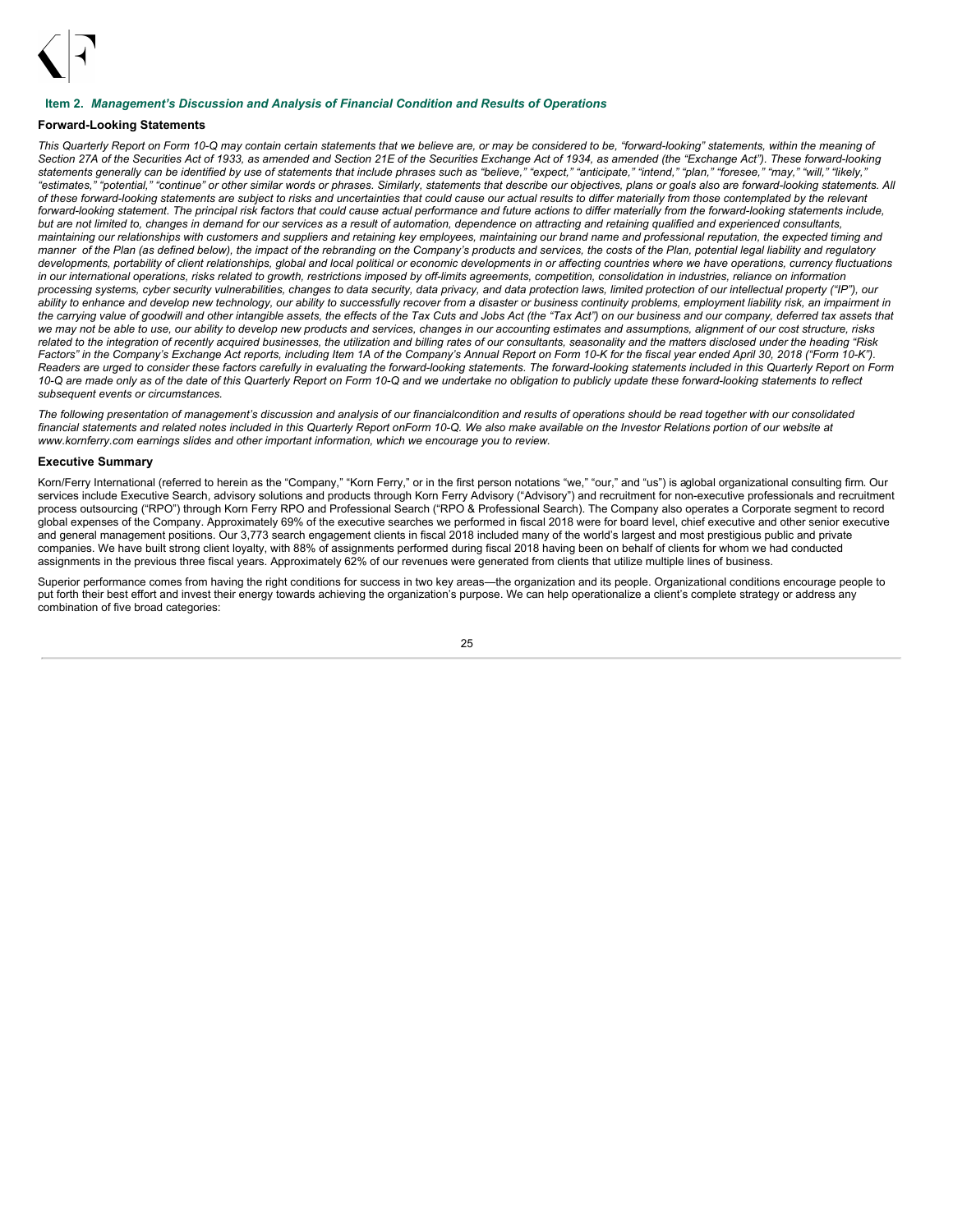| <b>Organizational Strategy</b>   | We map talent strategy to business strategy by designing operating models and organizational structures that align to them,<br>helping organizations put their plans into action. We make sure they have the right people, in the right roles, engaged and<br>enabled to do the right things.        |
|----------------------------------|------------------------------------------------------------------------------------------------------------------------------------------------------------------------------------------------------------------------------------------------------------------------------------------------------|
| <b>Assessment and Succession</b> | We provide actionable, research-backed insights that allow organizations to understand the true capabilities of their people so<br>they can make decisions that ensure the right leaders are ready—when and where they are needed—in the future.                                                     |
| <b>Talent Acquisition</b>        | From executive search to recruitment process outsourcing, we integrate scientific research with our practical experience and<br>industry-specific expertise to recruit professionals of all levels and functions for client organizations.                                                           |
| <b>Leadership Development</b>    | We activate purpose, vision and strategy through leaders at all levels and organizations. We combine expertise, science and<br>proven techniques with forward thinking and creativity to build leadership experiences that help entry- to senior-level leaders<br>grow and deliver superior results. |
| <b>Rewards and Benefits</b>      | We help organizations align reward with strategy. We help them pay their people fairly for doing the right things—with rewards<br>they value-at a cost the organization can afford.                                                                                                                  |

On June 12, 2018, the Company's Board of Directors approved the One Korn Ferry rebranding plan for the Company (the "Plan"). This Plan includes going to market under a single, master brand architecture, solely as Korn Ferry and sunsetting all the Company's sub-brands, including Futurestep, Hay Group and Lominger, among others. This integrated go-to-market approach was a key driver in our fee revenue growth in fiscal year 2018, which led to the decision to further integrate our go-to-market activities under one master brand – Korn Ferry. As a result, the Company discontinued the use of all sub-brands and will be changing its name, effective January 1, 2019, to "Korn Ferry". Two of the Company's sub-brands, Hay Group and Lominger came to Korn Ferry through acquisitions. In connection with the accounting for these acquisitions, \$106.6 million of the purchase price was allocated to indefinite lived tradename intangible assets. As a result of the decision to discontinue their use, the Company took a one-time, non-cash write-off of tradenames of \$106.6 million, during the six months ended of October 31, 2018. During the three months ended October 31, 2018, there was no non-cash write-off of tradenames. As part of the Plan, the Company previously considered pursuing a holding company reorganization (the "KF Merger"). While the Company continues to pursue the Plan, it is further evaluating various other structuring alternatives to effectuate the Plan but may not do so via the KF Merger structure previously disclosed.

The Company currently operates in three global business segments: Executive Search, Advisory and RPO & Professional Search. See Note 9 —*Business Segments,* in the Notes to Consolidated Unaudited Financial Statements for discussion of the Company's global business segments. The Company evaluates performance and allocates resources based on the chief operating decision maker's review of (1) fee revenue and (2) adjusted earnings before interest, taxes, depreciation and amortization ("Adjusted EBITDA"). To the extent that such charges occur, Adjusted EBITDA excludes restructuring charges, integration/acquisition costs, certain separation costs and certain noncash charges (goodwill, intangible asset and other than temporary impairment). In the six months ended October 31, 2018, Adjusted EBITDA excluded \$106.6 million of write-off of tradenames related to the Plan.

EBITDA and Adjusted EBITDA are non-GAAP financial measures. They have limitations as analytical tools, should not be viewed as a substitute for financial information determined in accordance with United States ("U.S.") generally accepted accounting principles ("GAAP"), and should not be considered in isolation or as a substitute for analysis of the Company's results as reported under GAAP. In addition, they may not necessarily be comparable to non-GAAP performance measures that may be presented by other companies.

Management believes the presentation of these non-GAAP financial measures provides meaningful supplemental information regarding Korn Ferry's performance by excluding certain charges, items of income and other items that may not be indicative of Korn Ferry's ongoing operating results. The use of these non-GAAP financial measures facilitates comparisons to Korn Ferry's historical performance and identification of operating trends that may otherwise be distorted by certain charges and other items. Korn Ferry includes these non-GAAP financial measures because management believes it is useful to investors in allowing for greater transparency with respect to supplemental information used by management in its evaluation of Korn Ferry's ongoing operations and financial and operational decision-making. The accounting policies for the reportable segments are the same as those described in the summary of significant accounting policies in the accompanying consolidated financial statements, except that the above noted items are excluded from EBITDA to arrive at Adjusted EBITDA. Management further believes that EBITDA is useful to investors because it is frequently used by investors and other interested parties to measure operating performance among companies with different capital structures, effective tax rates and tax attributes and capitalized asset values, all of which can vary substantially from company to company.

Fee revenue was \$495.2 million during the three months ended October 31, 2018, an increase of \$52.2 million, or 12%, compared to \$443.0 million in the three months ended October 31, 2017, with increases in fee revenue in all business segments. During the three months ended October 31, 2018, we recorded an operating income of \$71.0 million, an increase of \$18.5 million, as compared to operating income of \$52.5 million in the three months ended October 31, 2017, with the Executive Search, Advisory and RPO & Professional Search segments contributing \$51.5 million, \$29.4 million and \$12.5 million, respectively, offset by Corporate expenses of \$22.4 million. Net income attributable to Korn Ferry in the three months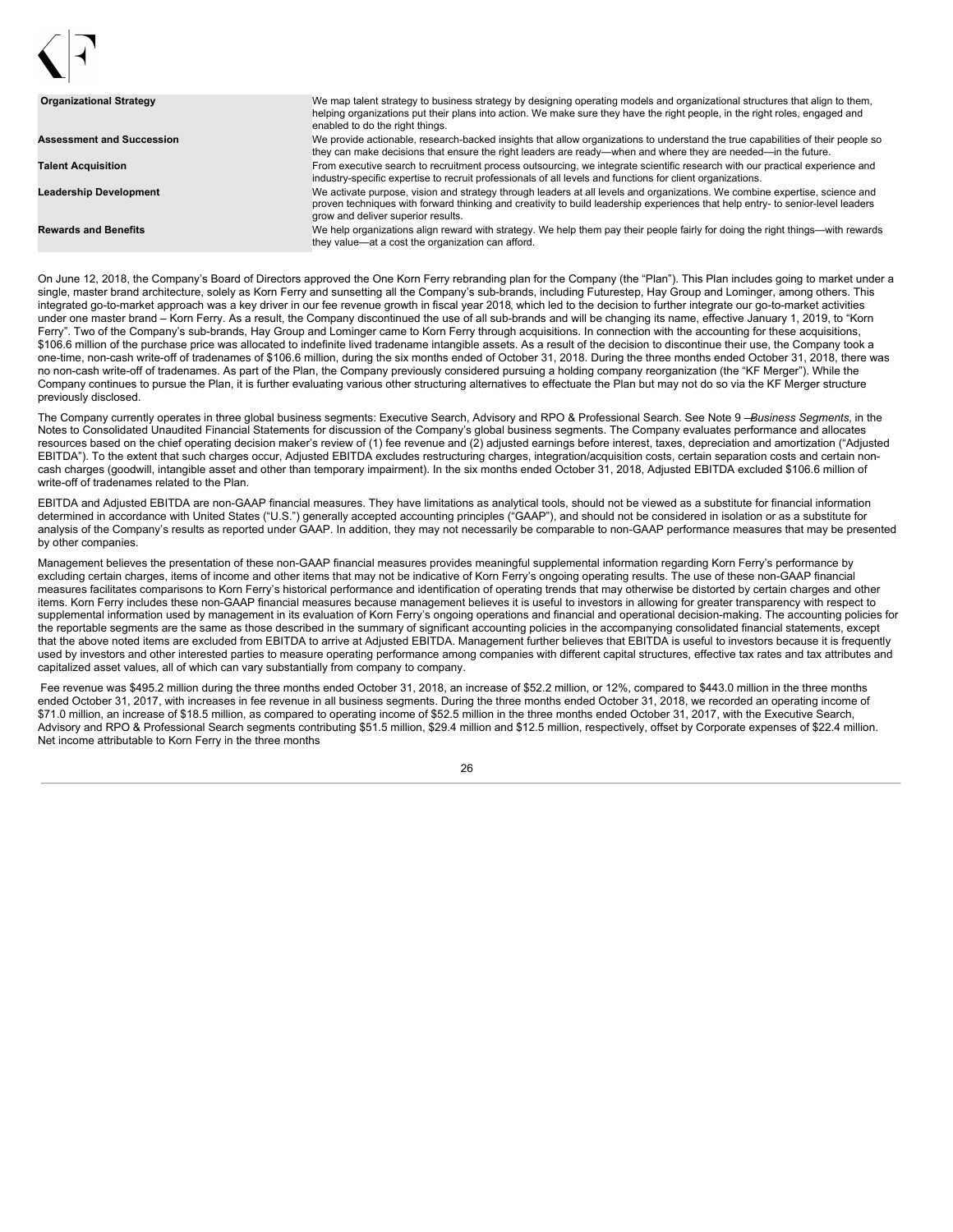

ended October 31, 2018 was \$46.0 million, an increase of \$9.7 million as compared to net income attributable to Korn Frey of \$36.3 million in the year-ago quarter. During the three months ended October 31, 2018, Adjusted EBITDA was \$80.3 million, an increase of \$9.7 million during the three months ended October 31, 2018, from Adjusted EBITDA of \$70.6 million in the year-ago quarter, with the Executive Search, Advisory and RPO & Professional Search segments contributing \$49.2 million, \$39.4 million and \$13.2 million, respectively, offset by Corporate expenses net of other income of \$21.5 million.

Our cash, cash equivalents and marketable securities decreased \$134.6 million to \$523.3 million at October 31, 2018, compared to \$657.9 million at April 30, 2018. This decrease is mainly due to annual bonuses earned in fiscal 2018 and paid during the first quarter of fiscal 2019, sign-on and retention payments, \$24.6 million in payments for the purchase of property and equipment, \$22.7 million for stock repurchases in the open market, \$13.2 million paid in tax withholding on restricted stock vesting, \$12.0 million in principal payments on our term loan and \$11.7 million in dividends paid during the first half of fiscal 2019, partially offset by cash provided by operating activities. As of October 31, 2018, we held marketable securities to settle obligations under our Executive Capital Accumulation Plan ("ECAP") with a cost value of \$133.2 million and a fair value of \$135.6 million. Our vested obligations for which these assets were held in trust totaled \$115.9 million as of October 31, 2018 and our unvested obligations totaled \$24.2 million.

Our working capital increased \$10.3 million from April 30, 2018 to \$466.1 million as of October 31, 2018. We believe that cash on hand and funds from operations and other forms of liquidity will be sufficient to meet our anticipated working capital, capital expenditures, general corporate requirements, repayment of the debt obligations, the retention pool obligations pursuant to the previous acquisition and dividend payments under our dividend policy in the next twelve months. We had no outstanding borrowings under our revolving credit facility at October 31, 2018 and April 30, 2018. As of October 31, 2018, and April 30, 2018, there was \$2.9 million of standby letters of credit issued under our long-term debt arrangements. We had a total of \$8.1 million and \$7.4 million of standby letters of credits with other financial institutions as of October 31, 2018 and April 30, 2018, respectively*.*

### *Results of Operations*

The following table summarizes the results of our operations as a percentage of fee revenue: (Numbers may not total exactly due to rounding)

|                                                     | <b>Three Months Ended</b><br>October 31. |        | <b>Six Months Ended</b><br>October 31. |        |
|-----------------------------------------------------|------------------------------------------|--------|----------------------------------------|--------|
|                                                     | 2018                                     | 2017   | 2018                                   | 2017   |
| Fee revenue                                         | 100.0%                                   | 100.0% | 100.0%                                 | 100.0% |
| Reimbursed out-of-pocket engagement expenses        | 2.3                                      | 2.8    | 2.5                                    | 3.1    |
| Total revenue                                       | 102.3                                    | 102.8  | 102.5                                  | 103.1  |
| Compensation and benefits                           | 67.8                                     | 67.7   | 68.5                                   | 67.8   |
| General and administrative expenses                 | 11.7                                     | 13.2   | 23.6                                   | 13.8   |
| Reimbursed expenses                                 | 2.3                                      | 2.8    | 2.5                                    | 3.1    |
| Cost of services                                    | 4.0                                      | 4.5    | 4.0                                    | 4.2    |
| Depreciation and amortization                       | 2.2                                      | 2.8    | 2.4                                    | 2.9    |
| Restructuring charges, net                          |                                          |        |                                        |        |
| Operating income                                    | 14.3                                     | 11.8   | 1.7                                    | 11.2   |
| Net income                                          | 9.6%                                     | 8.3%   | 0.9%                                   | 7.8%   |
| Net income attributable to Korn/Ferry International | 9.3%                                     | 8.2%   | 0.8%                                   | 7.7%   |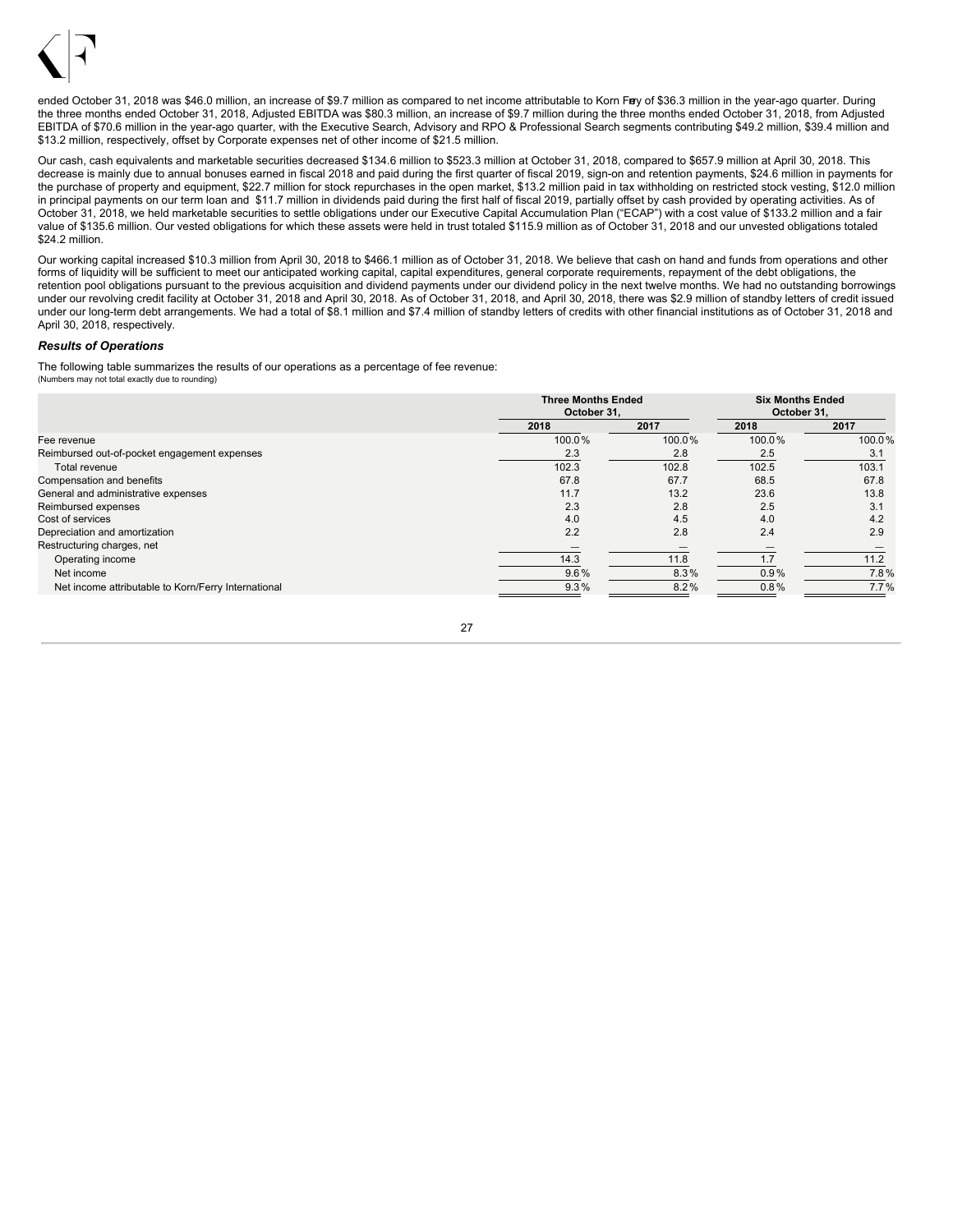

The following tables summarize the results of our operations by business segment: (Numbers may not total exactly due to rounding)

|                                      |                | Three Months Ended October 31. |                |                        |                | Six Months Ended October 31. |                |        |
|--------------------------------------|----------------|--------------------------------|----------------|------------------------|----------------|------------------------------|----------------|--------|
|                                      | 2018           |                                | 2017           |                        | 2018           |                              | 2017           |        |
|                                      | <b>Dollars</b> | %                              | <b>Dollars</b> | $\%$                   | <b>Dollars</b> | $\%$                         | <b>Dollars</b> | %      |
|                                      |                |                                |                | (dollars in thousands) |                |                              |                |        |
| Fee revenue                          |                |                                |                |                        |                |                              |                |        |
| <b>Executive Search:</b>             |                |                                |                |                        |                |                              |                |        |
| North America                        | \$<br>115.863  | 23.4%                          | \$<br>101.544  | 22.9%                  | \$<br>227.960  | $23.7\%$ \$                  | 193,377        | 22.9%  |
| <b>EMEA</b>                          | 44,928         | 9.1                            | 41,346         | 9.3                    | 91,582         | 9.5                          | 81,467         | 9.7    |
| Asia Pacific                         | 27,936         | 5.6                            | 25,912         | 5.9                    | 54,231         | 5.7                          | 47,490         | 5.6    |
| Latin America                        | 8,907          | 1.8                            | 7,964          | 1.8                    | 16,785         | 1.8                          | 15,623         | 1.9    |
| <b>Total Executive Search</b>        | 197,634        | 39.9                           | 176,766        | 39.9                   | 390,558        | 40.7                         | 337,957        | 40.1   |
| <b>Advisory</b>                      | 217,089        | 43.8                           | 199,953        | 45.1                   | 412,464        | 42.9                         | 379,406        | 44.9   |
| <b>RPO &amp; Professional Search</b> | 80,482         | 16.3                           | 66,299         | 15.0                   | 157,751        | 16.4                         | 126,909        | 15.0   |
| Total fee revenue                    | 495,205        | 100.0%                         | 443,018        | 100.0%                 | 960,773        | 100.0%                       | 844,272        | 100.0% |
| Reimbursed out-of-pocket engagement  |                |                                |                |                        |                |                              |                |        |
| expense                              | 11,588         |                                | 12,450         |                        | 24,382         |                              | 26,113         |        |
| <b>Total revenue</b>                 | 506,793        |                                | 455,468        |                        | 985,155        |                              | 870,385        |        |

|                                      |                | Three Months Ended October 31. |     |                |                        |      |                | <b>Six Months Ended October 31.</b> |                |           |
|--------------------------------------|----------------|--------------------------------|-----|----------------|------------------------|------|----------------|-------------------------------------|----------------|-----------|
|                                      | 2018           |                                |     | 2017           |                        |      | 2018           |                                     | 2017           |           |
|                                      | <b>Dollars</b> | Margin(1)                      |     | <b>Dollars</b> | Margin(1)              |      | <b>Dollars</b> | Margin(1)                           | <b>Dollars</b> | Margin(1) |
|                                      |                |                                |     |                | (dollars in thousands) |      |                |                                     |                |           |
| <b>Operating income (loss)</b>       |                |                                |     |                |                        |      |                |                                     |                |           |
| <b>Executive Search:</b>             |                |                                |     |                |                        |      |                |                                     |                |           |
| North America                        | 35.328         | 30.5%                          | \$. | 23.039         | 22.7%                  | - \$ | 61.842         | 27.1%                               | \$<br>45.109   | 23.3%     |
| <b>EMEA</b>                          | 7,319          | 16.3                           |     | 6,345          | 15.3                   |      | 14,288         | 15.6                                | 13,020         | 16.0      |
| Asia Pacific                         | 6.767          | 24.2                           |     | 4,381          | 16.9                   |      | 13.408         | 24.7                                | 7,522          | 15.8      |
| Latin America                        | 2,053          | 23.0                           |     | 1,527          | 19.2                   |      | 2,807          | 16.7                                | 2,553          | 16.3      |
| <b>Total Executive Search</b>        | 51.467         | 26.0                           |     | 35.292         | 20.0                   |      | 92.345         | 23.6                                | 68.204         | 20.2      |
| <b>Advisory</b>                      | 29.426         | 13.6                           |     | 26.347         | 13.2                   |      | (53,653)       | (13.0)                              | 45.402         | 12.0      |
| <b>RPO &amp; Professional Search</b> | 12.516         | 15.6                           |     | 9.418          | 14.2                   |      | 24,161         | 15.3                                | 17.663         | 13.9      |
| Corporate                            | (22, 422)      |                                |     | (18, 589)      |                        |      | (46, 985)      |                                     | (36, 866)      |           |
| <b>Total operating income</b>        | 70.987         | 14.3%                          |     | 52.468         | 11.8%                  |      | 15,868         | 1.7%                                | 94.403         | 11.2%     |

(1) Margin calculated as a percentage of fee revenue by business segment.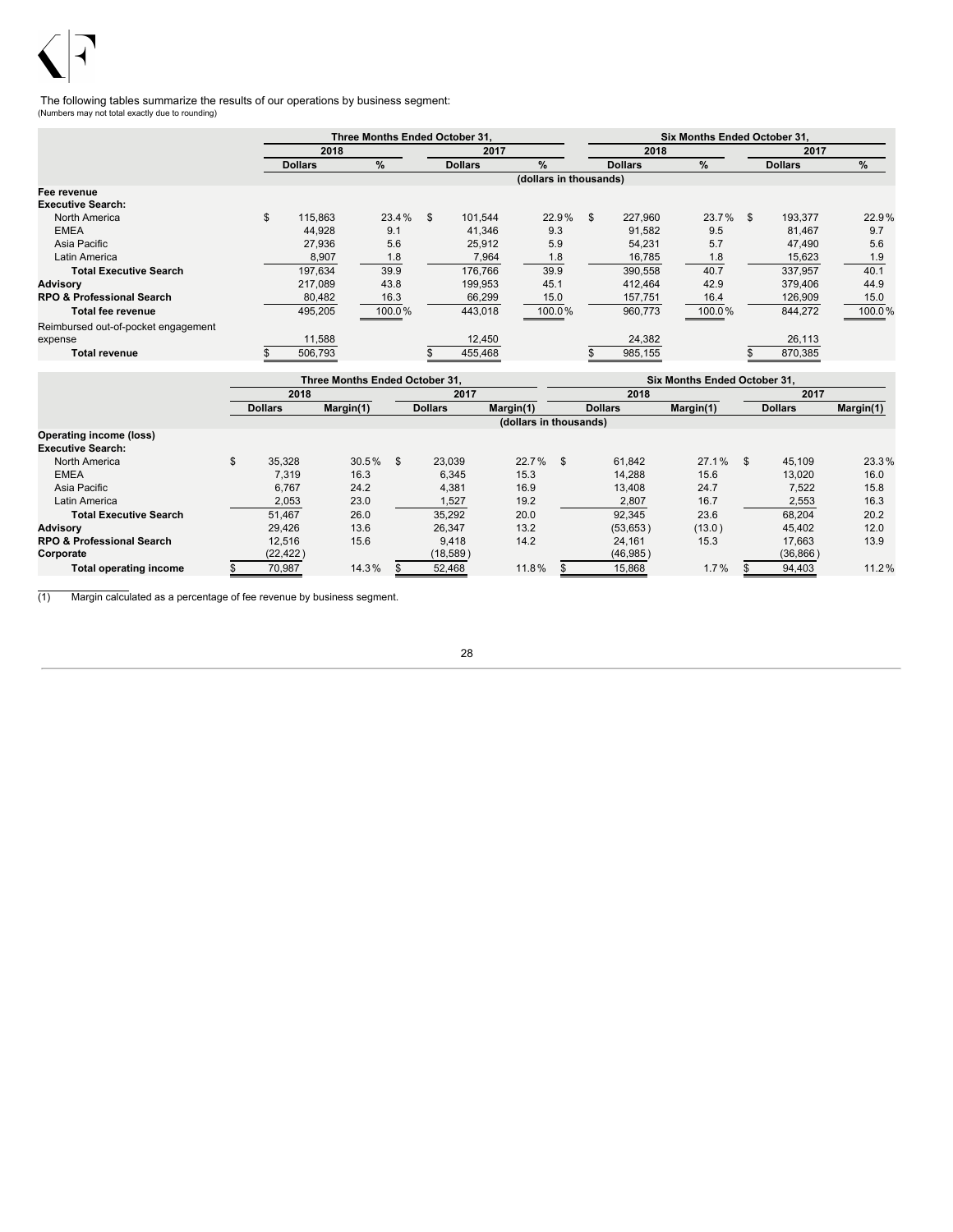

|                                                           |                |                         |              |                |                         |    |                  |    | Three Months Ended October 31, 2018 |                 |    |                                |              |           |              |
|-----------------------------------------------------------|----------------|-------------------------|--------------|----------------|-------------------------|----|------------------|----|-------------------------------------|-----------------|----|--------------------------------|--------------|-----------|--------------|
|                                                           |                |                         |              |                | <b>Executive Search</b> |    |                  |    |                                     |                 |    |                                |              |           |              |
|                                                           |                | <b>North</b><br>America | <b>EMEA</b>  |                | <b>Asia Pacific</b>     |    | Latin<br>America |    | <b>Subtotal</b>                     | <b>Advisory</b> |    | RPO&<br>Professional<br>Search |              | Corporate | Consolidated |
|                                                           |                |                         |              |                |                         |    |                  |    | (in thousands)                      |                 |    |                                |              |           |              |
| Fee revenue                                               |                | 115,863                 | \$<br>44,928 | \$             | 27,936                  | S  | 8,907            |    | 197,634                             | \$<br>217,089   | S. | 80,482                         | \$           |           | 495,205      |
| Total revenue                                             | $\mathfrak{s}$ | 119,322                 | \$<br>45,636 | \$             | 28,146                  | \$ | 8,912            | S  | 202,016                             | \$<br>221,419   | s. | 83,358                         | \$           |           | 506,793      |
| Net income attributable to Korn/Ferry<br>International    |                |                         |              |                |                         |    |                  |    |                                     |                 |    |                                |              |           | \$<br>46,034 |
| Net income attributable to noncontrolling<br>interest     |                |                         |              |                |                         |    |                  |    |                                     |                 |    |                                |              |           | 1,283        |
| Other loss, net                                           |                |                         |              |                |                         |    |                  |    |                                     |                 |    |                                |              |           | 4,600        |
| Interest expense, net                                     |                |                         |              |                |                         |    |                  |    |                                     |                 |    |                                |              |           | 4,337        |
| Equity in earnings of unconsolidated<br>subsidiaries, net |                |                         |              |                |                         |    |                  |    |                                     |                 |    |                                |              |           | (100)        |
| Income tax provision                                      |                |                         |              |                |                         |    |                  |    |                                     |                 |    |                                |              |           | 14,833       |
| Operating income (loss)                                   | \$             | 35,328                  | \$<br>7,319  | $\mathfrak{s}$ | 6,767                   | \$ | 2,053            | \$ | 51,467                              | \$<br>29,426    | s. | 12,516                         | $\mathbb{S}$ | (22, 422) | 70,987       |
| Depreciation and amortization                             |                | 968                     | 95           |                | 375                     |    | 101              |    | 1,539                               | 6,964           |    | 761                            |              | 1,754     | 11,018       |
| Other (loss) income, net                                  |                | (4,081)                 | 22           |                | 77                      |    | 93               |    | (3,889)                             | 265             |    | (79)                           |              | (897)     | (4,600)      |
| Equity in earnings of unconsolidated                      |                |                         |              |                |                         |    |                  |    |                                     |                 |    |                                |              |           |              |
| subsidiaries, net                                         |                | 100                     |              |                |                         |    |                  |    | 100                                 |                 |    |                                |              |           | 100          |
| <b>EBITDA</b>                                             |                | 32,315                  | 7,436        |                | 7,219                   |    | 2,247            |    | 49,217                              | 36,655          |    | 13,198                         |              | (21, 565) | 77,505       |
| Integration/acquisition costs                             |                |                         |              |                |                         |    |                  |    |                                     | 2,755           |    |                                |              | 80        | 2,835        |
| <b>Adjusted EBITDA</b>                                    |                | 32,315                  | 7,436        |                | 7,219                   |    | 2,247            |    | 49,217                              | 39,410          |    | 13,198                         |              | (21, 485) | 80,340       |
| Adjusted EBITDA margin                                    |                | 27.9%                   | 16.6%        |                | 25.8%                   |    | 25.2%            |    | 24.9%                               | 18.2%           |    | 16.4 %                         |              |           | 16.2%        |

|                                                           |                         |                |             |                |                         |                  |    | Three Months Ended October 31, 2017 |                 |              |                                |                |              |
|-----------------------------------------------------------|-------------------------|----------------|-------------|----------------|-------------------------|------------------|----|-------------------------------------|-----------------|--------------|--------------------------------|----------------|--------------|
|                                                           |                         |                |             |                | <b>Executive Search</b> |                  |    |                                     |                 |              |                                |                |              |
|                                                           | <b>North</b><br>America |                | <b>EMEA</b> |                | <b>Asia Pacific</b>     | Latin<br>America |    | <b>Subtotal</b>                     | <b>Advisory</b> |              | RPO&<br>Professional<br>Search | Corporate      | Consolidated |
|                                                           |                         |                |             |                |                         |                  |    | (in thousands)                      |                 |              |                                |                |              |
| Fee revenue                                               | \$<br>101,544           | $\mathfrak{s}$ | 41,346      | $\mathfrak{s}$ | 25,912                  | \$<br>7,964      |    | 176,766                             | \$<br>199,953   | s.           | 66,299                         | \$             | 443,018      |
| Total revenue                                             | \$<br>104,329           | $\mathfrak{s}$ | 42,073      | s.             | 26,187                  | \$<br>7,994      | S  | 180,583                             | \$<br>203,836   | - \$         | 71,049                         | \$             | 455,468      |
| Net income attributable to Korn/Ferry<br>International    |                         |                |             |                |                         |                  |    |                                     |                 |              |                                |                | \$<br>36,331 |
| Net income attributable to noncontrolling<br>interest     |                         |                |             |                |                         |                  |    |                                     |                 |              |                                |                | 401          |
| Other income, net                                         |                         |                |             |                |                         |                  |    |                                     |                 |              |                                |                | (3, 447)     |
| Interest expense, net                                     |                         |                |             |                |                         |                  |    |                                     |                 |              |                                |                | 3,624        |
| Equity in earnings of unconsolidated<br>subsidiaries, net |                         |                |             |                |                         |                  |    |                                     |                 |              |                                |                | (60)         |
| Income tax provision                                      |                         |                |             |                |                         |                  |    |                                     |                 |              |                                |                | 15,619       |
| Operating income (loss)                                   | \$<br>23,039            | $\mathfrak{L}$ | 6,345       | $\mathbf{s}$   | 4,381                   | \$<br>1,527      | s. | 35,292                              | \$<br>26,347    | $\mathbf{s}$ | 9,418                          | \$<br>(18,589) | 52,468       |
| Depreciation and amortization                             | 984                     |                | 459         |                | 371                     | 111              |    | 1,925                               | 8.143           |              | 784                            | 1,595          | 12,447       |
| Other income, net                                         | 290                     |                | 43          |                | 94                      | 39               |    | 466                                 | 455             |              |                                | 2,526          | 3,447        |
| Equity in earnings of unconsolidated                      |                         |                |             |                |                         |                  |    |                                     |                 |              |                                |                |              |
| subsidiaries, net                                         | 60                      |                |             |                |                         |                  |    | 60                                  |                 |              |                                |                | 60           |
| <b>EBITDA</b>                                             | 24,373                  |                | 6,847       |                | 4,846                   | 1,677            |    | 37,743                              | 34,945          |              | 10,202                         | (14, 468)      | 68,422       |
| Restructuring (recoveries) charges, net                   |                         |                |             |                | 273                     |                  |    | 273                                 | (481)           |              | 6                              |                | (202)        |
| Integration/acquisition costs                             | $\qquad \qquad$         |                |             |                |                         |                  |    |                                     | 2,313           |              | –                              | 80             | 2,393        |
| Adjusted EBITDA                                           | 24,373                  |                | 6,847       |                | 5,119                   | 1,677            |    | 38,016                              | 36,777          |              | 10,208                         | (14, 388)      | 70,613       |
| Adjusted EBITDA margin                                    | 24.0%                   |                | 16.6%       |                | 19.8%                   | 21.1%            |    | 21.5%                               | 18.4 %          |              | 15.4 %                         |                | 15.9%        |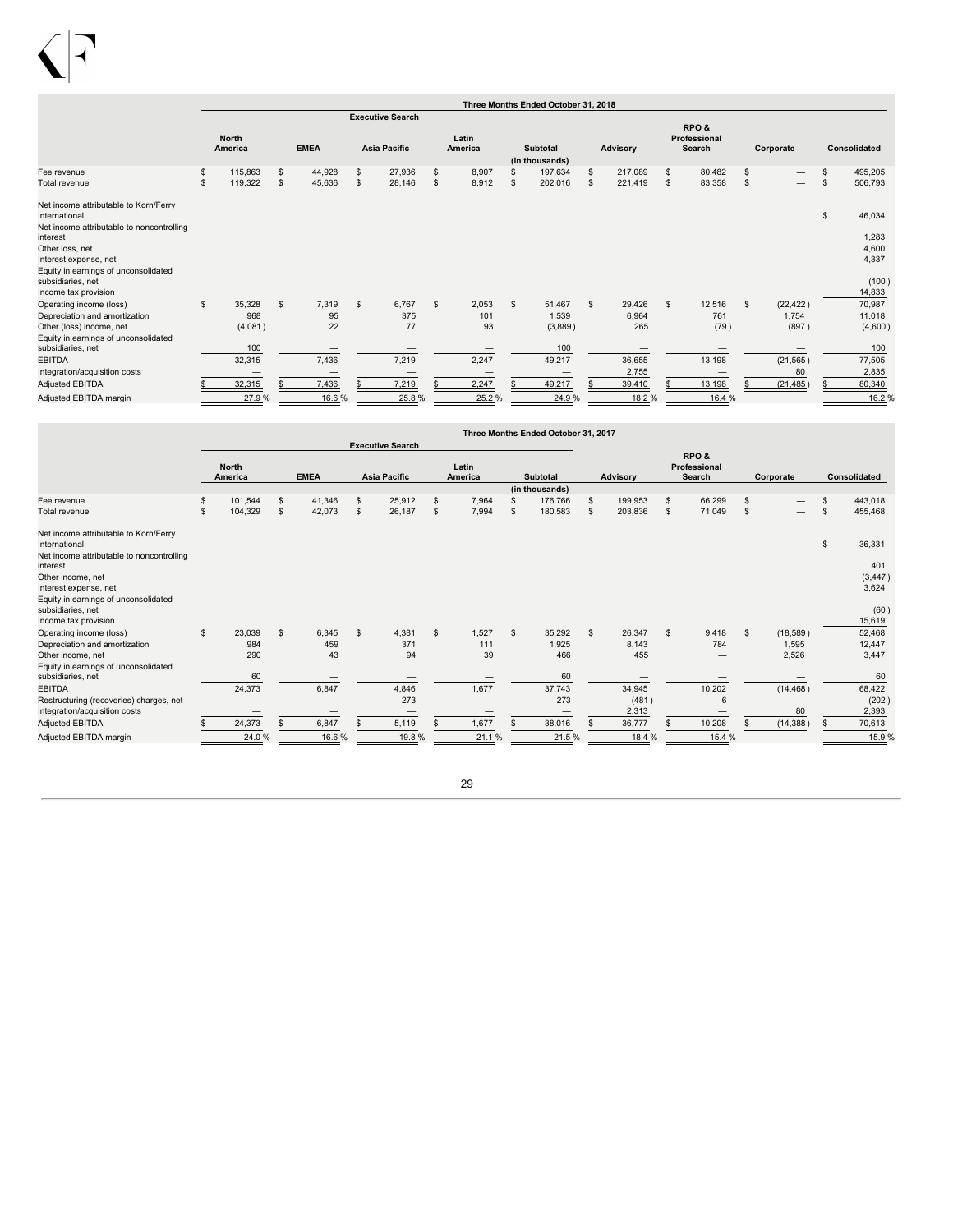

|                                                                                                     |                                |              |    |                         |                  |                | Six Months Ended October 31, 2018 |    |           |                                |    |                                 |               |              |
|-----------------------------------------------------------------------------------------------------|--------------------------------|--------------|----|-------------------------|------------------|----------------|-----------------------------------|----|-----------|--------------------------------|----|---------------------------------|---------------|--------------|
|                                                                                                     |                                |              |    | <b>Executive Search</b> |                  |                |                                   |    |           |                                |    |                                 |               |              |
|                                                                                                     | <b>North</b><br><b>America</b> | <b>EMEA</b>  |    | <b>Asia Pacific</b>     | Latin<br>America |                | <b>Subtotal</b>                   |    | Advisory  | RPO&<br>Professional<br>Search |    | Corporate                       |               | Consolidated |
|                                                                                                     |                                |              |    |                         |                  |                | (in thousands)                    |    |           |                                |    |                                 |               |              |
| Fee revenue                                                                                         | 227,960                        | \$<br>91.582 | \$ | 54,231                  | \$<br>16.785     |                | 390,558                           | \$ | 412,464   | \$<br>157.751                  | \$ | $\hspace{0.1mm}-\hspace{0.1mm}$ | £.            | 960.773      |
| Total revenue                                                                                       | \$<br>235,079                  | \$<br>93,385 | s  | 54,771                  | \$<br>16,815     | £.             | 400,050                           | \$ | 421,566   | \$<br>163,539                  | \$ | $\overline{\phantom{m}}$        | \$            | 985,155      |
| Net income attributable to Korn/Ferry<br>International<br>Net income attributable to noncontrolling |                                |              |    |                         |                  |                |                                   |    |           |                                |    |                                 | $\mathsf{\$}$ | 7,423        |
| interest                                                                                            |                                |              |    |                         |                  |                |                                   |    |           |                                |    |                                 |               | 1,302        |
| Other loss, net                                                                                     |                                |              |    |                         |                  |                |                                   |    |           |                                |    |                                 |               | 109          |
| Interest expense, net                                                                               |                                |              |    |                         |                  |                |                                   |    |           |                                |    |                                 |               | 8,440        |
| Equity in earnings of unconsolidated<br>subsidiaries, net                                           |                                |              |    |                         |                  |                |                                   |    |           |                                |    |                                 |               | (129)        |
| Income tax benefit                                                                                  |                                |              |    |                         |                  |                |                                   |    |           |                                |    |                                 |               | (1, 277)     |
| Operating income (loss)                                                                             | \$<br>61,842                   | \$<br>14,288 | S. | 13,408                  | \$<br>2,807      | $\mathfrak{s}$ | 92,345                            | s. | (53, 653) | \$<br>24.161                   | s  | (46, 985)                       |               | 15,868       |
| Depreciation and amortization                                                                       | 1,947                          | 465          |    | 745                     | 208              |                | 3.365                             |    | 14,395    | 1,522                          |    | 3.467                           |               | 22,749       |
| Other (loss) income, net                                                                            | (609)                          | 362          |    | 252                     | 130              |                | 135                               |    | 835       | 26                             |    | (1, 105)                        |               | (109)        |
| Equity in earnings of unconsolidated                                                                |                                |              |    |                         |                  |                |                                   |    |           |                                |    |                                 |               |              |
| subsidiaries, net                                                                                   | 129                            |              |    |                         |                  |                | 129                               |    |           |                                |    |                                 |               | 129          |
| <b>EBITDA</b>                                                                                       | 63,309                         | 15,115       |    | 14,405                  | 3,145            |                | 95,974                            |    | (38, 423) | 25,709                         |    | (44, 623)                       |               | 38,637       |
| Integration/acquisition costs                                                                       |                                |              |    |                         |                  |                |                                   |    | 5,782     |                                |    | 160                             |               | 5,942        |
| Tradename write-offs                                                                                |                                | –            |    |                         |                  |                | $\hspace{0.05cm}$                 |    | 106,555   |                                |    |                                 |               | 106,555      |
| <b>Adjusted EBITDA</b>                                                                              | 63,309                         | 15,115       |    | 14,405                  | 3,145            |                | 95,974                            |    | 73,914    | 25,709                         |    | (44, 463)                       |               | 151,134      |
| Adjusted EBITDA margin                                                                              | 27.8%                          | 16.5%        |    | 26.6%                   | 18.7%            |                | 24.6%                             |    | 17.9%     | 16.3%                          |    |                                 |               | 15.7%        |

|                                                                                                                                                                                                                            | Six Months Ended October 31, 2017 |                        |             |                     |                     |                                        |                  |                    |                 |                           |          |                         |                                |                      |                |                                           |                     |                                           |
|----------------------------------------------------------------------------------------------------------------------------------------------------------------------------------------------------------------------------|-----------------------------------|------------------------|-------------|---------------------|---------------------|----------------------------------------|------------------|--------------------|-----------------|---------------------------|----------|-------------------------|--------------------------------|----------------------|----------------|-------------------------------------------|---------------------|-------------------------------------------|
|                                                                                                                                                                                                                            |                                   |                        |             |                     |                     | <b>Executive Search</b>                |                  |                    |                 |                           |          |                         |                                |                      |                |                                           |                     |                                           |
|                                                                                                                                                                                                                            | <b>North</b><br>America           |                        | <b>EMEA</b> |                     | <b>Asia Pacific</b> |                                        | Latin<br>America |                    | <b>Subtotal</b> |                           | Advisory |                         | RPO&<br>Professional<br>Search |                      | Corporate      |                                           | <b>Consolidated</b> |                                           |
| Fee revenue                                                                                                                                                                                                                | \$                                | 193,377                | \$          | 81,467              | \$                  | 47,490                                 | $\mathfrak{s}$   | 15,623             |                 | (in thousands)<br>337,957 | S        | 379,406                 | -S                             | 126,909              | \$             | $\overline{\phantom{0}}$                  | $\mathfrak{L}$      | 844,272                                   |
| Total revenue                                                                                                                                                                                                              | \$.                               | 199,534                | \$          | 83,131              | \$                  | 48,067                                 | \$               | 15,658             | \$              | 346,390                   | S        | 387,132                 | \$                             | 136,863              | \$             | $\qquad \qquad \overline{\qquad \qquad }$ | $\mathfrak{s}$      | 870,385                                   |
| Net income attributable to Korn/Ferry<br>International<br>Net income attributable to noncontrolling<br>interest<br>Other income, net<br>Interest expense, net<br>Equity in earnings of unconsolidated<br>subsidiaries, net |                                   |                        |             |                     |                     |                                        |                  |                    |                 |                           |          |                         |                                |                      |                |                                           | \$                  | 65,372<br>789<br>(6,801)<br>7,304<br>(90) |
| Income tax provision<br>Operating income (loss)<br>Depreciation and amortization<br>Other income, net<br>Equity in earnings of unconsolidated                                                                              | \$                                | 45,109<br>1,933<br>572 | \$          | 13,020<br>887<br>99 | $\mathbf{s}$        | 7,522<br>691<br>199                    | \$               | 2,553<br>218<br>59 | s.              | 68,204<br>3.729<br>929    | \$       | 45,402<br>16.228<br>886 | $\mathbf{s}$                   | 17,663<br>1,580<br>8 | $\mathfrak{L}$ | (36, 866)<br>3.119<br>4,978               |                     | 27,829<br>94,403<br>24,656<br>6,801       |
| subsidiaries, net<br><b>EBITDA</b>                                                                                                                                                                                         |                                   | 90<br>47,704           |             | 14,006              |                     | 8,412                                  |                  | 2,830              |                 | 90<br>72,952              |          | 62,516                  |                                | 19,251<br>6          |                | (28, 769)                                 |                     | 90<br>125,950                             |
| Restructuring charges (recoveries), net<br>Integration/acquisition costs                                                                                                                                                   |                                   |                        |             |                     |                     | 313<br>$\hspace{0.1mm}-\hspace{0.1mm}$ |                  |                    |                 | 313                       |          | (241)<br>4,862          |                                |                      |                | 119                                       |                     | 78<br>4,981                               |
| <b>Adjusted EBITDA</b><br>Adjusted EBITDA margin                                                                                                                                                                           |                                   | 47,704<br>24.7%        |             | 14,006<br>17.2%     |                     | 8,725<br>18.4 %                        |                  | 2,830<br>18.1%     |                 | 73,265<br>21.7%           |          | 67,137<br>17.7 %        |                                | 19,257<br>15.2 %     |                | (28, 650)                                 |                     | 131,009<br>15.5 %                         |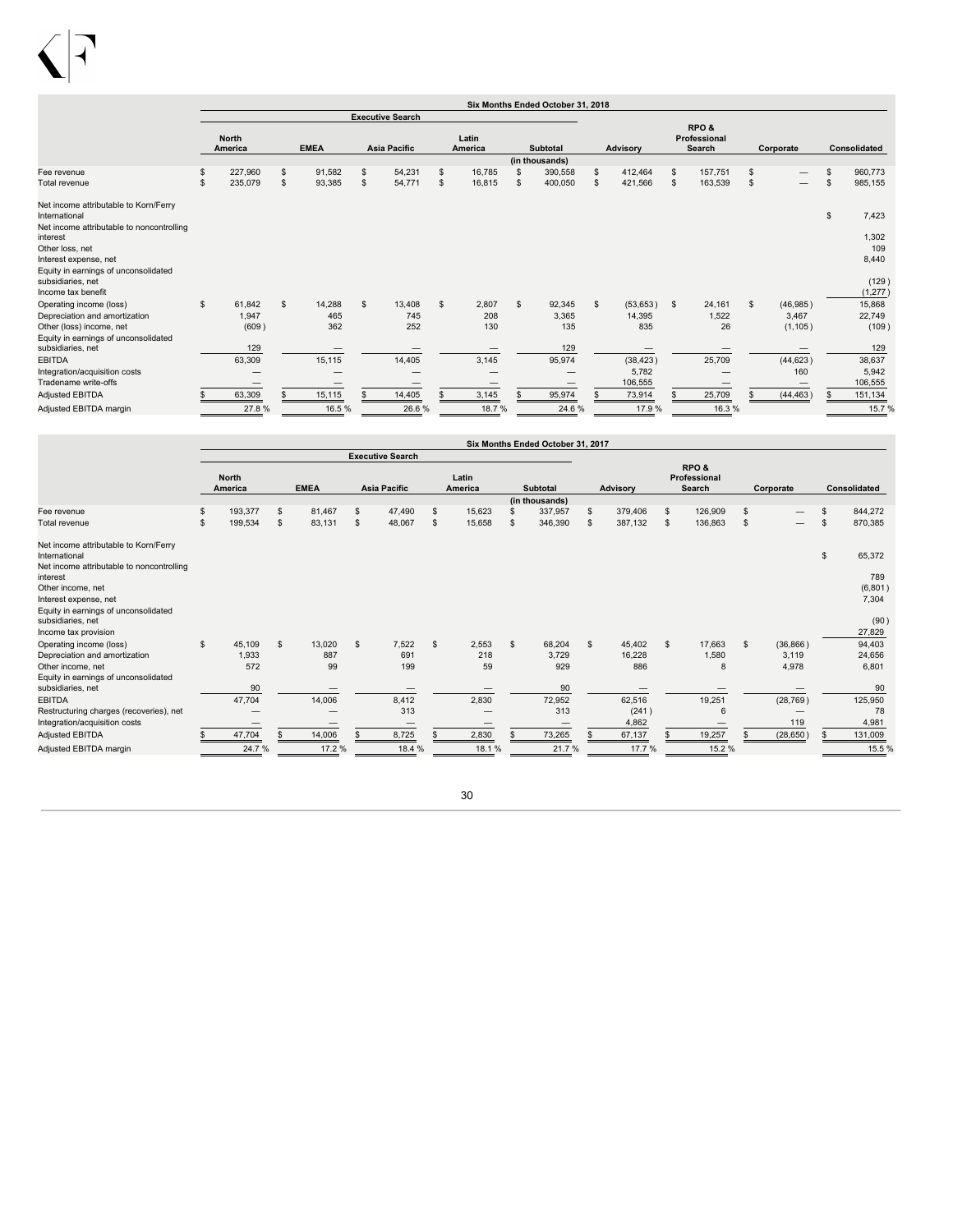

### **Three Months Ended October 31, 2018 Compared to Three Months Ended October 31, 2017**

#### *Fee Revenue*

*Fee Revenue.* Fee revenue increased by \$52.2 million, or 12%, to \$495.2 million in the three months ended October 31, 2018 compared to \$443.0 million in the year-ago quarter. Exchange rates unfavorably impacted fee revenue by \$12.5 million, or 3%, in the three months ended October 31, 2018 compared to the year-ago quarter. The higher fee revenue was attributable to organic growth in solution areas.

*Executive Search.* Executive Search reported fee revenue of \$197.6 million, an increase of \$20.8 million, or 12%, in the three months ended October 31, 2018 compared to \$176.8 million in the year-ago quarter. As detailed below, Executive Search fee revenue was higher in all regions in the three months ended October 31, 2018 as compared to the year-ago quarter. The higher fee revenue in Executive Search was mainly due to a 7% increase in the weighted-average fees billed per engagement (calculated using local currency) and a 7% increase in the number of engagements billed during the three months ended October 31, 2018 compared to the year-ago quarter. Exchange rates unfavorably impacted fee revenue by \$4.0 million, or 2%, in the three months ended October 31, 2018 compared to the year-ago quarter.

North America reported fee revenue of \$115.9 million, an increase of \$14.4 million, or 14%, in the three months ended October 31, 218 compared to \$101.5 million in the year-ago quarter. North America's fee revenue was higher due to an 11% increase in the number of engagements billed and a 3% increase in the weighted-average fees billed per engagement (calculated using local currency) during the three months ended October 31, 2018 compared to the year-ago quarter. The overall increase in fee revenue was driven by the increase in fee revenue from technology, industrial, consumer goods and life sciences/healthcare sectors.

EMEA reported fee revenue of \$44.9 million, an increase of \$3.6 million, or 9%, in the three months ended October 31, 2018 compared to \$41.3 million in the year-ago quarter. The change in fee revenue was due to a 7% increase in the weighted-average fees billed per engagement (calculated using local currency) and a 3% increase in the number of engagements billed during the three months ended October 31, 2018 compared to the year-ago quarter. The performance in the United Kingdom, France and Germany were the primary contributors to the increase in fee revenue in the three months ended October 31, 2018 compared to the year-ago quarter. In terms of business sectors, financial services, industrial and technology had the largest increase in fee revenue in the three months ended October 31, 2018 compared to the year-ago quarter, partially offset by a decrease in fee revenue in the life sciences/healthcare sector. Exchange rates unfavorably impacted fee revenue by \$1.0 million, or 2%, in the three months ended October 31, 2018 compared to the year-ago quarter.

Asia Pacific reported fee revenue of \$27.9 million, an increase of \$2.0 million, or 8%, in the three months ended October 31, 2018 compared to \$25.9 million in the year-ago quarter. The increase in fee revenue was higher due to a 7% increase in the weighted-average fees billed per engagement (calculated using local currency) and a 5% increase in the number of engagements billed during the three months ended October 31, 2018 compared to the year-ago quarter. The performance in Hong Kong, Australia and China were the primary contributors to the increase in fee revenue in the three months ended October 31, 2018 compared to the year-ago quarter. Education/Non-Profit, life sciences/healthcare and consumer goods were the main sectors contributing to the increase in fee revenue in the three months ended October 31, 2018 as compared to the year-ago quarter, partially offset by a decrease in fee revenue in the financial services sector. Exchange rates unfavorably impacted fee revenue by \$1.1 million, or 4%, in the three months ended October 31, 2018 compared to the year-ago quarter.

Latin America reported fee revenue of \$8.9 million, an increase of \$0.9 million, or 11%, in the three months ended October 31, 2018 compared to \$8.0 million in the year-ago quarter. The increase in fee revenue in the region was due to higher fee revenue in Brazil and Mexico in the three months ended October 31, 2018 compared to the yearago quarter. Exchange rates unfavorably impacted fee revenue by \$1.6 million, or 20%, in the three months ended October 31, 2018 compared to the year-ago quarter.

Advisory. Advisory reported fee revenue of \$217.1 million, an increase of \$17.1 million, or 9%, in the three months ended October 31, 2018 compared to \$200.0 millionni the year-ago quarter. The increase in fee revenue was primarily due to an increase in fee revenue from consulting services, which increased by \$12.5 million in the three months ended October 31, 2018 compared to the year-ago quarter, with the remaining increase of \$4.6 million generated by our products business. Exchange rates unfavorably impacted fee revenue by \$6.5 million, or 3%, in the three months ended October 31, 2018 compared to the year-ago quarter.

*RPO & Professional Search.* RPO & Professional Search reported fee revenue of \$80.5 million, an increase of \$14.2 million, or 21%, in the three months ended October 31, 2018 compared to \$66.3 million in the year-ago quarter. Higher fee revenues in Professional Search and RPO of \$8.2 million and \$6.0 million, respectively, drove the increase in fee revenue. Exchange rates unfavorably impacted fee revenue by \$2.0 million, or 3%, in the three months ended October 31, 2018 compared to the year-ago quarter.

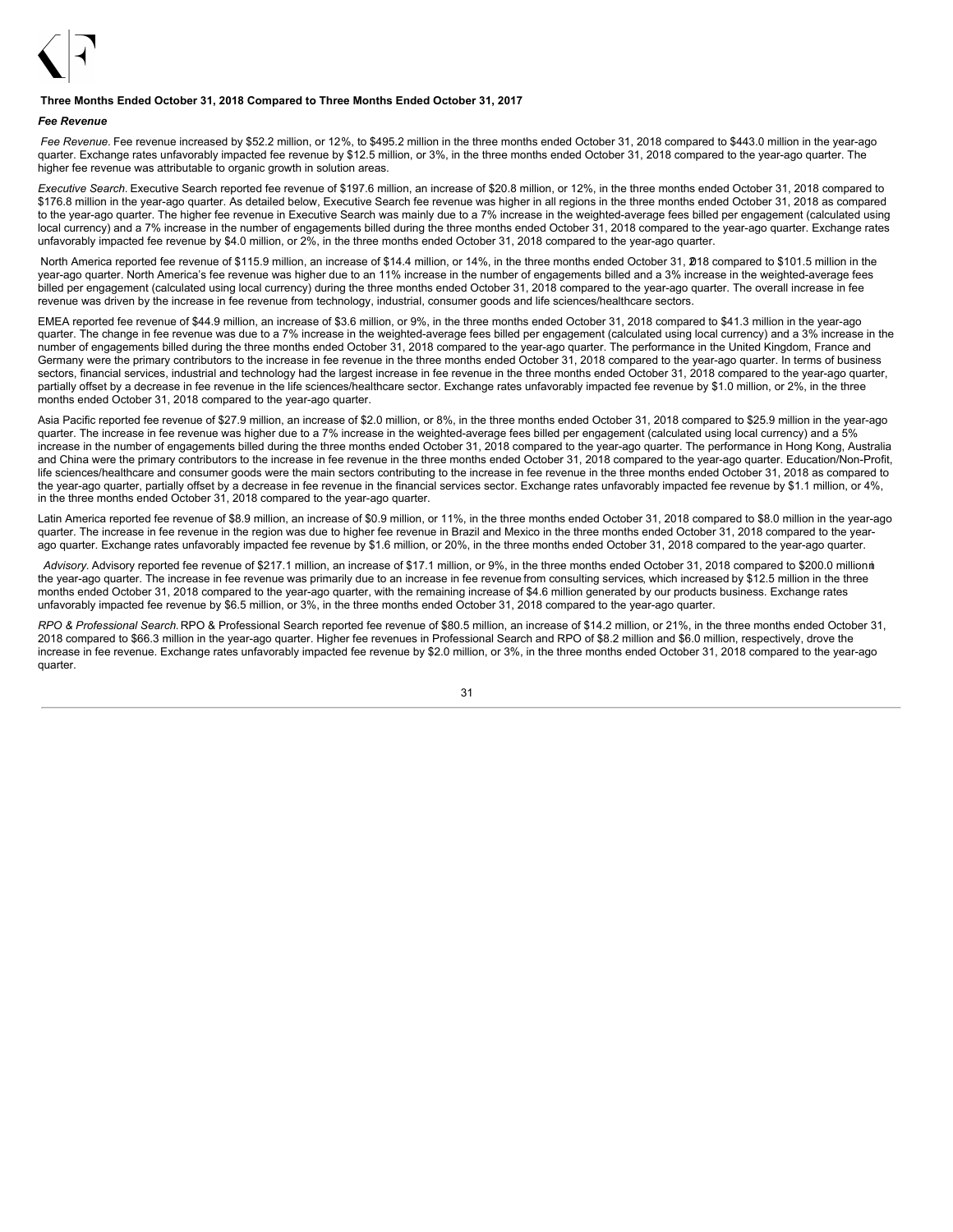

### *Compensation and Benefits*

Compensation and benefits expense increased \$36.0 million, or 12%, to \$335.8 million in the three months ended October 31, 2018 from \$299.8 million in the year-ago quarter. Exchange rates favorably impacted compensation and benefits by \$8.0 million, or 3%, in the three months ended October 31, 2018 compared to the year-ago quarter. The increase in compensation and benefits was primarily due to an increase in performance related bonus expense of \$25.0 million due to higher fee revenues. Also contributing to the increase was a 7% increase in average headcount, which contributed \$6.8 million in higher salaries and related payroll taxes and a \$3.3 million increase in amortization of long-term incentive awards, partially offset by a decrease of \$6.6 million in the amounts owed under certain deferred compensation and retirement plans driven by decreases in the fair value of participants' accounts in the three months ended October 31, 2018 compared to increases in the year-ago quarter .

Executive Search compensation and benefits expense increased by \$6.5 million, or 6%, to \$124.1 million in the three months ended October 31, 2018 compared to \$117.6 million in the year-ago quarter. The increase was primarily due to higher performance related bonus expense of \$9.3 million due to higher fee revenues. Also contributing to the increase was \$2.9 million in higher salaries and related payroll taxes due to a 3% increase in average headcount reflecting our continued growth-related investment back into the business, partially offset by a decrease of \$6.0 million in expenses associated with our deferred compensation and retirement plans driven by decreases in the fair value of participants' accounts in the three months ended October 31, 2018 compared to increases in the year-ago quarter. Executive Search compensation and benefits expense, as a percentage of fee revenue, decreased to 63% in the three months ended October 31, 2018 from 67% in the year-ago quarter.

Advisory compensation and benefits expense increased \$15.4 million, or 12%, to \$141.6 million in the three months ended October 31, 2018 from \$126.2 million in the yearago quarter. The change was primarily due to \$10.1 million in higher performance related bonus expense due to the growth in fee revenue. The rest of the increase in compensation and benefits expense was due to increases in commission expense and amortization of long-term incentive awards of \$2.0 million and \$0.9 million, respectively, in the three months ended October 31, 2018 compared to the year-ago quarter. Advisory compensation and benefits expense, as a percentage of fee revenue, increased to 65% in the three months ended October 31, 2018 from 63% in the year-ago quarter.

RPO & Professional Search compensation and benefits expense increased \$11.4 million, or 25%, to \$57.8 million in the three months ended October 31, 2018 from \$46.4 million in the year-ago quarter. The increase was due to higher salaries and related payroll taxes of \$5.2 million resulting from a 32% increase in the average headcount in the three months ended October 31, 2018 compared to the year-ago quarter. The higher average headcount and the \$1.0 million increase in the use of outside contractors was primarily driven by the need to service an increase in fee revenue in the RPO business. Also contributing to the increase in compensation and benefits was a higher performance related bonus expense of \$4.1 million. RPO & Professional Search compensation and benefits expense, as a percentage of fee revenue, increased to 72% in the three months ended October 31, 2018 from 70% in the year-ago quarter.

Corporate compensation and benefits expense increased by \$2.6 million, or 27%, to \$12.3 million in the three months ended October 31, 2018 from \$9.7 million in the yearago quarter. The increase was primarily due to higher performance related bonus expense, higher stock-based compensation expense and an increase in amortization of long-term incentive awards of \$1.5 million, \$0.7 million, and \$0.4 million, respectively in the three months ended October 31, 2018 compared to the year-ago quarter.

#### *General and Administrative Expenses*

General and administrative expenses was \$57.7 million in the three months ended October 31, 2018 compared to \$58.6 million in the year-ago quarter. Exchange rates favorably impacted general and administrative expenses by \$1.6 million, or 3%, in the three months ended October 31, 2018 compared to the year-ago quarter. The decrease was due to decreases in legal and other professional fees and foreign exchange loss of \$0.6 million and \$0.4 million, respectively, during the three months ended October 31, 2018 compared to the year-ago quarter. General and administrative expenses, as a percentage of fee revenue, was 12% in the three months ended October 31, 2018 compared to 13% in the three months ended October 31, 2017.

Executive Search general and administrative expenses was \$19.1 million in the three months ended October 31, 2018 compared to \$19.9 million in the year-ago quarter. The decrease was primarily due to a decrease in legal and other professional fees of \$0.6 million during the three months ended October 31, 2018 compared to the year-ago quarter. Executive Search general and administrative expenses, as a percentage of fee revenue, was 10% in the three months ended October 31, 2018 compared to 11% in the year-ago quarter.

Advisory general and administrative expenses was \$24.1 million in the three months ended October 31, 2018 compared to \$24.4 million in the year-ago quarter. Advisory general and administrative expenses, as a percentage of fee revenue, was 11% in the three months ended October 31, 2018 compared to 12% in the three months ended October 31, 2017.

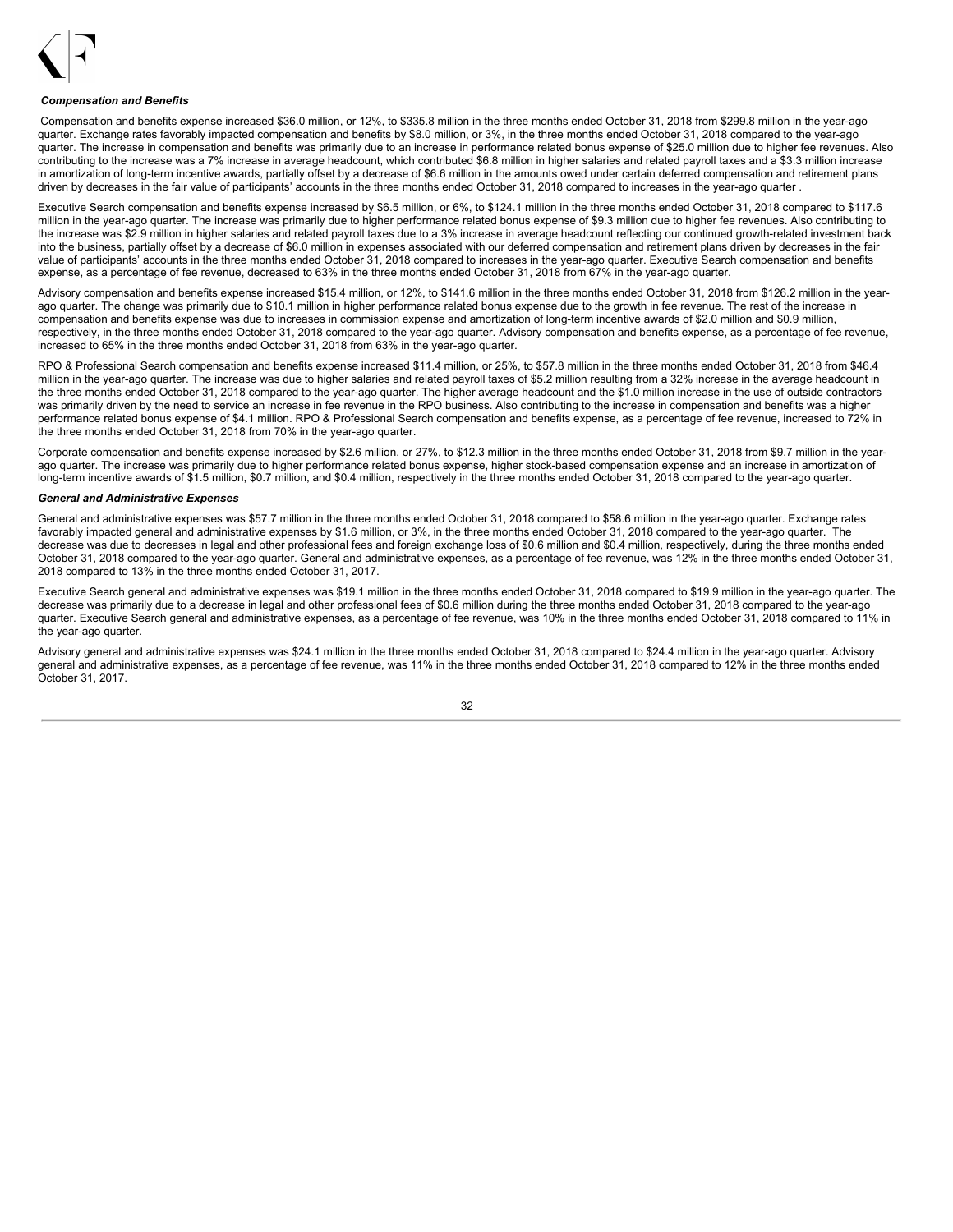

RPO & Professional Search general and administrative expenses was \$6.1 million in the three months ended October 31, 2018 compared to \$6.9 million in the year-ago quarter. The decrease was due to a foreign exchange gain of \$0.2 million during the three months ended October 31, 2018 compared to a foreign exchange loss of \$0.1 million in the year -ago quarter and an increase in legal and other professional fees of \$0.2 million. RPO & Professional Search general and administrative expenses, as a percentage of fee revenue, was 8% in the three months ended October 31, 2018 compared to 10% in the year-ago quarter.

Corporate general and administrative expenses increased \$1.1 million, or 15%, to \$8.4 million in the three months ended October 31, 2018 compared to \$7.3 million in the year-ago quarter. The increase in general and administrative expenses was mainly due to an increase of \$0.4 million and \$0.3 million in legal and other professional expenses and premise and office expense, respectively.

### *Cost of Services Expense*

Cost of services expense consists primarily of non-billable contractor and product costs related to the delivery of various services and products, primarily in RPO & Professional Search and Advisory. Cost of services expense was \$19.6 million in the three months ended October 31, 2018 compared to \$19.9 million in the year-ago quarter. Cost of services expense, as a percentage of fee revenue, was 4% for both the three months ended October 31, 2018 and 2017.

### *Depreciation and Amortization Expenses*

Depreciation and amortization expenses were \$11.0 million, a decrease of \$1.4 million, or 11%, in the three months ended October 31, 2018 compared to \$12.4 million in the year-ago quarter. The decrease was due to lower amortization expense associated with intangible assets as some of our intangible assets became fully amortized.

### *Restructuring (Recoveries) Charges, Net*

During the three months ended October 31, 2018, no restructuring charges were incurred.

During the three months ended October 31, 2017, we continued the implementation of the fiscal 2016 restructuring plan to integrate entities that were acquired in fiscal 2016 and recorded \$0.2 million of restructuring recoveries, net relating to the consolidation of premises due to adjustments made to previously recorded restructuring charges, net.

### *Operating Income*

Operating income increased by \$18.5 million, or 35%, to \$71.0 million in the three months ended October 31, 2018 compared to an operating income of \$52.5 million in the year-ago quarter. The increase in operating income was driven by higher fee revenue of \$52.2 million and decreases in depreciation and amortization expenses and general and administrative expenses of \$1.4 million and \$0.9 million, respectively, offset by an increase in compensation and benefits expense of \$36.0 million.

Executive Search operating income increased \$16.2 million, or 46%, to \$51.5 million in the three months ended October 31, 2018 as compared to \$35.3 million in the yearago quarter. The increase in Executive Search operating income was driven by higher fee revenue of \$20.8 million and a decrease of general and administrative expenses of \$0.8 million, offset by an increase in compensation and benefits expense of \$6.5 million. Executive Search operating income, as a percentage of fee revenue, was 26% and 20% in the three months ended October 31, 2018 and 2017, respectively.

Advisory operating income was \$29.4 million in the three months ended October 31, 2018, an increase of \$3.1 million, as compared to \$26.3 million in the year-ago quarter. The increase in operating income was primarily due to higher fee revenue of \$17.1 million and a decrease in depreciation and amortization expenses of \$1.2 million, offset by an increase in compensation and benefits expense of \$15.4 million. Advisory operating income, as a percentage of fee revenue, was 14% in the three months ended October 31, 2018 compared to 13% in the year-ago quarter.

RPO & Professional Search operating income was \$12.5 million, an increase of \$3.1 million, or 33%, in the three months ended October 31, 2018 as compared to \$9.4 million in the year-ago quarter. The increase in operating income was driven by higher fee revenue of \$14.2 million, offset by an increase in compensation and benefits expense of \$11.4 million. RPO & Professional Search operating income, as a percentage of fee revenue, was 16% in the three months ended October 31, 2018 compared to 14% in the year-ago quarter.

### *Net Income Attributable to Korn Ferry*

Net income attributable to Korn Ferry increased by \$9.7 million to \$46.0 million in the three months ended October 31, 2018 as compared to \$36.3 million in the year-ago quarter. The increase was due to higher total revenue of \$51.3 million and decreases in depreciation and amortization expenses and general and administrative expenses of \$1.4 million and \$0.9 million, respectively. Offsetting these changes was an increase in compensation and benefits expense of \$36.0 million and a change from other income, net of \$3.4 million during the three months ended October 31, 2017 to other loss, net of \$4.6 million during the three months ended October 31, 2018, primarily due to changes in the fair value of our marketable securities. Net income attributable to Korn Ferry, as a percentage of fee revenue, was 9% in the three months ended October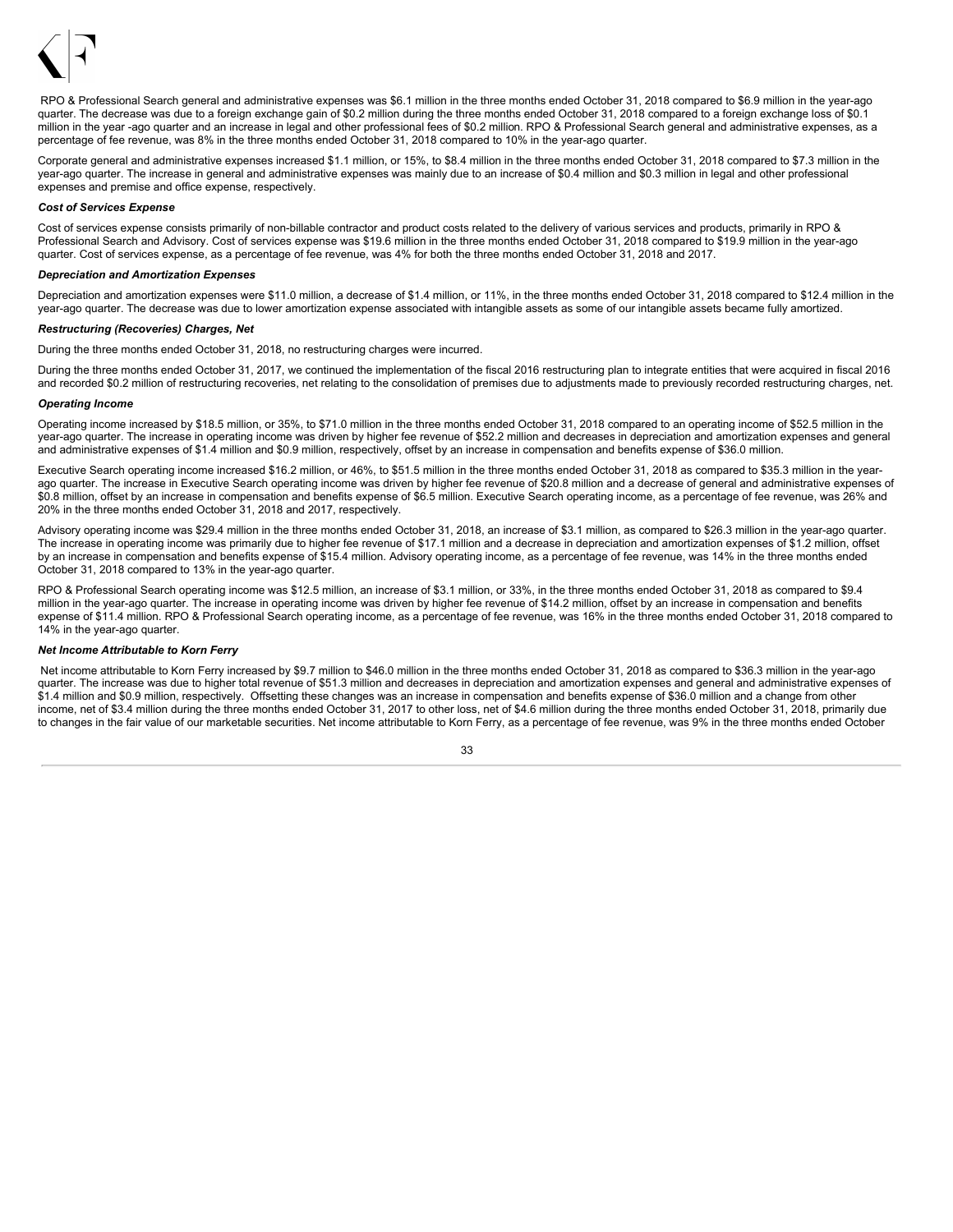

31, 2018 as compared to 8% in the three months ended October 31, 2017.

### *Adjusted EBITDA*

Adjusted EBITDA increased by \$9.7 million to \$80.3 million in the three months ended October 31, 2018 as compared to \$70.6 million in the year-ago quarter. This increase was driven by higher fee revenue of \$52.2 million and a decrease in general and administrative expenses of \$0.9 million, offset by an increase of \$35.6 million in compensation and benefits expense (excluding integration costs) and \$4.6 million in other loss, net during the three months ended October 31, 2018 compared to other income, net of \$3.4 million during the year-ago quarter due to changes in the fair value of our marketable securities. Adjusted EBITDA, as a percentage of fee revenue, was 16% in both the three months ended October 31, 2018 and 2017.

Executive Search Adjusted EBITDA increased \$11.2 million, or 29%, to \$49.2 million in the three months ended October 31, 2018 as compared to \$38.0 million in the yearago quarter. The increase was driven by higher fee revenue of \$20.8 million and a decrease in general and administrative expenses of \$0.8 million, offset by increases of \$6.5 million in compensation and benefits expense and \$3.9 million in other loss, net during the three months ended October 31, 2018 compared to other income, net of \$0.5 million during year-ago quarter due to changes in the fair value of our marketable securities. Executive Search Adjusted EBITDA, as a percentage of fee revenue, was 25% in the three months ended October 31, 2018 as compared to 22% in the three months ended October 31, 2017.

Advisory Adjusted EBITDA was \$39.4 million in the three months ended October 31, 2018, an increase of \$2.6 million, or 7%, as compared to \$36.8 million in the year-ago quarter. The increase was driven by higher fee revenue of \$17.1 million, offset by increases of \$15.0 million in compensation and benefits expense (excluding integration costs) during the three months ended October 31, 2018 compared to the year-ago quarter. Advisory Adjusted EBITDA, as a percentage of fee revenue, was 18% in both the three months ended October 31, 2018 and 2017.

RPO & Professional Search Adjusted EBITDA was \$13.2 million in the three months ended October 31, 2018, an increase of \$3.0 million, or 29%, as compared to \$10.2 million in the year-ago quarter. The increase was driven by higher fee revenue of \$14.2 million, offset by increases of \$11.4 million in compensation and benefits expense during the three months ended October 31, 2018 compared to the year-ago quarter. RPO & Professional Search Adjusted EBITDA, as a percentage of fee revenue, was 16% in the three months ended October 31, 2018 compared to 15% in the year-ago quarter.

#### *Other (Loss) Income, Net*

Other loss, net was \$4.6 million in the three months ended October 31, 2018 as compared to other income, net of \$3.6 million in the year-ago quarter. The change was primarily due to the decrease in the fair value of our marketable securities, which created a loss during the three months ended October 31, 2018 compared to a gain in the year-ago quarter.

#### *Interest Expense, Net*

Interest expense, net primarily relates to our term loan facility and borrowings under ourcompany owned life insurance ("COLI") policies, which are partially offset by interest earned on cash and cash equivalent balances. Interest expense, net was \$4.3 million in the three months ended October 31, 2018 as compared to \$3.6 million in the yearago quarter.

#### *Income Tax Provision*

The provision for income tax was \$14.8 million in the three months ended October 31, 2018 compared to \$15.6 million in the year-ago quarter. This reflects a 23.9% and 29.9% effective tax rate for the three months ended October 31, 2018 and 2017, respectively. The difference in the effective tax rate is primarily due to the enactment of the Tax Act which reduced the U.S. corporate federal statutory rate from 35.0% to 21.0%.

#### *Net Income Attributable to Noncontrolling Interest*

Net income attributable to noncontrolling interest represents the portion of a subsidiary's net earnings that are attributable to shares of a subsidiary not held by Korn Ferry that are included in the consolidated results of operations. Net income attributable to noncontrolling interest for the three months ended October 31, 2018 was \$1.3 million as compared to \$0.4 million for the three months ended October 31, 2017.

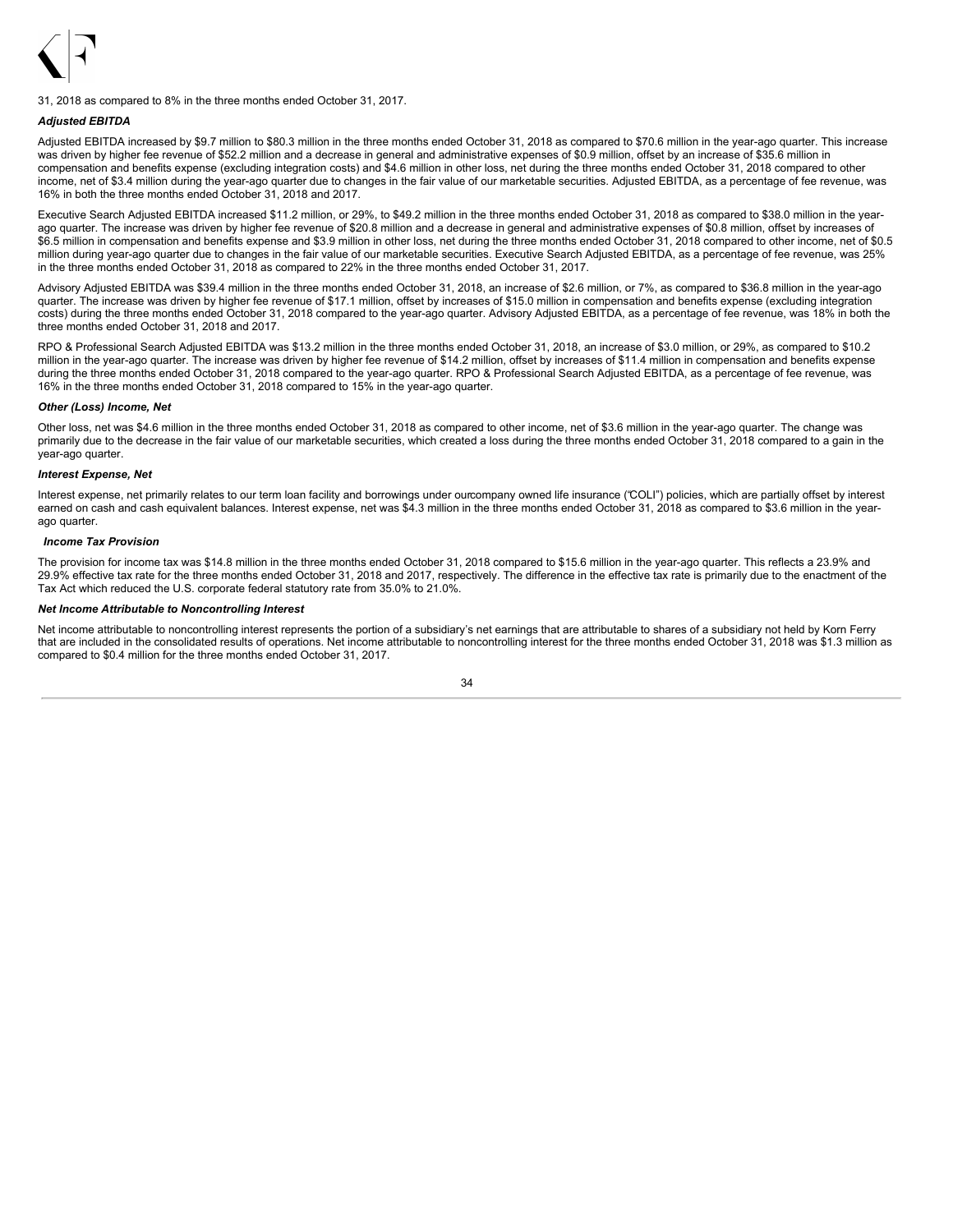

### **Six Months Ended October 31, 2018 Compared to Six Months Ended October 31, 2017**

#### *Fee Revenue*

*Fee Revenue.* Fee revenue increased by \$116.5 million, or 14%, to \$960.8 million in the six months ended October 31, 2018 compared to \$844.3 million in the year-ago period. Exchange rates unfavorably impacted fee revenue by \$11.2 million, or 1%, in the six months ended October 31, 2018 compared to the year-ago period. The higher fee revenue was attributable to organic growth in solution areas.

*Executive Search.* Executive Search reported fee revenue of \$390.6 million, an increase of \$52.6 million, or 16%, in the six months ended October 31, 2018 compared to \$338.0 million in the year-ago period. As detailed below, Executive Search fee revenue was higher in all regions in the six months ended October 31, 2018 as compared to the year-ago period. The higher fee revenue in Executive Search was mainly due to a 9% increase in the weighted-average fees billed per engagement (calculated using local currency) and a 7% increase in the number of engagements billed during the six months ended October 31, 2018 compared to the year-ago period.

North America reported fee revenue of \$228.0 million, an increase of \$34.6 million, or 18%, in the six months ended October 31, 2018 compared to \$193.4 million in the year-ago period. North America's fee revenue was higher due to a 14% increase in the number of engagements billed and a 4% increase in the weighted-average fees billed per engagement (calculated using local currency) during the six months ended October 31, 2018 compared to the year-ago period. All business sectors contributed to the growth in fee revenue in the six months ended October 31, 2018 as compared to the year-ago period, with technology, industrial, financial services, and life sciences/healthcare contributing the most.

EMEA reported fee revenue of \$91.6 million, an increase of \$10.1 million, or 12%, in the six months ended October 31, 2018 compared to \$81.5 million in the year-ago period. The change in fee revenue was due to an 11% increase in the weighted-average fees billed per engagement (calculated using local currency) and a 1% increase in the number of engagements billed during the six months ended October 31, 2018 compared to the year-ago period. The performance in the United Kingdom, France and Germany were the primary contributors to the increase in fee revenue in the six months ended October 31, 2018 compared to the year-ago period. In terms of business sectors, industrial, financial services and consumer goods had the largest increase in fee revenue in the six months ended October 31, 2018 compared to the year-ago period.

Asia Pacific reported fee revenue of \$54.2 million, an increase of \$6.7 million, or 14%, in the six months ended October 31, 2018 compared to \$47.5 million in the year-ago period. The increase in fee revenue was higher due to a 7% increase in the weighted-average fees billed per engagement (calculated using local currency) and a 9% increase in the number of engagements billed during the six months ended October 31, 2018 compared to the year-ago period. The performance in China, Singapore, Hong Kong, and Australia were the primary contributors to the increase in fee revenue in the six months ended October 31, 2018 compared to the year-ago period, partially offset by a decline in fee revenue in Indonesia. Consumer goods, life sciences/healthcare and education/non-profit were the main sectors contributing to the increase in fee revenue in the six months ended October 31, 2018 as compared to the year-ago period. Exchange rates unfavorably impacted fee revenue by \$1.0 million, or 2%, in the six months ended October 31, 2018 compared to the year-ago period.

Latin America reported fee revenue of \$16.8 million in the six months ended October 31, 2018 compared to \$15.6 million in the year-ago period. The increase in fee revenue in the region was due to higher fee revenue in Brazil, Colombia and Argentina in the six months ended October 31, 2018 compared to the year-ago period, partially offset by lower fee revenue in Chile. Exchange rates unfavorably impacted fee revenue by \$2.3 million, or 15%, in the six months ended October 31, 2018 compared to the year-ago period.

*Advisory.* Advisory reported fee revenue of \$412.5 million, an increase of \$33.1 million, or 9%, in the six months ended October 31, 2018 compared to \$379.4 million in the year-ago period. Fee revenue from consulting services was higher by \$25.9 million in the six months ended October 31, 2018 compared to the year-ago period, with the remaining increase of \$7.1 million generated by our products business. Exchange rates unfavorably impacted fee revenue by \$5.9 million, or 2%, in the six months ended October 31, 2018 compared to the year-ago period.

*RPO & Professional Search.* RPO & Professional Search reported fee revenue of \$157.8 million, an increase of \$30.9 million, or 24%, in the six months ended October 31, 2018 compared to \$126.9 million in the year-ago period. Higher fee revenues in Professional Search and RPO of \$15.5 million and \$15.3 million, respectively, drove the increase in fee revenue. Exchange rates unfavorably impacted fee revenue by \$1.9 million, or 1%, in the six months ended October 31, 2018 compared to the year-ago period.

#### *Compensation and Benefits*

Compensation and benefits expense increased \$85.1 million, or 15%, to \$657.7 million in the six months ended October 31, 2018 from \$572.6 million in the year-ago period. Exchange rates favorably impacted compensation and benefits by \$7.4 million, or 1%, in the six months ended October 31, 2018 compared to the year-ago period. The increase in compensation and benefits was primarily due to an increase in performance related bonus expense of \$44.4 million, higher commission expense

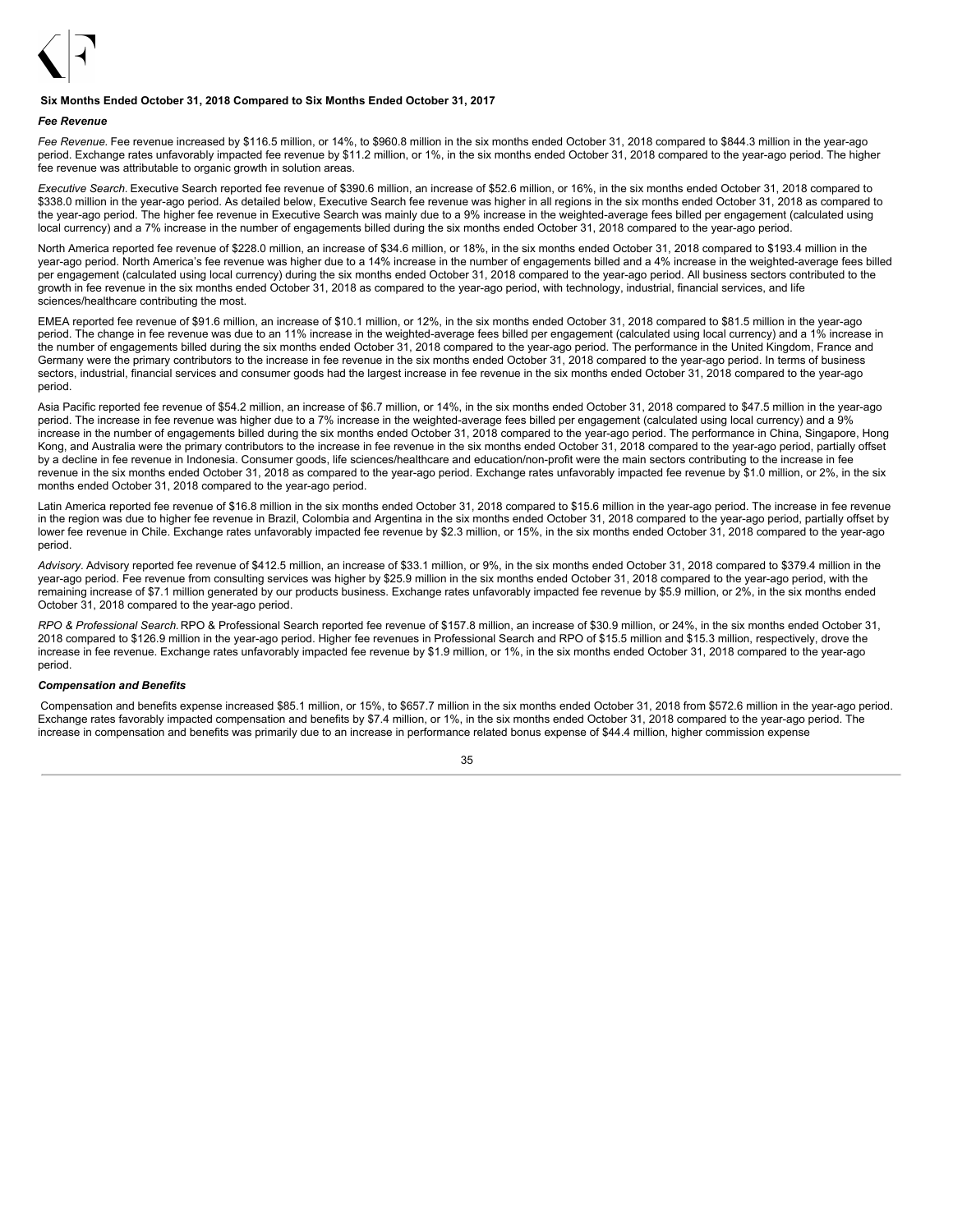

of \$3.4 million and an increase in the use of outside contractors of \$3.4 million due to higher fee revenues. Also contributing to the increase was a 6% increase in average headcount, which contributed \$19.6 million in higher salaries and related payroll taxes, \$8.2 million increase in amortization of long-term incentive awards and \$4.1 million in severance costs, partially offset by a decrease of \$4.0 million in the amounts owed under certain deferred compensation and retirement plans driven by decreases in the fair value of participants' accounts in the six months ended October 31, 2018 compared to the year-ago period.

Executive Search compensation and benefits expense increased by \$28.1 million, or 13%, to \$253.1 million in the six months ended October 31, 2018 compared to \$225.0 million in the year-ago period. The increase was primarily due to higher performance related bonus expense of \$21.9 million due to the increase in fee revenue. Also contributing to the increase was a 4% increase in average headcount, which contributed \$7.0 million in higher salaries and related payroll taxes, and a \$4.8 million increase in amortization of long-term incentive awards, partially offset by a decrease of \$4.3 million in the amounts owed under certain deferred compensation and retirement plans driven by decreases in the fair value of participants' accounts in the six months ended October 31, 2018 compared to increases in the year-ago period. Executive Search compensation and benefits expense, as a percentage of fee revenue, decreased to 65% in the six months ended October 31, 2018 from 67% in the year-ago period.

Advisory compensation and benefits expense increased \$27.0 million, or 11%, to \$267.3 million in the six months ended October 31, 2018 from \$240.3 million in the yearago period. The change was primarily due to \$13.4 million in higher performance related bonus expense and \$3.4 million increase in commission expense due to the growth in fee revenue. The rest of the increase in compensation and benefits expense was due to an increase in amortization of long-term incentive awards of \$2.4 million, an increase in severance expense of \$2.4 million and \$0.9 million in higher integration (retention) costs. Advisory compensation and benefits expense, as a percentage of fee revenue, increased to 65% in the six months ended October 31, 2018 from 63% in the year-ago period.

RPO & Professional Search compensation and benefits expense increased \$23.3 million, or 26%, to \$112.7 million in the six months ended October 31, 2018 from \$89.4 million in the year-ago period. The increase was due to higher salaries and related payroll taxes of \$11.6 million resulting from a 31% increase in the average headcount in the six months ended October 31, 2018 compared to the year-ago period. The higher average headcount and the \$2.0 million increase in the use of outside contractors was primarily driven by the need to service an increase in fee revenue in the RPO business. Also contributing to the increase in compensation and benefits was a higher performance related bonus expense of \$7.1 million. RPO & Professional Search compensation and benefits expense, as a percentage of fee revenue, was 71% in the six months ended October 31, 2018 as compared to 70% in the year-ago period.

Corporate compensation and benefits expense increased by \$6.7 million, or 37%, to \$24.6 million in the six months ended October 31, 2018 from \$17.9 million in the yearago period. The increase was primarily due to higher performance related bonus expense, higher stock-based compensation expense and an increase in amortization of long-term incentive awards of \$2.0 million, \$1.4 million, and \$0.6 million, respectively, in the six months ended October 31, 2018 compared to the year-ago period. The rest of the increase was due to a change in the cash surrender value ("CSV") of COLI that increased compensation and benefits expense by \$1.2 million in the six months ended October 31, 2018 compared to the year-ago period and \$0.9 million more in salaries and related payroll taxes.

### *General and Administrative Expenses*

General and administrative expenses increased \$109.6 million, or 94%, to \$226.5 million in the six months ended October 31, 2018 compared to \$116.9 million in the yearago period. Exchange rates favorably impacted general and administrative expenses by \$1.2 million, or 1%, in the six months ended October 31, 2018 compared to the yearago period. The increase in general and administrative expenses was due to the write-off of tradenames of \$106.6 million related to the Plan and an increase of \$2.6 million in legal and other professional expenses during the six months ended October 31, 2018 compared to the year-ago period. General and administrative expenses, as a percentage of fee revenue, was 24% in the six months ended October 31, 2018 compared to 14% in the six months ended October 31, 2017. Excluding the tradename writeoffs, general and administrative expenses as a percentage of fee revenue, was 12% in the six months ended October 31, 2018 compared to 14% in the six months ended October 31, 2017.

Executive Search general and administrative expenses was \$39.6 million in the six months ended October 31, 2018 compared to \$38.3 million in the year-ago period. The increase in general and administrative expenses was mainly due to \$0.5 million more in premise and office expense and an increase in foreign exchange loss of \$0.5 million in the six months ended October 31, 2018 compared to the year-ago period. Executive Search general and administrative expenses, as a percentage of fee revenue, was 10% in the six months ended October 31, 2018 compared to 11% in the year-ago period.

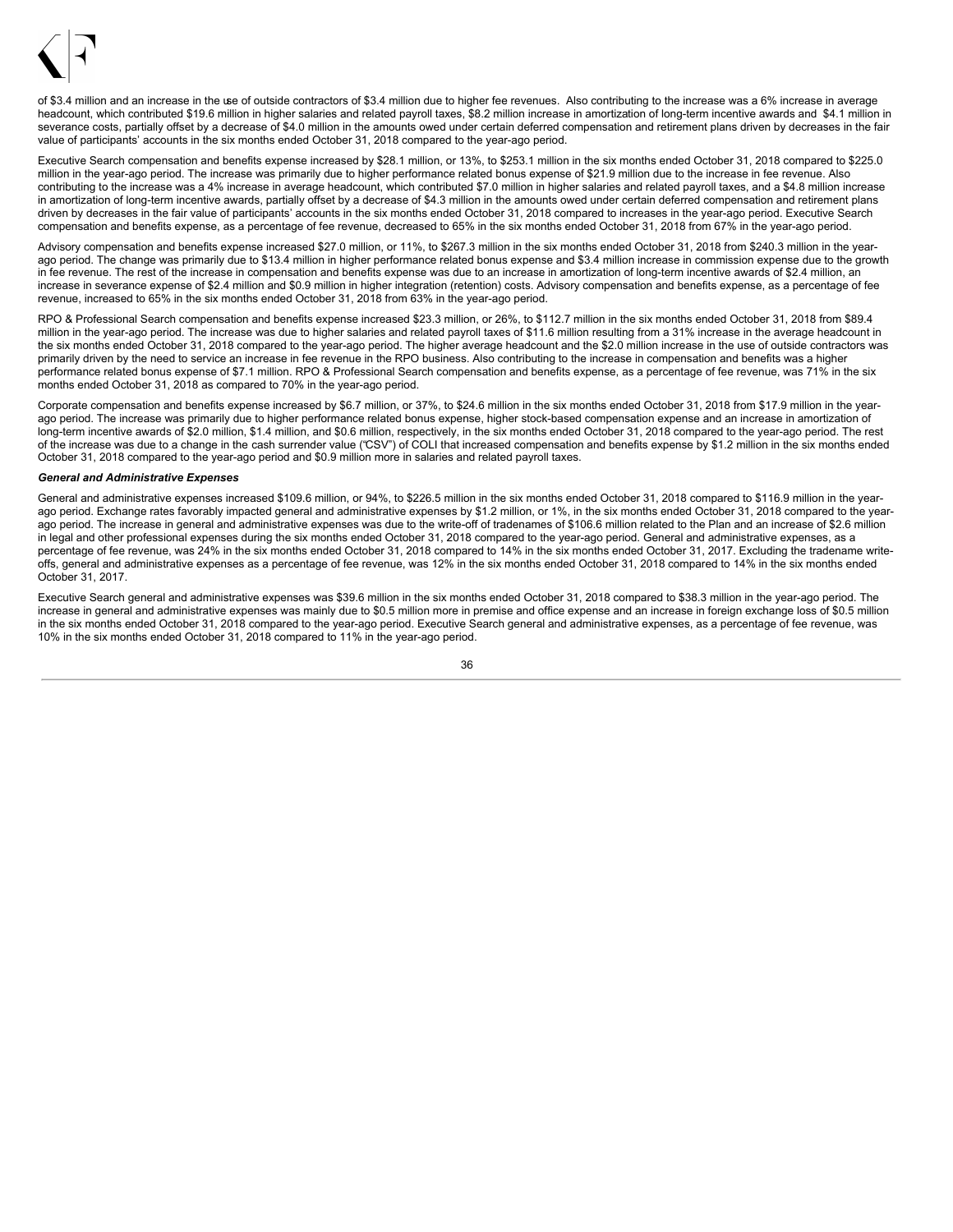

Advisory general and administrative expenses increased \$105.8 million, or 215%, to \$155.1 million in the six months ended October 31, 2018 from \$49.3 million in the vearago period. The increase in general and administrative expenses was mainly due to the write-off of tradenames of \$106.6 million in the six months ended October 31, 2018 compared to the year-ago period. Advisory general and administrative expenses, as a percentage of fee revenue, was 38% in the six months ended October 31, 2018 compared to 13% in the six months ended October 31, 2017. Excluding the tradename write-offs, general and administrative expenses as a percentage of fee revenue, was 12% in the six months ended October 31, 2018 compared to 13% in the six months ended October 31, 2017.

RPO & Professional Search general and administrative expenses was \$12.9 million in the six months ended October 31, 2018 compared to \$13.5 million in the year-ago period. RPO & Professional Search general and administrative expenses, as a percentage of fee revenue, was 8% in the six months ended October 31, 2018 compared to 11% in the year-ago period.

Corporate general and administrative expenses increased \$3.1 million, or 20%, to \$18.9 million in the six months ended October 31, 2018 compared to \$15.8 million in the year-ago period. The increase in general and administrative expenses was mainly due to an increase of \$2.4 million in legal and other professional expenses and \$0.6 million in marketing and business development expenses.

### *Cost of Services Expense*

Cost of services expense consists primarily of non-billable contractor and product costs related to the delivery of various services and products, primarily in RPO & Professional Search and Advisory. Cost of services expense increased \$2.3 million, or 6%, to \$38.0 million in the six months ended October 31, 2018 compared to \$35.7 million in the year-ago period. The increase was mainly due to higher fee revenue. Cost of services expense, as a percentage of fee revenue, was 4% in both the six months ended October 31, 2018 and 2017.

### *Depreciation and Amortization Expenses*

Depreciation and amortization expenses were \$22.7 million, a decrease of \$2.0 million, or 8%, in the six months ended October 31, 2018 compared to \$24.7 million in the year-ago period. The decrease was due to lower amortization expense associated with intangible assets as some of our intangible assets became fully amortized.

### *Restructuring Charges, Net*

During the six months ended October 31, 2018, no restructuring charges were incurred.

During the six months ended October 31, 2017, we continued the implementation of the fiscal 2016 restructuring plan to integrate entities that were acquired in fiscal 2016 and recorded \$0.1 million of restructuring charges, net relating to the consolidation of premises.

### *Operating Income*

Operating income decreased by \$78.5 million to \$15.9 million in the six months ended October 31, 2018 compared to an operating income of \$94.4 million in the year-ago period. The decrease in operating income was primarily driven by the write-off of tradenames of \$106.6 million, an increase of \$85.1 million in compensation and benefits expense, and \$2.6 million more in legal and other professional expenses, offset by higher fee revenue of \$116.5 million.

Executive Search operating income increased \$24.1 million, or 35%, to \$92.3 million in the six months ended October 31, 2018 as compared to \$68.2 million in the year-ago period. The increase in Executive Search operating income was driven by higher fee revenue of \$52.6 million, offset by increases in compensation and benefits expense of \$28.1 million. Executive Search operating income, as a percentage of fee revenue, was 24% and 20% in the six months ended October 31, 2018 and 2017, respectively.

Advisory operating loss was \$53.7 million in the six months ended October 31, 2018, a decrease of \$99.1 million, as compared to operating income of \$45.4 million in the year-ago period. The decrease in operating income was primarily due to the write-off of tradenames of \$106.6 million and an increase of \$27.0 million in compensation and benefits expense, offset by higher fee revenue of \$33.1 million. Advisory operating loss, as a percentage of fee revenue, was 13% in the six months ended October 31, 2018 compared to an operating income, as a percentage fee revenue, of 12% in the year-ago period. Excluding the tradename write-offs, operating income as a percentage of fee revenue, was 13% in the six months ended October 31, 2018.

RPO & Professional Search operating income was \$24.2 million, an increase of \$6.5 million, or 37%, in the six months ended October 31, 2018 as compared to \$17.7 million in the year-ago period. The increase in operating income was driven by higher fee revenue of \$30.9 million and a decrease in general and administrative expenses of \$0.6 million, offset by increases in compensation and benefits expense and cost of services expense of \$23.3 million and \$1.7 million, respectively. RPO & Professional Search operating income, as a percentage of fee revenue, was 15% in the six months ended October 31, 2018 compared to 14% in the year-ago period.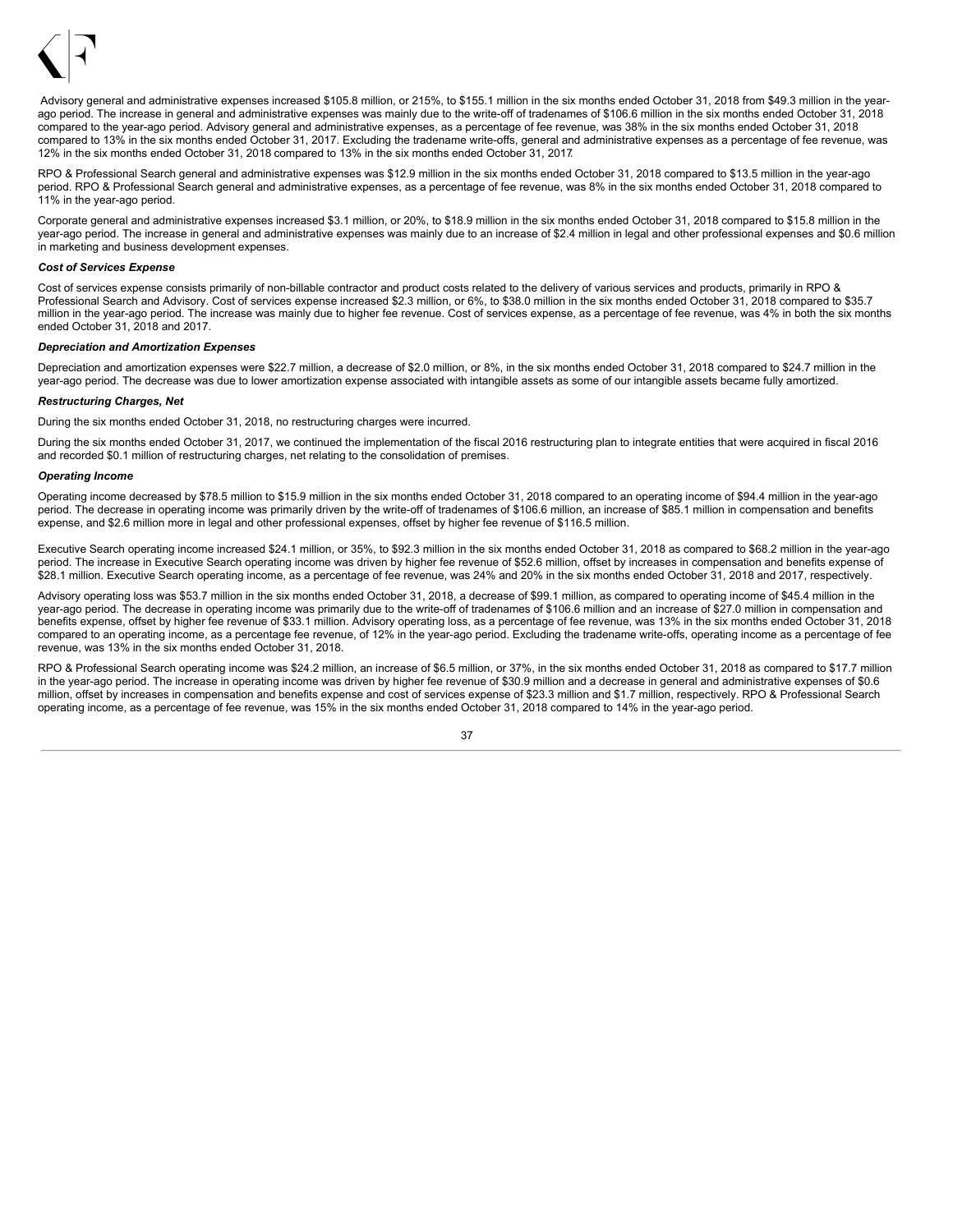

#### *Net Income Attributable to Korn Ferry*

Net income attributable to Korn Ferry decreased by \$58.0 million to \$7.4 million in the six months ended October 31, 2018 as compared to \$65.4 million in the year-ago period. The decrease was due to an increase in operating expenses of \$193.3 million due to the tradename write-off of \$106.6 million and higher compensation and benefits expense of \$85.1 million, as well as a change from other income, net of \$6.8 million during the six months ended October 31, 2017 to other loss, net of \$0.1 million during the six months ended October 31, 2018, primarily due to changes in the fair value of our marketable securities. These decreases in net income attributable to Korn Ferry were offset by higher total revenue of \$114.8 million and an income tax benefit of \$1.3 million during the six months ended October 31, 2018 compared to income tax expense of \$27.8 million in the year-ago period. Net income attributable to Korn Ferry, as a percentage of fee revenue, was 1% in the six months ended October 31, 2018 compared to 8% in the six months ended October 31, 2017.

### *Adjusted EBITDA*

Adjusted EBITDA increased by \$20.1 million to \$151.1 million in the six months ended October 31, 2018 as compared to \$131.0 million in the year-ago period. This increase was driven by higher fee revenue of \$116.5 million, offset by increases of \$84.2 million in compensation and benefits expense (excluding integration costs), \$3.0 million in general and administrative expenses (excluding write-off on tradenames), \$2.3 million in cost of services and a change from other income, net of \$6.8 million during the six months ended October 31, 2017 to other loss, net of \$0.1 million during the six months ended October 31, 2018, primarily due to changes in the fair value of our marketable securities. Adjusted EBITDA, as a percentage of fee revenue, was 16% in both the six months ended October 31, 2018 and 2017.

Executive Search Adjusted EBITDA increased \$22.7 million, or 31%, to \$96.0 million in the six months ended October 31, 2018 as compared to \$73.3 million in the six months ended October 31, 2017. The increase was driven by higher fee revenue of \$52.6 million during the six months ended October 31, 2018 compared to the year-ago period, offset by increases of \$28.1 million in compensation and benefits expense and \$1.3 million in general and administrative expenses. Executive Search Adjusted EBITDA, as a percentage of fee revenue, was 25% in the six months ended October 31, 2018 as compared to 22% in the six months ended October 31, 2017.

Advisory Adjusted EBITDA was \$73.9 million in the six months ended October 31, 2018, an increase of \$6.8 million, or 10%, as compared to \$67.1 million in the year-ago period. The increase was driven by higher fee revenue of \$33.1 million, offset by increases of \$26.1 million in compensation and benefits expense (excluding integration costs) during the six months ended October 31, 2018 compared to the year-ago period. Advisory Adjusted EBITDA, as a percentage of fee revenue, was 18% in both the six months ended October 31, 2018 and 2017.

RPO & Professional Search Adjusted EBITDA was \$25.7 million in the six months ended October 31, 2018, an increase of \$6.4 million, or 33%, as compared to \$19.3 million in the year-ago period. The increase was driven by higher fee revenue of \$30.9 million and a decrease in general and administrative expenses of \$0.6 million, offset by increases of \$23.3 million in compensation and benefits expense and an increase of \$1.7 million in cost of services expense during the six months ended October 31, 2018 compared to the year-ago period. RPO & Professional Search Adjusted EBITDA, as a percentage of fee revenue, was 16% in the six months ended October 31, 2018 compared to 15% in the year-ago period.

## *Other (Loss) Income, Net*

Other loss, net was \$0.1 million in the six months ended October 31, 2018 as compared to other income, net of \$6.8 million in the year-ago period. The change was primarily due to the decrease in the fair value of our marketable securities, which created a loss during the six months ended October 31, 2018 compared to a gain in the year-ago period.

#### *Interest Expense, Net*

Interest expense, net primarily relates to our term loan facility and borrowings under our COLI policies, which is partially offset by interest earned on cash and cash equivalent balances. Interest expense, net was \$8.4 million in the six months ended October 31, 2018 as compared to \$7.3 million in the year-ago period.

#### *Income Tax (Benefit) Provision*

The provision for income tax was a benefit of \$1.3 million in the six months ended October 31, 2018 compared to an expense of \$27.8 million in the year-ago period. This reflects a 17.4% (benefit) and 29.6% (expense) effective tax rate for the six months ended October 31, 2018 and 2017, respectively. The difference in the effective tax rate is primarily due to the enactment of the Tax Act which reduced the U.S. corporate federal statutory income tax rate from 35.0% to 21.0% as well as the trademark impairment charge and the excess tax benefit on the vested stock-based awards, both of which were recorded as discrete in the three months ended July 31, 2018.

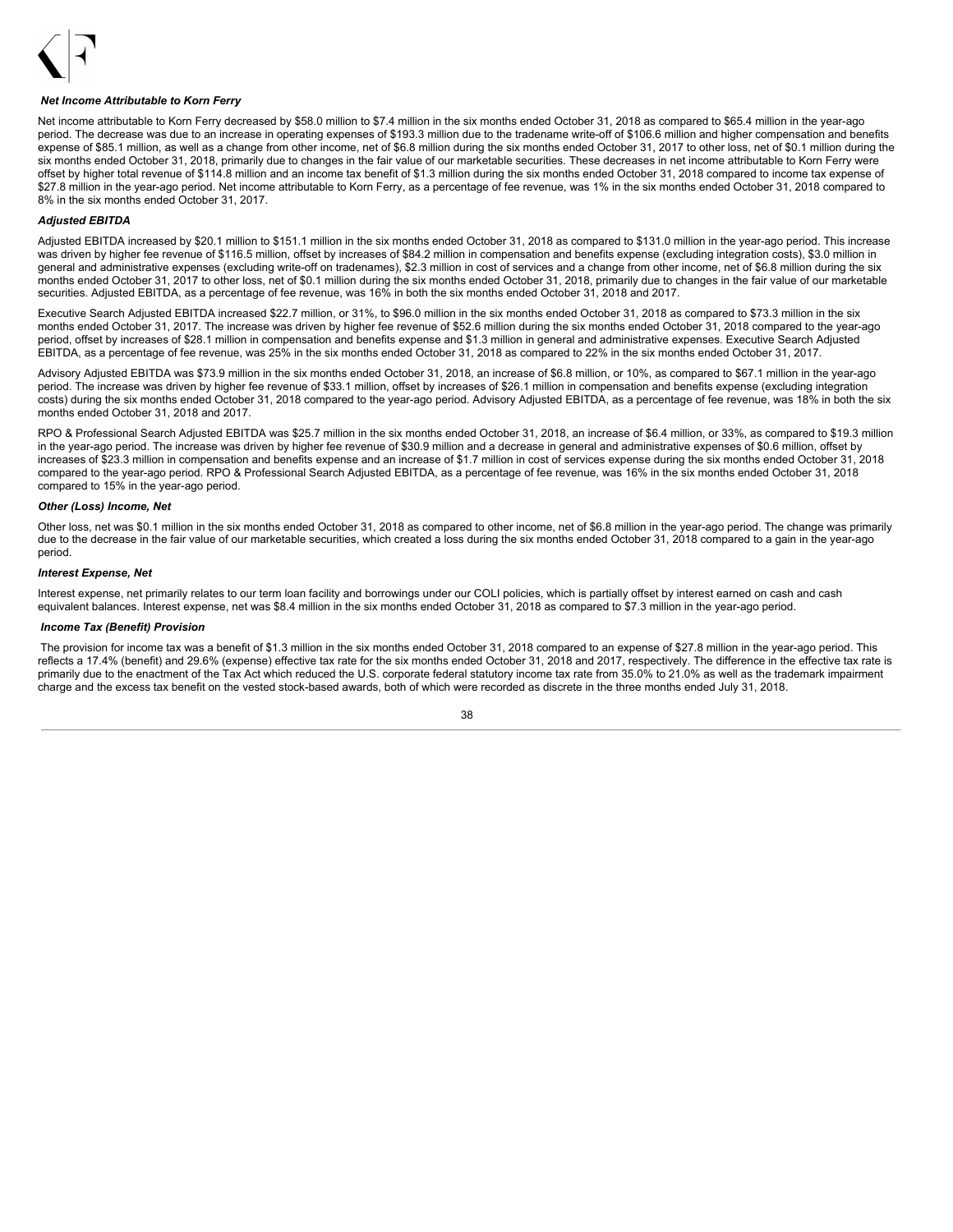

### *Net Income Attributable to Noncontrolling Interest*

Net income attributable to noncontrolling interest represents the portion of a subsidiary's net earnings that are attributable to shares of a subsidiary not held by Korn Ferry that are included in the consolidated results of operations. Net income attributable to noncontrolling interest for the six months ended October 31, 2018 was \$1.3 million as compared to \$0.8 million for the six months ended October 31, 2017.

## **Liquidity and Capital Resources**

The Company and its Board of Directors endorse a balanced approach to capital allocation. The Company's priority is to invest in growth initiatives, such as the hiring of consultants, the continued development of IP and derivative products and services, and the investment in synergistic, accretive merger and acquisition transactions that earn a return that is superior to the Company's cost of capital. Next, the Company's capital allocation approach contemplates the return of a portion of excess capital to stockholders, in the form of a regular quarterly dividend, subject to the factors discussed below and in the "Risk Factors" section of the Annual Report on Form 10-K for the fiscal year ended April 30, 2018. Additionally, the Company considers share repurchases on an opportunistic basis and subject to the terms of our credit agreement.

On June 15, 2016, we entered into a senior secured \$400 million Credit Agreement with a syndicate of banks and Wells Fargo Bank, National Association as administrative agent, to provide for enhanced financial flexibility and in recognition of the accelerated pace of integrating a previous acquisition. See Note 10—*Long-Term Debt* for a description of the credit facility. In anticipation of the approval by the Board of Directors of the Company of a rebranding and restructuring plan (which plan was approved on June 12, 2018) , on June 8, 2018, we entered into an amendment (the "Amendment") to the Credit Agreement. The Amendment permitsa holding company reorganization (the "KF Merger") and would become effective when certain conditions set forth therein, including consummation of the KF Merger, were satisfied. We previously considered pursuing a holding company reorganization. We continue to pursue the Plan and are further evaluating various other structuring alternatives to effectuate the Plan but may not do so via the KF Merger structure previously disclosed.

We drew down \$275 million on the term loan and used \$140 million of the proceeds to pay-off the term loan that was outstanding as of April 30, 2016. We had \$2.9 million standby letters of credit issued under our long-term debt arrangements as of October 31, 2018 and April 30, 2018, respectively. We had a total of \$8.1 million and \$7.4 million of standby letters of credits with other financial institutions as of October 31, 2018 and April 30, 2018, respectively. The standby letters of credits were generally issued as a result of entering into office premise leases.

As part of a previous acquisition, the Company committed to a \$40 million retention pool (of which \$23.5 million has been paid) for certain employees of the previous acquired company subject to certain circumstances. The remaining balance will be payable within 45 days after November 30, 2018.

The Board of Directors has adopted a dividend policy to distribute, to our stockholders, a regular quarterly cash dividend of \$0.10 per share. Every quarter since the adoption of the dividend policy, the Company has declared a quarterly dividend. The declaration and payment of future dividends under the quarterly dividend program will be at the discretion of the Board of Directors and will depend upon many factors, including our earnings, capital requirements, financial conditions, the terms of our indebtedness and other factors our Board of Directors may deem to be relevant. Our Board of Directors may, however, amend, revoke or suspend our dividend policy at any time and for any reason.

The Board of Directors also approved the Company's stock repurchase program to an aggregate of \$150.0 million. Common stock may be repurchased from time to time in open market or privately negotiated transactions at the Company's discretion subject to market conditions and other factors. The Company repurchased approximately \$22.7 million and \$29.3 million of the Company's stock during the six months ended October 31, 2018 and 2017, respectively. As of October 31, 2018, \$65.4 million remained available for common stock repurchases under our stock repurchase program. Any decision to continue to execute our currently outstanding share repurchase program will depend on our earnings, capital requirements, financial condition and other factors considered relevant by our Board of Directors. Our senior secured credit agreement requires that our pro forma leverage ratio, defined as the ratio of consolidated funded indebtedness to consolidated Adjusted EBITDA, is no greater than 2.50 to 1.00, and our pro forma domestic liquidity is at least \$50.0 million, including undrawn amounts on our revolving credit facility as a condition to consummating permitted acquisitions, paying dividends to our stockholders and share repurchases of our common stock.

Our performance is subject to the general level of economic activity in the geographic regions and the industries which we service. We believe, based on current economic conditions, that our cash on hand and funds from operations and the Credit Agreement we entered into on June 15, 2016 will be sufficient to meet anticipated working capital, capital expenditures, general corporate requirements, repayment of the debt, the retention pool obligations in connection with the previous acquisition, share repurchases and dividend payments under our dividend policy during the next twelve months. However, if the national or global economy, credit market conditions and/or labor markets were to deteriorate in the future, such changes could put negative pressure on demand for our services and affect our operating cash flows. If these conditions were to persist over an extended period of time, we may incur negative cash flows and it might require us to access our existing credit facility to meet our capital needs and/or discontinue our share repurchases and dividend policy.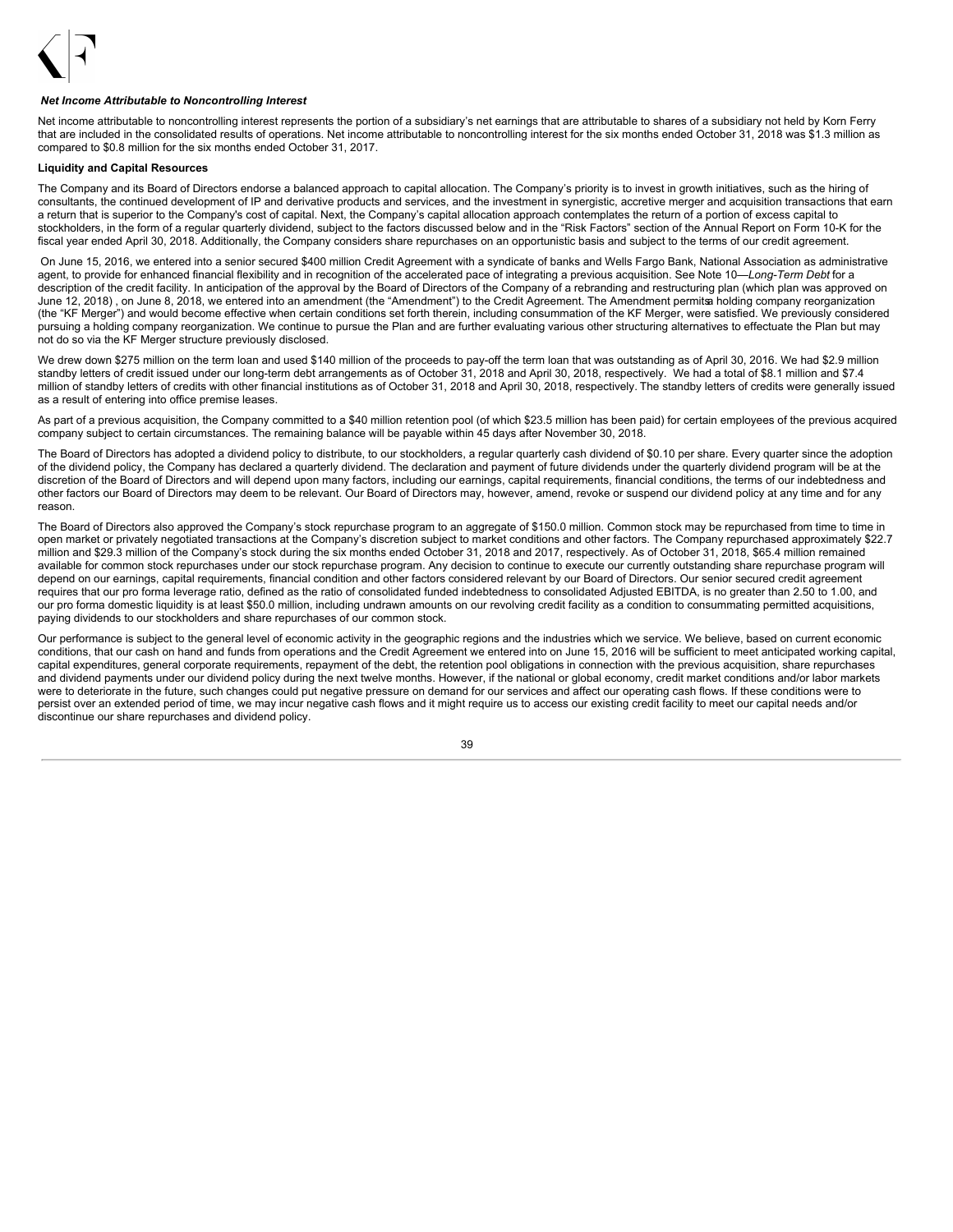

Cash and cash equivalents and marketable securities were \$523.3 million and \$657.9 million as of October 31, 2018 and April 30, 2018, respectively. Net of amounts held in trust for deferred compensation plans and accrued bonuses, cash and marketable securities were \$244.4 million and \$312.4 million at October 31, 2018 and April 30, 2018, respectively. As of October 31, 2018 and April 30, 2018, we held \$189.0 million and \$207.6 million, respectively of cash and cash equivalents in foreign locations, net of amounts held in trust for deferred compensation plans and to pay fiscal 2019 and 2018 annual bonuses. Cash and cash equivalents consist of cash and highly liquid investments purchased with original maturities of three months or less. Marketable securities consist of mutual funds. The primary objectives of our investment in mutual funds are to meet the obligations under certain of our deferred compensation plans.

As of October 31, 2018 and April 30, 2018, marketable securities of \$135.6 million (net of gross unrealized gains of \$5.1 million and gross unrealized losses of \$2.7 million) and \$137.1 million (net of gross unrealized gains of \$11.0 million and gross unrealized losses of \$1.0 million), respectively, were held in trust for settlement of our obligations under certain deferred compensation plans, of which \$128.9 million and \$122.8 million, respectively, are classified as non-current. These marketable securities were held to satisfy vested obligations totaling \$115.9 million and \$118.2 million as of October 31, 2018 and April 30, 2018, respectively. Unvested obligations under the deferred compensation plans totaled \$24.2 million and \$29.5 million as of October 31, 2018 and April 30, 2018, respectively.

The net increase in our working capital of \$10.3 million as of October 31, 2018 compared to April 30, 2018 is primarily attributable to decreases in compensation and benefits payable and deferred revenue and an increase in accounts receivable, offset by decreases in cash and cash equivalents. The decrease in cash and cash equivalents and compensation and benefits payable was primarily due to the payment of annual bonuses earned in fiscal 2018 and paid during the first quarter of fiscal 2019, with cash and cash equivalents also decreasing due to sign-on and retention payments, stock repurchases made in the open market, payments for tax withholding on restricted stock vesting and dividend payment during the first half of fiscal 2019. The increase in accounts receivable was due to an increase in days of sales outstanding which went from 58 days to 66 days (which is consistent with historical experience) from April 30, 2018 to October 31, 2018. Cash used by operating activities was \$32.2 million in the six months ended October 31, 2018, a decrease of \$24.0 million, compared to \$56.2 million in the year-ago period.

Cash used in investing activities was \$53.4 million in the six months ended October 31, 2018 compared to \$24.7 million in the year-ago period. An increase in cash used in investing activities was primarily due to an increase in premiums paid under our COLI contracts and higher cash used for the purchases of property and equipment, offset by an increase in death benefits proceeds received from life insurance policies and increase in proceeds from sales/maturities of marketable securities net of cash used to purchase marketable securities during the six months ended October 31, 2018 compared to the year-ago period.

Cash used in financing activities was \$27.4 million in the six months ended October 31, 2018 compared to \$53.0 million in the six months ended October 31, 2017. The change was primarily due to the borrowings of \$31.9 million from our COLI contracts and a decrease in shares repurchased under the stock repurchase program of \$6.5 million, offset with an increase of \$9.7 million in cash used to repurchase shares of common stock to satisfy tax withholding requirements upon the vesting of restricted stock in the six months ended October 31, 2018 compared to the year-ago period.

## *Cash Surrender Value of Company Owned Life Insurance Policies, Net of Loans*

The Company purchased COLI policies or contracts insuring the lives of certain employees eligible to participate in the deferred compensation and pension plans as a means of funding benefits under such plans. As of October 31, 2018 and April 30, 2018, we held contracts with gross CSV of \$219.2 million and \$186.8 million, respectively. Total outstanding borrowings against the CSV of COLI contracts were \$96.0 million and \$66.7 million as of October 31, 2018 and April 30, 2018, respectively. Such borrowings do not require annual principal repayments, bear interest primarily at variable rates and are secured by the CSV of COLI contracts. At October 31, 2018 and April 30, 2018, the net cash value of these policies was \$123.2 million and \$120.1 million, respectively.

### *Long-Term Debt*

On June 15, 2016, we entered into a senior secured \$400 million Credit Agreement (the "Credit Agreement") with a syndicate of banks and Wells Fargo Bank, National Association as administrative agent. On June 8, 2018, in anticipation of the approval by the Board of Directors of the Company of a rebranding and restructuring plan (which plan was approved on June 12, 2018), we entered into an amendment to our Credit Agreement. The Amendment permits a holding company reorganization (the "KF Merger"), after which a new public holding company, Korn Ferry, would own all of the stock of the Company, and would become effective when certain conditions set forth therein, including consummation of the KF Merger, were satisfied. We previously considered pursuing a holding company reorganization. We continue to pursue the Plan and are further evaluating various other structuring alternatives to effectuate the Plan but may not do so via the KF Merger structure previously disclosed. The Credit Agreement provides for, among other things: (a) a senior secured term loan facility in an aggregate principal amount of \$275 million (the "Term Facility"), (b) a senior secured revolving credit facility (the "Revolver" and together with the Term Facility, the "Credit Facilities") in an aggregate principal amount of \$125 million, (c) annual term loan amortization of 7.5%, 7.5%, 10.0%, 10.0% and 10.0%, with the remaining principal due at maturity, (d) certain customary

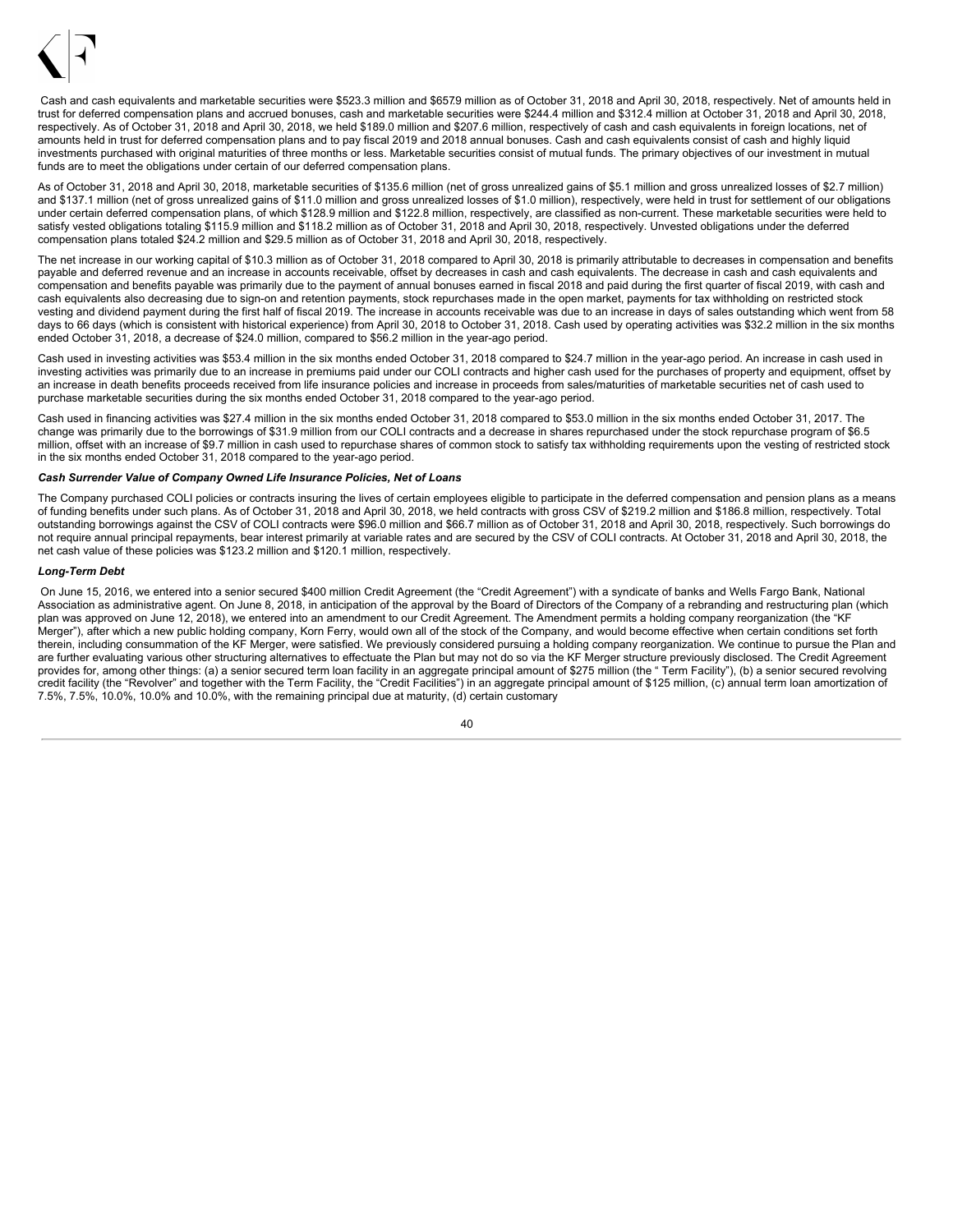

affirmative and negative covenants, including a maximum consolidated total leverage ratio (as defined below) and a minimum interest coverage ratio and (e) an expaded definition of permitted add-backs to Adjusted EBITDA in recognition of the accelerated integration actions. Our credit agreement permits payment of dividends to stockholders and share repurchases so long as the pro forma leverage ratio is no greater than 2.50 to 1.00, and the pro forma domestic liquidity is at least \$50.0 million.We drew down \$275 million on the term loan and used \$140 million of the proceeds to pay-off the term loan that was outstanding as of April 30, 2016.

At our option, loans issued under the Credit Agreement will bear interest at either LIBOR or an alternate base rate, in each case plus the applicable interest rate margin. The interest rate applicable to loans outstanding under the Credit Facilities may fluctuate between LIBOR plus 1.25% per annum to LIBOR plus 2.00% per annum, in the case of LIBOR borrowings (or between the alternate base rate plus 0.25% per annum and the alternate base rate plus 1.00% per annum, in the alternative), based upon our total funded debt to adjusted EBITDA ratio (as set forth in the Credit Agreement, the "consolidated leverage ratio") at such time. In addition, we will be required to pay to the lenders a quarterly fee ranging from 0.20% to 0.35% per annum on the average daily unused amount of the Term Facility, based upon our consolidated leverage ratio at such time and fees relating to the issuance of letters of credit. During the three and six months ended October 31, 2018, the average rate on the Term Facility was 3.39% and 3.31%, respectively. During the three and six months ended October 31, 2017, the average rate on the Term Facility was 2.49% and 2.41%, respectively.

Both the Revolver and the Term Facility mature on June 15, 2021 and may be prepaid and terminated early by us at any time without premium or penalty (subject to customary LIBOR breakage fees). The Term Facility is payable in quarterly installments with principal payments totalling \$12.0 million made during the six months ended October 31, 2018. As of October 31, 2018, \$226.9 million was outstanding under the Term Facility compared to \$238.9 million as of April 30, 2018. The current and long-term portion of unamortized debt issuance costs associated with the long-term debt, was \$2.3 million and \$2.7 million as of October 31, 2018 and April 30, 2018, respectively. The fair value of our Term Facility is based on borrowing rates currently required of loans with similar terms, maturity and credit risk. The carrying amount of the Term Facility approximates fair value because the base interest rate charged varies with market conditions and the credit spread is commensurate with current market spreads for issuers of similar risk. The fair value of the Term Facility is classified as a Level 2 liability in the fair value hierarchy. As of October 31, 2018, we were in compliance with our debt covenants.

As of October 31, 2018 and April 30, 2018, we had no borrowings under the Revolver. The Company had a total of \$122.1 million available under the Revolver after \$2.9 million standby letters of credit were issued as of October 31, 2018 and April 30, 2018, respectively. We had a total of \$8.1 million and \$7.4 million of standby letters of credits with other financial institutions as of October 31, 2018 and April 30, 2018, respectively. The standby letters of credits were generally issued as a result of entering into office premise leases.

We are not aware of any other trends, demands or commitments that would materially affect liquidity or those that relate to our resources.

#### **Off-Balance Sheet Arrangements**

We have no off-balance sheet arrangements and have not entered into any transactions involving unconsolidated, special purpose entities. We had no material changes in contractual obligations as of October 31, 2018, as compared to those disclosed in our table of contractual obligations included in our Annual Report.

### **Critical Accounting Policies**

Preparation of this Quarterly Report on Form 10-Q requires us to make estimates and assumptions that affect the reported amount of assets and liabilities, disclosure of contingent assets and liabilities at the date of our financial statements and the reported amounts of revenue and expenses during the reporting period. Actual results could differ from those estimates and assumptions and changes in the estimates are reported in current operations as new information is learned or upon the amounts becoming fixed or determinable. In preparing our interim consolidated financial statements and accounting for the underlying transactions and balances, we apply our accounting policies as disclosed in the notes to our consolidated financial statements. We consider the policies related to revenue recognition, performance related bonuses, deferred compensation, carrying values of receivables, goodwill, intangible assets and recoverability of deferred income taxes as critical to an understanding of our interim consolidated financial statements because their application places the most significant demands on management's judgment and estimates. Specific risks for these critical accounting policies are described in our Form 10-K filed with the Securities Exchange Commission. During the six months ended October 30, 2018, we implemented the new revenue standard (ASU 2014-09), which superseded revenue recognition requirements regarding contracts with customers to transfer goods or services or for the transfer of nonfinancial assets.

### *Revenue Recognition*

Substantially all fee revenue is derived from fees for professional services related to executive and professional recruitment performed on a retained basis, recruitment process outsourcing, talent and organizational advisory services and the sale of products, standalone or as part of a solution.

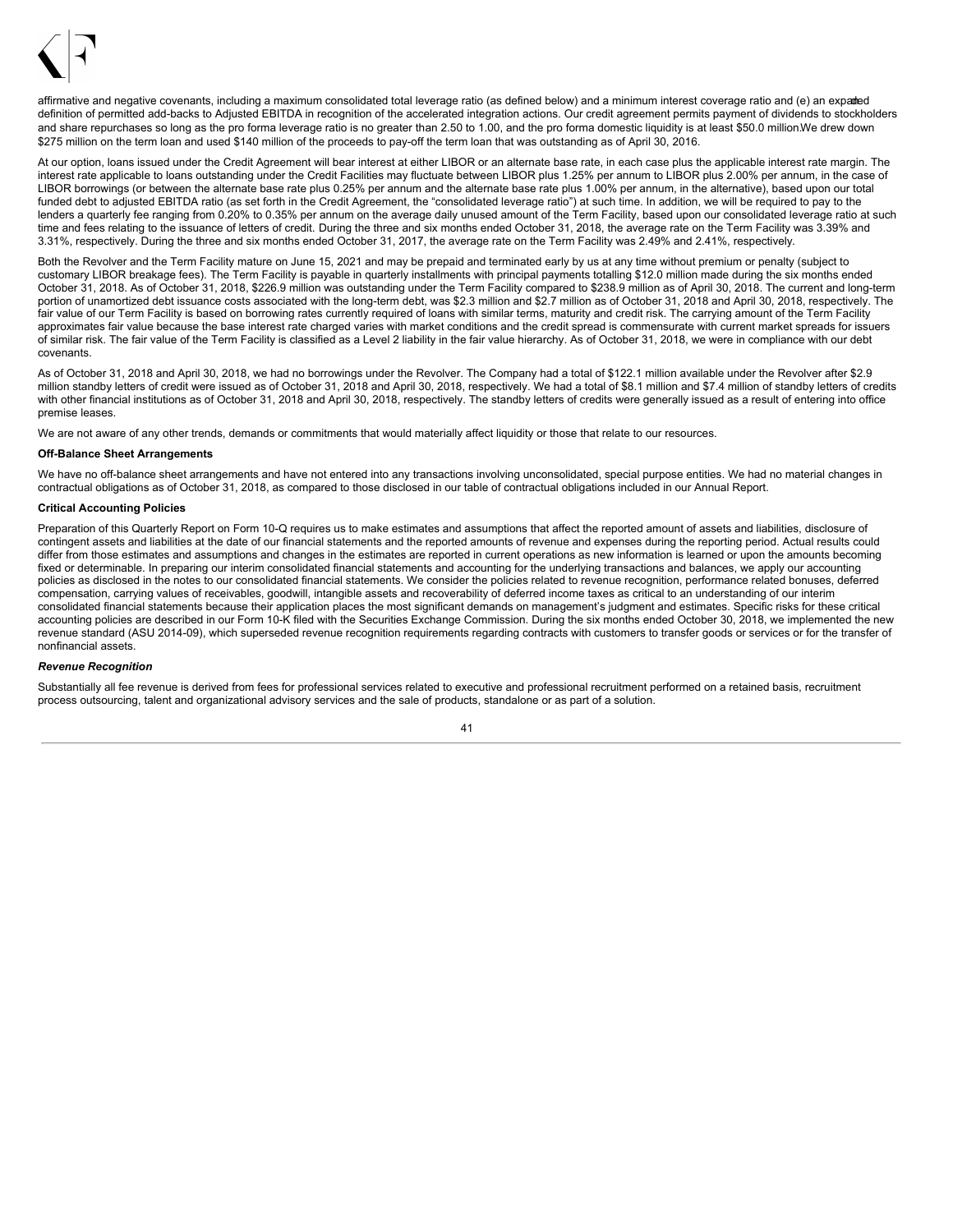

Revenue is recognized when control of the goods and services are transferred to the customer, in an amount that reflects the consideration we expect to be entitled to in exchange for those goods and services. Revenue contracts with customers are evaluated based on the five-step model outlined in the Accounting Standard Codification 606 ("ASC 606"): 1) identify the contract with a customer; 2) identify the performance obligation(s) in the contract; 3) determine the transaction price; 4) allocate the transaction price to the separate performance obligation(s); and 5) recognize revenue when (or as) each performance obligation is satisfied.

Fee revenue from executive search and non-executive professional activities is generally one-third of the estimated first year compensation of the placed candidate plus a percentage of the fee to cover indirect engagement related expenses. In addition to the search retainer, an uptick fee is billed when the actual compensation awarded by the client for a placement is higher than the estimated compensation. In the aggregate upticks have been a relatively consistent percentage of the original estimated fee therefore we estimate upticks using the expected value method based on historical data on a portfolio basis. In a standard search engagement, there is one performance obligation which is the promise to undertake a search. We generally recognize such revenue over the course of a search and when it is legally entitled to payment as outlined in the billing terms of the contract. Any revenues associated with services that are provided on a contingent basis are recognized once the contingency is resolved as this is when control is transferred to the customer. These assumptions determine the timing of revenue recognition for the reported period.

RPO fee revenue is generated through two distinct phases 1) the implementation phase and 2) post-implementation recruitment phase. The fees associated with the implementation phase are recognized over the period that the related Implementation services are provided. The post-implementation recruitment phase represents end-toend recruiting services to clients for which there are both fixed and variable fees, which are recognized over the period that the related recruiting services are performed.

Consulting fee revenue, primarily generated from Advisory, is recognized as services are rendered, measured by total hours incurred to the total estimated hours at completion. It is possible that updated estimates for consulting engagements may vary from initial estimates with such updates being recognized in the period of determination. Depending on the timing of billings and services rendered, we accrue or defer revenue as appropriate.

Product revenue is generated from a range of online tools designed to support human resource processes for pay, talent and engagement, assessments, as well as licenses to proprietary IP and tangible/digital products. IP subscriptions grant access to proprietary compensation and job evaluation databases. IP subscriptions are considered symbolic IP due to the dynamic nature of the content and, as a result, revenue is recognized over the term of the contract. Functional IP licenses grant customers the right to use IP content via delivery of a flat file. Because the IP content license has significant standalone functionality, revenue is recognized upon delivery and when an enforceable right to payment exists**.** Online assessments are delivered in the form of online questionnaires.A bundle of assessments represents one performance obligation, and revenue is recognized as assessment services are delivered and we have a legally enforceable right to payment. Tangible/Digital products sold by us mainly consist of books and digital files covering a variety of topics including performance management, team effectiveness, and coaching and development. We recognize revenue for its products when sold or shipped as in the case for books.

### <span id="page-43-0"></span>**Item 3.** *Quantitative and Qualitative Disclosures About Market Risk*

As a result of our global operating activities, we are exposed to certain market risks, including foreign currency exchange fluctuations and fluctuations in interest rates. We manage our exposure to these risks in the normal course of our business as described below.

#### **Foreign Currency Risk**

Substantially all our foreign subsidiaries' operations are measured in their local currencies. Assets and liabilities are translated into U.S. dollars at the rates of exchange in effect at the end of each reporting period and revenue and expenses are translated at average rates of exchange during the reporting period. Resulting translation adjustments are reported as a component of accumulated other comprehensive loss, net on our consolidated balance sheets.

Transactions denominated in a currency other than the reporting entity's functional currency may give rise to foreign currency gains or losses that impact our results of operations. Historically, we have not realized significant foreign currency gains or losses on such transactions. During the six months ended October 31, 2018 and 2017, we recorded foreign currency losses of \$1.1 million and \$2.0 million, respectively, in general and administrative expenses in the consolidated statements of income.

Our exposure to foreign currency exchange rates is primarily driven by fluctuations involving the following currencies – U.S. Dollar, Canadian Dollar, Euro, Pound Sterling, Swiss Franc, Brazilian Real and the Mexican Peso. Based on balances exposed to fluctuation in exchange rates between these currencies as of October 31, 2018, a 10% increase or decrease equally in the value of these currencies could result in a foreign exchange gain or loss of \$8.2 million. We have a program that primarily utilizes foreign currency forward contracts to offset the risks associated with the effects of certain foreign currency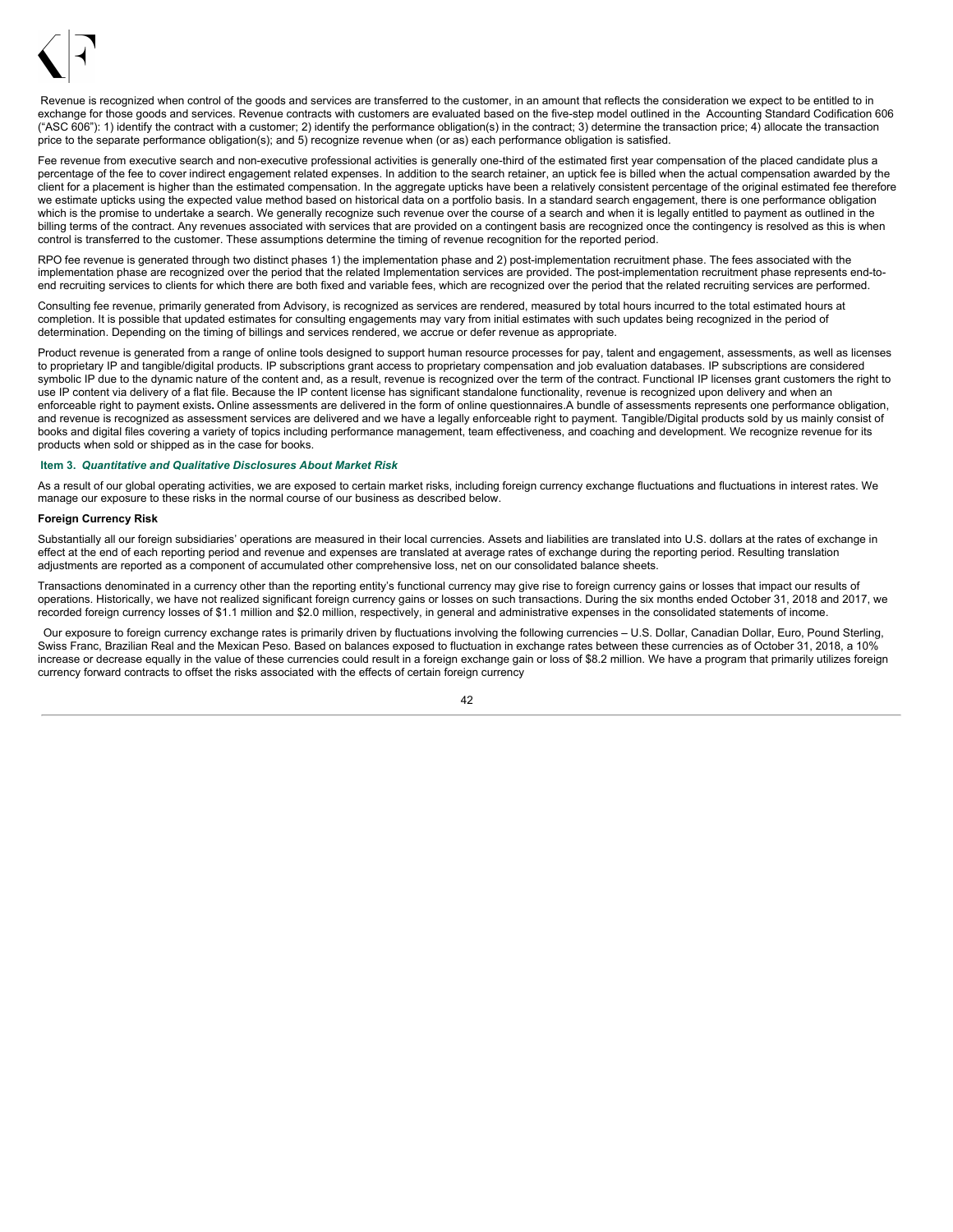

exposures. These foreign currency forward contracts are neither used for trading purposes nor are they designated as hedging instruments pursuant to Accounting Standards Codification 815, *Derivatives and Hedging*.

#### **Interest Rate Risk**

Our exposure to interest rate risk is limited to our Term Facility and borrowings against the CSV of COLI contracts. As of October 31, 2018, there was \$226.9 million outstanding under the Term Facility. At our option, loans issued under the Credit Facilities bear interest at either LIBOR or an alternate base rate, in each case plus the applicable interest rate margin. The interest rate applicable to loans outstanding under the Credit Facilities may fluctuate between LIBOR plus 1.25% per annum to LIBOR plus 2.00% per annum, in the case of LIBOR borrowings (or between the alternate base rate plus 0.25% per annum and the alternate base rate plus 1.00% per annum, in the alternative), based upon our total funded debt to adjusted EBITDA ratio (as set forth in the Credit Agreement, the "consolidated leverage ratio") at such time. In addition, we are required to pay the lenders a quarterly fee ranging from 0.20% to 0.35% per annum on the average daily unused amount of the Term Facility, based upon our consolidated leverage ratio at such time, and fees relating to the issuance of letters of credit. A 100-basis point increase in LIBOR rates would have increased our interest expense by approximately \$0.6 million and \$1.2 million for the three and six months ended October 31, 2018, respectively. During the three and six months ended October 31, 2018, the average interest rate on the term loan was 3.39% and 3.31%, respectively. We had no borrowings under the Revolver as of October 31, 2018.

To mitigate the interest rate risk on our Term Facility, we entered into an interest rate swap contract with an initial notional amount of \$129.8 million to hedge the variability to changes in cash flows attributable to interest rate risks caused by changes in interest rates related to our variable rate debt. We have designated the swap as a cash flow hedge. The notional amount is amortized so that the amount is always 50% of the principal balance of the debt outstanding. As of October 31, 2018, the notional amount was \$113.4 million. The interest rate swap agreement matures on June 15, 2021 and locks the interest rates on 50% of our outstanding debt at 1.919%, exclusive of the credit spread on the debt.

We had \$96.0 million and \$66.7 million of borrowings against the CSV of COLI contracts as of October 31, 2018 and April 30, 2018, respectively, bearing interest primarily at variable rates. The risk of fluctuations in these variable rates is minimized by the fact that we receive a corresponding adjustment to our borrowed funds crediting rate which has the effect of increasing the CSV on our COLI contracts.

#### <span id="page-44-0"></span>**Item 4.** *Controls and Procedures*

a) Evaluation of Disclosure Controls and Procedures.

Based on their evaluation of our disclosure controls and procedures (as defined in Rules 13a-15(e) and 15d-15(e) under the Securities Exchange Act of 1934 (the "Exchange Act")) conducted as of the end of the period covered by this Quarterly Report on Form 10-Q, our Chief Executive Officer and Chief Financial Officer have concluded that our disclosure controls and procedures (as defined in Rules 13a-15(e) and 15d-15(e) under the Exchange Act) are effective.

b) Changes in Internal Control over Financial Reporting.

There were no changes in our internal control over financial reporting during the three months ended October 31, 2018 that have materially affected or are reasonably likely to materially affect our internal control over financial reporting.

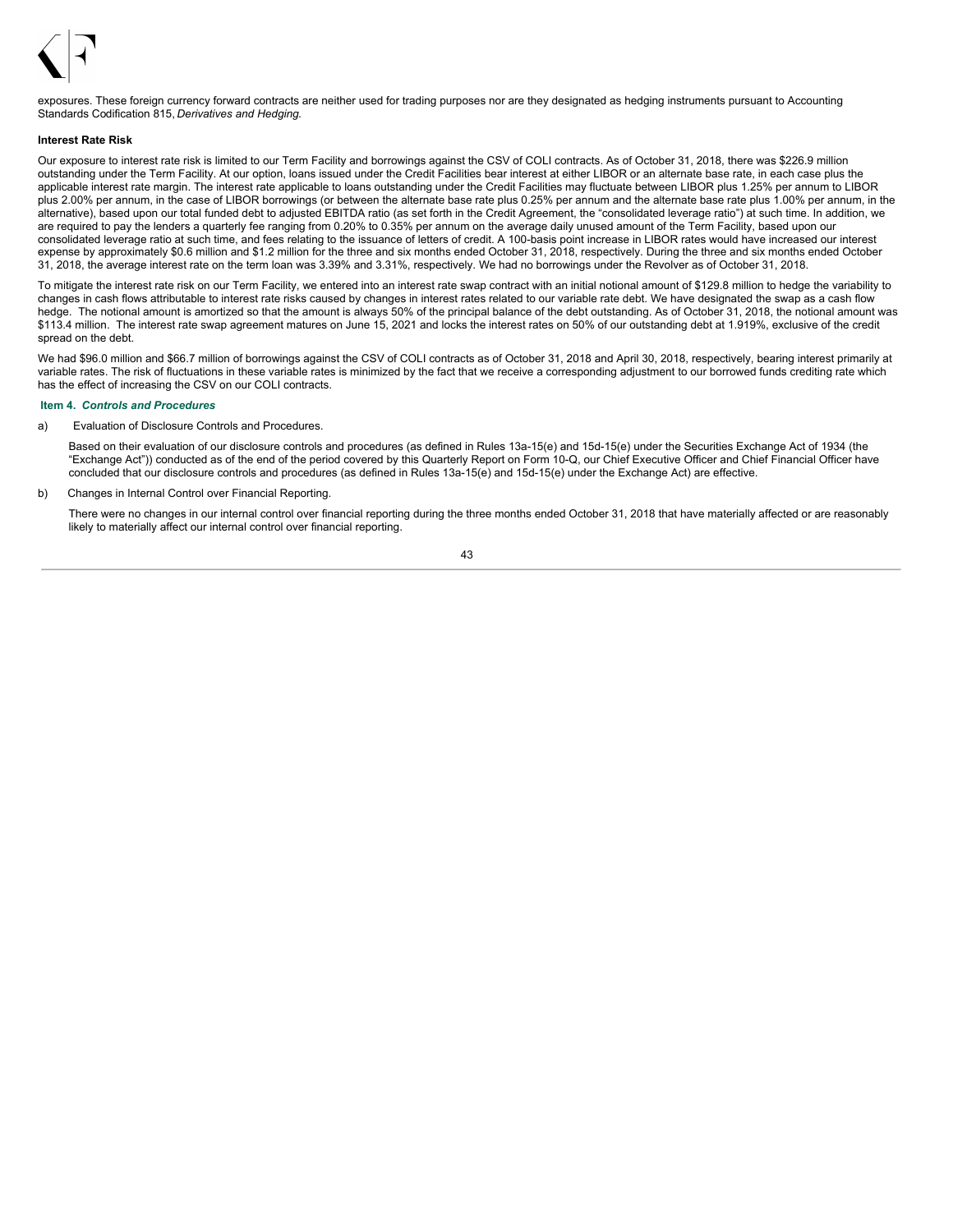

## **PART II. OTHER INFORMATION**

## <span id="page-45-0"></span>**Item 1.** *Legal Proceedings*

From time to time, we are involved in litigation both as a plaintiff and a defendant, relating to claims arising out of our operations. As of the date of this report, we are not engaged in any legal proceedings that are expected, individually or in the aggregate, to have a material adverse effect on our business, financial condition or results of operations.

## <span id="page-45-1"></span>**Item 1A.** *Risk Factors*

In our Form 10-K for the year ended April 30, 2018, we described material risk factors facing our business. Additional risks not presently known to us or that we currently deem immaterial may also impair our business operations. As of the date of this report, there have been no material changes to the risk factors described in our Form 10-K.

### <span id="page-45-2"></span>Item 2. Unregistered Sales o f Equity Securities, Use of Proceeds and Issuers Purchases of Equity Securities

## **Issuer Purchases of Equity Securities**

The following table summarizes common stock repurchased by us during the quarter ended October 31, 2018:

|                                                                          | <b>Shares</b><br>Purchased (1)             | Average<br><b>Price Paid</b><br><b>Per Share</b> |       | <b>Shares Purchased</b><br>as Part of Publicly-<br>Announced<br>Programs (2) | <b>Approximate Dollar</b><br><b>Value of Shares</b><br>That May Yet be<br><b>Purchased Under</b><br>the Programs (2) |  |
|--------------------------------------------------------------------------|--------------------------------------------|--------------------------------------------------|-------|------------------------------------------------------------------------------|----------------------------------------------------------------------------------------------------------------------|--|
| August 1, 2018— August 31, 2018<br>September 1, 2018- September 30, 2018 | $\hspace{0.1mm}-\hspace{0.1mm}$<br>396.996 |                                                  | 50.31 | 396.274                                                                      | \$88.1 million<br>\$68.2 million                                                                                     |  |
| October 1, 2018- October 31, 2018                                        | 61,986                                     |                                                  | 46.80 | 60,000                                                                       | \$65.4 million                                                                                                       |  |
| Total                                                                    | 458.982                                    |                                                  | 49.84 | 456,274                                                                      |                                                                                                                      |  |

(1) Represents withholding of a portion of restricted shares to cover taxes on vested restricted shares and shares purchased as part of our publicly announced programs.

(2) On December 8, 2014, the Board of Directors approved an increase in the Company's stock repurchase program to an aggregate of \$150.0 million. The shares can be repurchased in open market transactions or privately negotiated transactions at the Company's discretion. We repurchased approximately \$22.7 million of the Company's common stock under<br>the program during the second quarter of fiscal 2

Our senior secured credit agreement, dated June 15, 2016, permits us to pay dividends to our stockholders and make share repurchases so long as our pro forma leverage ratio, defined as, the ratio of consolidated funded indebtedness to consolidated Adjusted EBITDA, is no greater than 2.50 to 1.00, and our pro forma domestic liquidity is at least \$50.0 million, including undrawn amounts on our revolving credit facility.

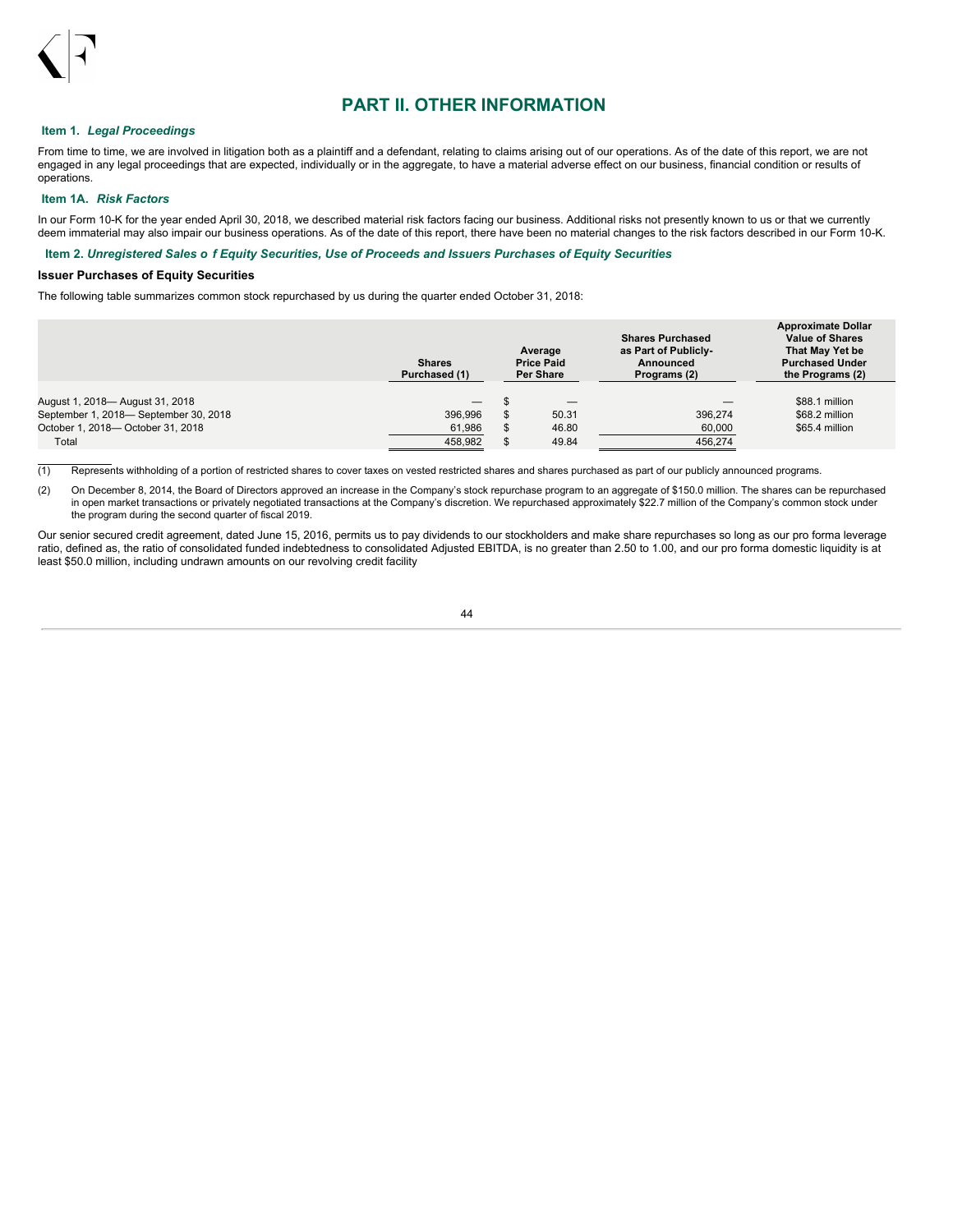

## <span id="page-46-0"></span>**Item 6.** *Exhibits*

| <b>Exhibit</b><br><b>Number</b> | <b>Description</b>                                                                                                                                                                                     |
|---------------------------------|--------------------------------------------------------------------------------------------------------------------------------------------------------------------------------------------------------|
|                                 |                                                                                                                                                                                                        |
| $3.1*$                          | Certificate of Amendment of Restated Certificate of Incorporation of the Company dated October 1, 2018, filed as Exhibit 3.1 to the Company's Current Report on<br>Form 8-K, filed on October 2, 2018. |
| $3.2*$                          | Sixth Amended and Restated Bylaws of the Company dated October 1, 2018, filed as Exhibit 3.2 to the Company's Current Report on Form 8-K, filed on October<br>2, 2018.                                 |
| $3.3*$                          | Restated Certificate of Incorporation of the Company dated October 1, 2018, filed as Exhibit 3.3 to the Company's Current Report on Form 8-K, filed on October 2,<br>2018.                             |
| 31.1                            | Chief Executive Officer Certification pursuant to Rule 13a-14(a) under the Exchange Act.                                                                                                               |
| 31.2                            | Chief Financial Officer Certification pursuant to Rule 13a-14(a) under the Exchange Act.                                                                                                               |
| 32.1                            | Chief Executive Officer and Chief Financial Officer Certification pursuant to 18 U.S.C. Section 1350.                                                                                                  |
| 101.INS                         | <b>XBRL Instance Document.</b>                                                                                                                                                                         |
| 101.SCH                         | XBRL Taxonomy Extension Schema Document.                                                                                                                                                               |
| 101.CAL                         | XBRL Taxonomy Extension Calculation Linkbase Document.                                                                                                                                                 |
| 101.DEF                         | XBRL Taxonomy Extension Definition Linkbase Document.                                                                                                                                                  |
| 101.LAB                         | XBRL Taxonomy Extension Label Linkbase Document.                                                                                                                                                       |
| 101.PRE                         | XBRL Taxonomy Extension Presentation Linkbase Document.                                                                                                                                                |

 $\overline{\phantom{a}}$ 

\* Incorporated herein by reference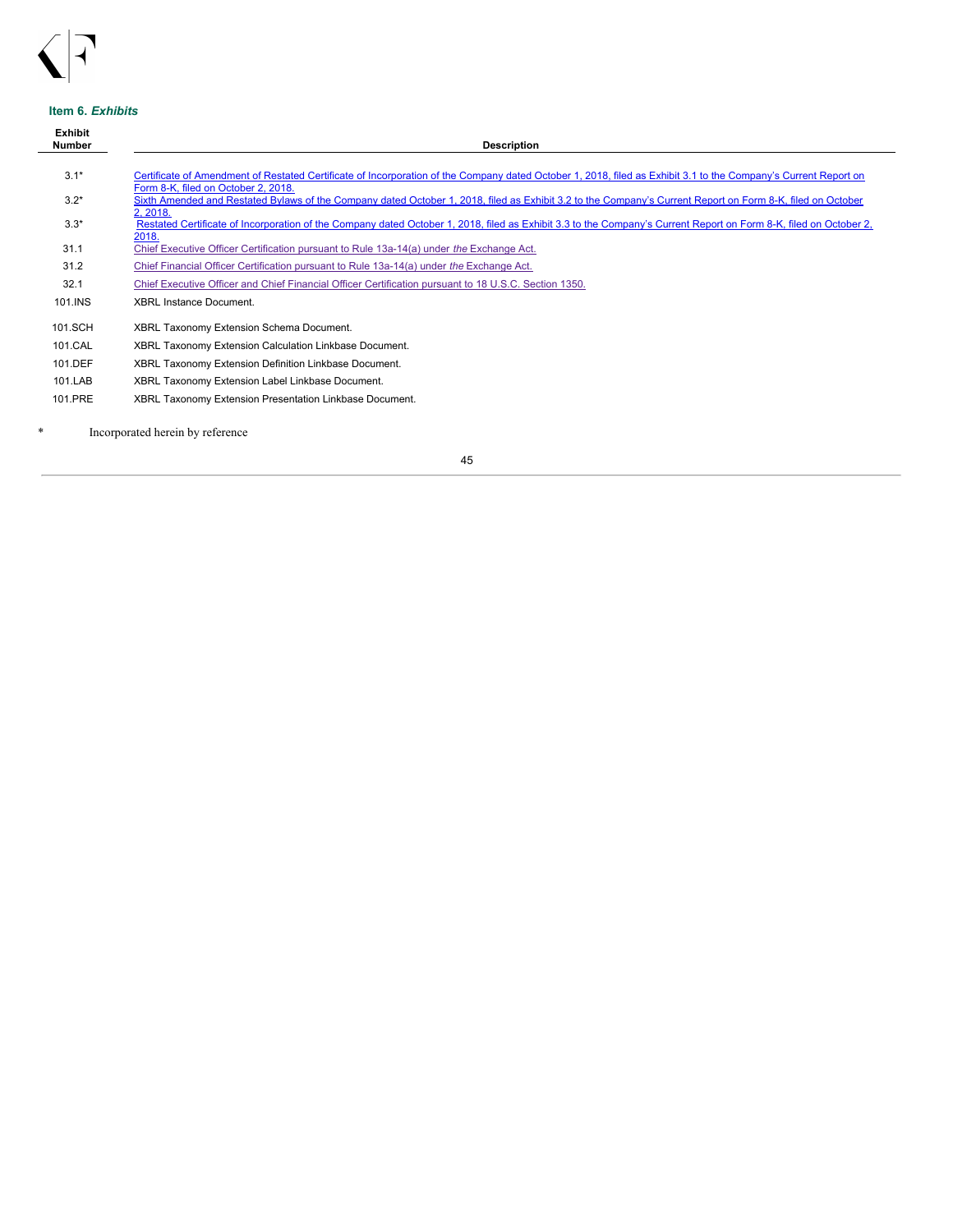# <span id="page-47-0"></span>**SIGNATURES**

Pursuant to the requirements of the Securities Exchange Act of 1934, as amended, the registrant has duly caused this report to be signed on its behalf by the **undersigned thereunto duly authorized.**

Korn/Ferry International

By: /s/ Robert P. Rozek

**Robert P. Rozek Executive Vice President, Chief Financial Officer and Chief Corporate Officer**

Date: December 7, 2018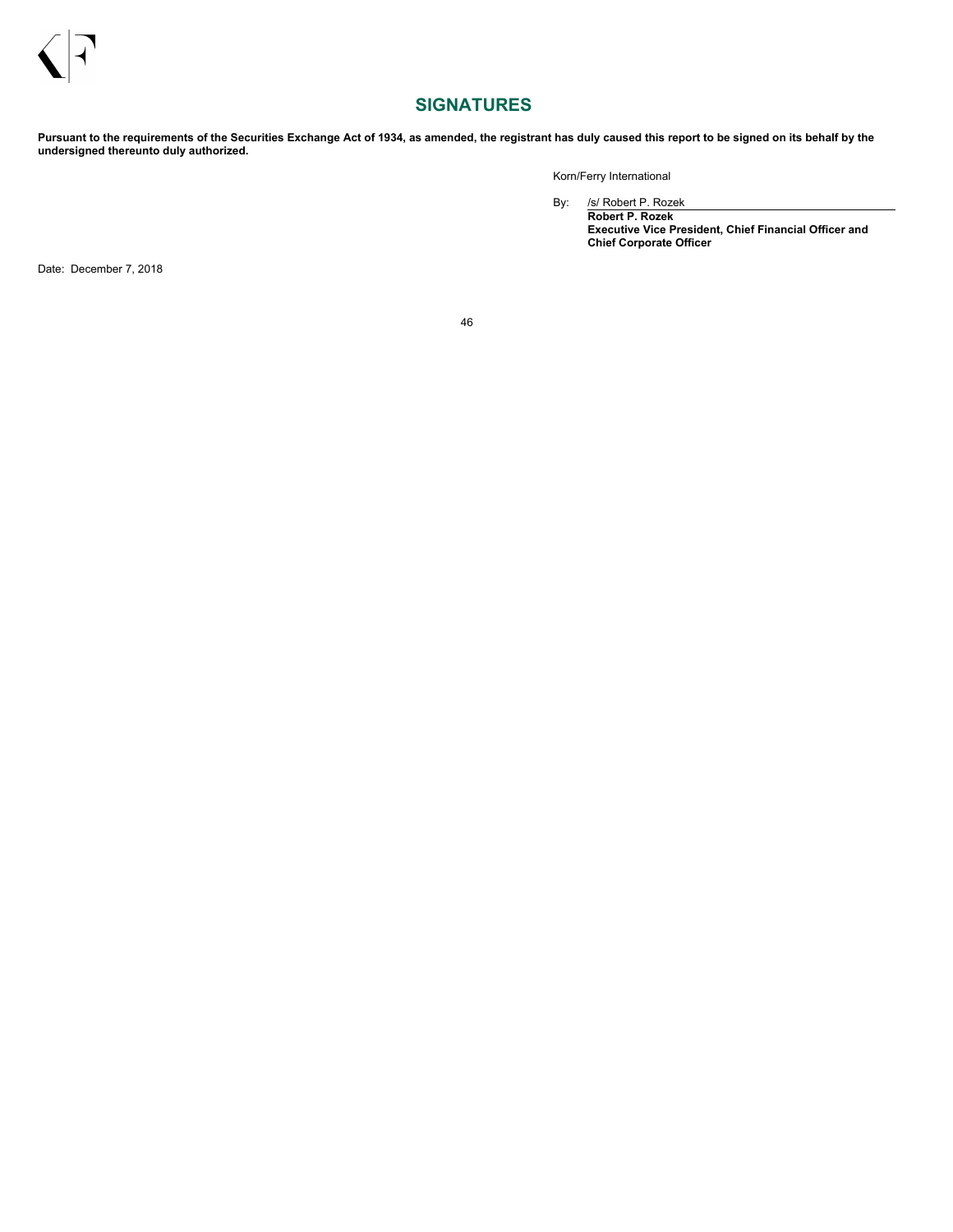<span id="page-48-0"></span>

## **EXHIBIT 31.1**

### **CERTIFICATIONS**

I, Gary D. Burnison, certify that:

- 1. I have reviewed this quarterly report on Form 10-Q of Korn/Ferry International;
- 2. Based on my knowledge, this report does not contain any untrue statement of a material fact or omit to state a material fact necessary to make the statements made, in light of the circumstances under which such statements were made, not misleading with respect to the period covered by this report;
- 3. Based on my knowledge, the financial statements, and other financial information included in this report, fairly present in all material respects the financial condition, results of operations and cash flows of the registrant as of, and for, the periods presented in this report;
- 4. The registrant's other certifying officer(s) and I are responsible for establishing and maintaining disclosure controls and procedures (as defined in Exchange Act Rules 13a-15(e) and 15d-15(e)) and internal control over financial reporting (as defined in Exchange Act Rules 13a-15(f) and 15d-15(f)) for the registrant and have:
	- a. Designed such disclosure controls and procedures, or caused such disclosure controls and procedures to be designed under our supervision, to ensure that material information relating to the registrant, including its consolidated subsidiaries, is made known to us by others within those entities, particularly during the period in which this report is being prepared;
	- b. Designed such internal control over financial reporting, or caused such internal control over financial reporting to be designed under our supervision, to provide reasonable assurance regarding the reliability of financial reporting and the preparation of financial statements for external purposes in accordance with generally accepted accounting principles;
	- c. Evaluated the effectiveness of the registrant's disclosure controls and procedures and presented in this report our conclusions about the effectiveness of the disclosure controls and procedures, as of the end of the period covered by this report based on such evaluation; and
	- d. Disclosed in this report any change in the registrant's internal control over financial reporting that occurred during the registrant's most recent fiscal quarter (the registrant's fourth fiscal quarter in the case of an annual report) that has materially affected, or is reasonably likely to materially affect, the registrant's internal control over financial reporting; and
- 5. The registrant's other certifying officer(s) and I have disclosed, based on our most recent evaluation of internal control over financial reporting, to the registrant's auditors and the audit committee of the registrant's board of directors (or persons performing the equivalent functions):
	- a. All significant deficiencies and material weaknesses in the design or operation of internal control over financial reporting which are reasonably likely to adversely affect the registrant's ability to record, process, summarize and report financial information; and
	- b. Any fraud, whether or not material, that involves management or other employees who have a significant role in the registrant's internal control over financial reporting.
- By: /s/ GARY D. BURNISON Name: **Gary D. Burnison** Title: **Chief Executive Officer and President**

Date: December 7, 2018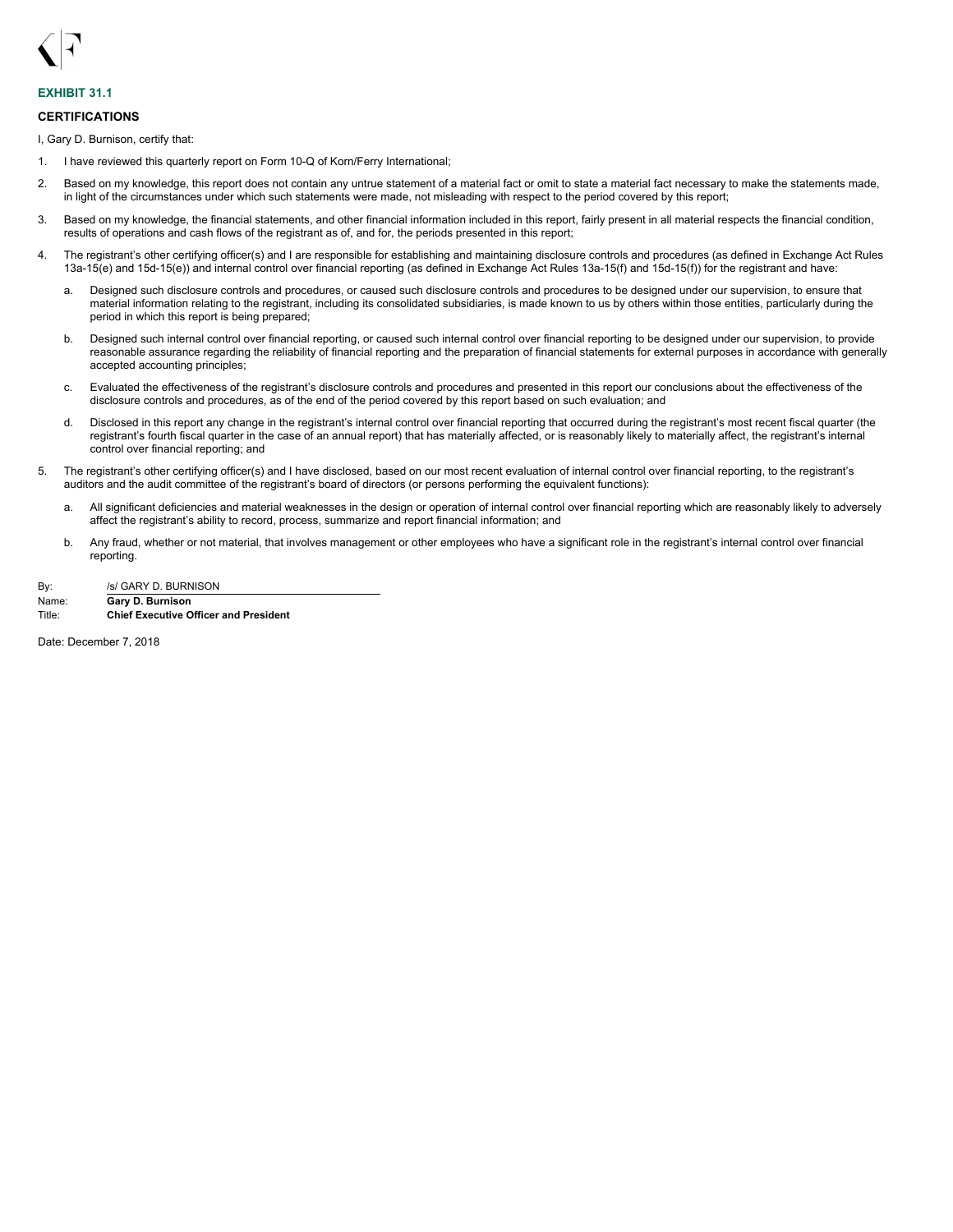<span id="page-49-0"></span>

## **EXHIBIT 31.2**

### **CERTIFICATIONS**

I, Robert P. Rozek, certify that:

- 1. I have reviewed this quarterly report on Form 10-Q of Korn/Ferry International;
- 2. Based on my knowledge, this report does not contain any untrue statement of a material fact or omit to state a material fact necessary to make the statements made, in light of the circumstances under which such statements were made, not misleading with respect to the period covered by this report;
- 3. Based on my knowledge, the financial statements, and other financial information included in this report, fairly present in all material respects the financial condition, results of operations and cash flows of the registrant as of, and for, the periods presented in this report;
- 4. The registrant's other certifying officer(s) and I are responsible for establishing and maintaining disclosure controls and procedures (as defined in Exchange Act Rules 13a-15(e) and 15d-15(e)) and internal control over financial reporting (as defined in Exchange Act Rules 13a-15(f) and 15d-15(f)) for the registrant and have:
	- a. Designed such disclosure controls and procedures, or caused such disclosure controls and procedures to be designed under our supervision, to ensure that material information relating to the registrant, including its consolidated subsidiaries, is made known to us by others within those entities, particularly during the period in which this report is being prepared;
	- b. Designed such internal control over financial reporting, or caused such internal control over financial reporting to be designed under our supervision, to provide reasonable assurance regarding the reliability of financial reporting and the preparation of financial statements for external purposes in accordance with generally accepted accounting principles;
	- c. Evaluated the effectiveness of the registrant's disclosure controls and procedures and presented in this report our conclusions about the effectiveness of the disclosure controls and procedures, as of the end of the period covered by this report based on such evaluation; and
	- d. Disclosed in this report any change in the registrant's internal control over financial reporting that occurred during the registrant's most recent fiscal quarter (the registrant's fourth fiscal quarter in the case of an annual report) that has materially affected, or is reasonably likely to materially affect, the registrant's internal control over financial reporting; and
- 5. The registrant's other certifying officer(s) and I have disclosed, based on our most recent evaluation of internal control over financial reporting, to the registrant's auditors and the audit committee of the registrant's board of directors (or persons performing the equivalent functions):
	- a. All significant deficiencies and material weaknesses in the design or operation of internal control over financial reporting which are reasonably likely to adversely affect the registrant's ability to record, process, summarize and report financial information; and
	- b. Any fraud, whether or not material, that involves management or other employees who have a significant role in the registrant's internal control over financial reporting.

| By:     | /s/ ROBERT P. ROZEK                                 |  |  |  |  |  |  |  |
|---------|-----------------------------------------------------|--|--|--|--|--|--|--|
| Name:   | <b>Robert P. Rozek</b>                              |  |  |  |  |  |  |  |
| alitle: | <b>Executive Vice President, Chief Einancial Of</b> |  |  |  |  |  |  |  |

Title: **Executive Vice President, Chief Financial Officer, and Chief Corporate Officer**

Date: December 7, 2018